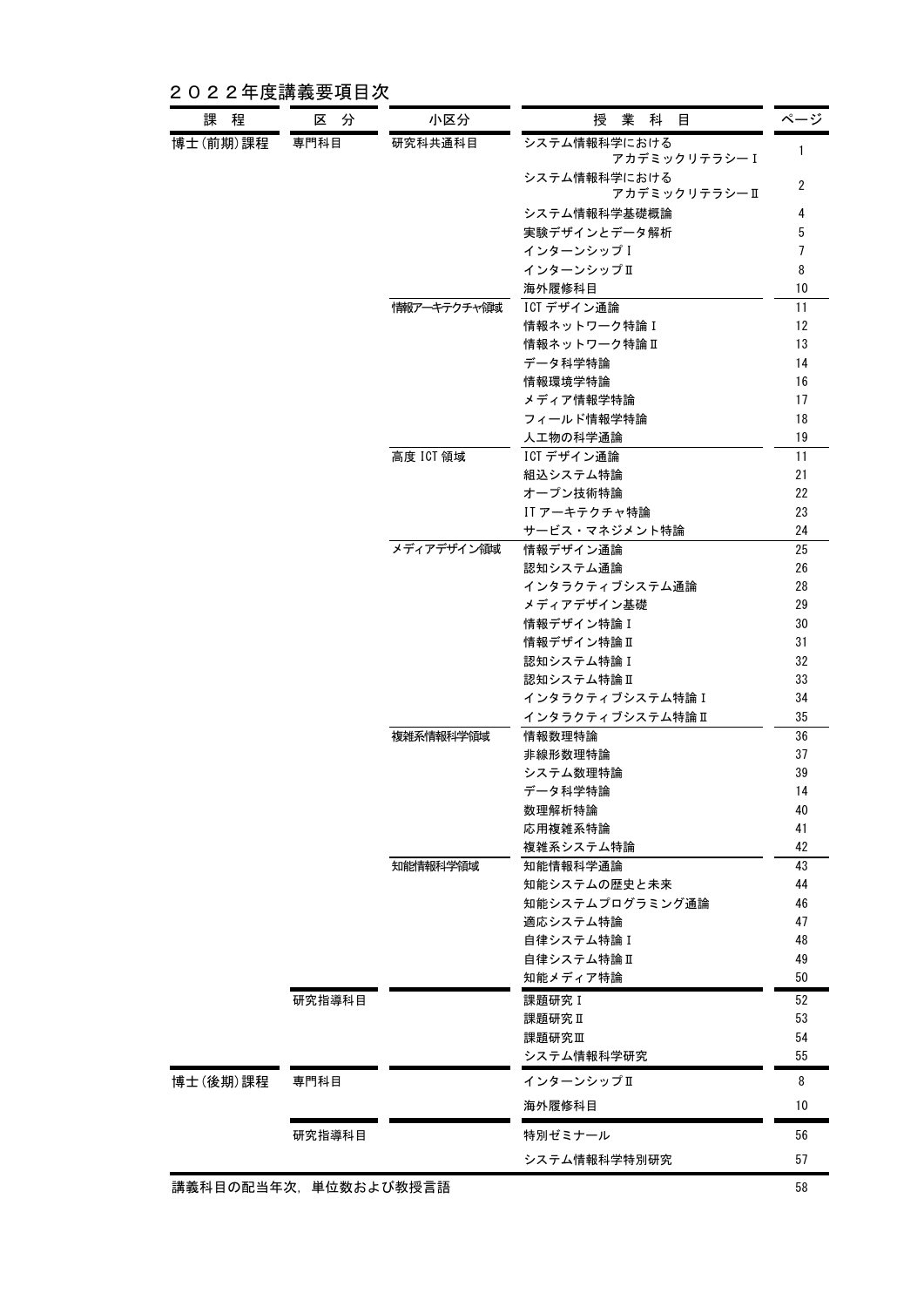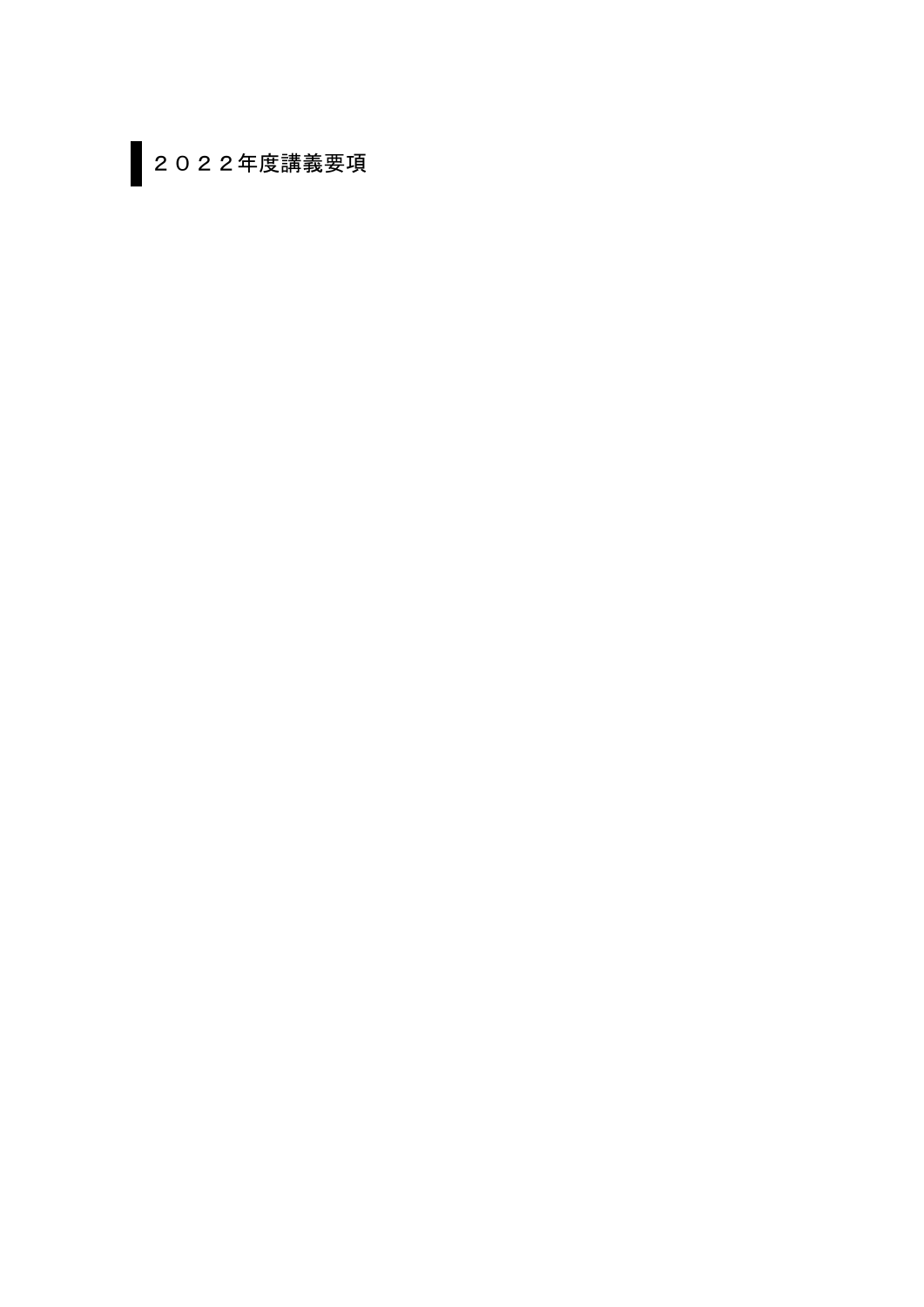# システム情報科学におけるアカデミックリテラシー I(Academic Literacy in Context I)

| 配当年次 | 1年次    |
|------|--------|
| 開講時期 | 前期     |
| 単位数  | 2 単位   |
| 担当教員 | 冨永  敦子 |

# 1.授業概要

大学院博士(前期)課程では,自身の研究について学会発表論文や学位論文として執筆しなけれ ばならない.本授業では,これらの論文を執筆するために必要なアカデミックリテラシー(関連 文献の収集方法·管理方法,研究論文の速読精読·要点整理,ライティングスキル)を学ぶ.ま た,研究活動を行うにあたり,研究者として守らなければならない研究倫理についても学ぶ. 各回の授業では、レクチャー,個人ワーク,グループワーク,学習者同士による推敲を行う.

# 2.キーワード

文献収集・管理,速読精読,ライティングスキル,研究倫理

#### 3.到達目標

- •自分の分野の論文 (10 ページ程度)を読解し,必要な情報を抽出し,正しく引用できる.
- ・自分の研究についてわかりやすく文章化できる.
- ・学生同士で互いの文章を推敲し,コメントできる.
- ・研究倫理を理解し,研究倫理を意識しながら行動できる.

#### 4.授業計画

1. オリエンテーション(授業概要,進め方,成績評価,ライティングスキルの確認),関連文献 の収集方法・管理方法

- 2-4. 研究論文の速読精読,および要点整理,研究倫理
- 5-6. 引用の仕方,文献リストの書き方,剽窃の防止
- 7-12. 基本的なライティングスキル
	- ・語・文の書き方
	- ・パラグラフの書き方

(時間的順序,空間配置,列挙,分類,比較,定義,具体例,事実と意見,反論/反駁)

13-15. 序論の書き方

### 5.事前・事後の学習

事前:ピアレビューの準備をすること. 事後:個人ワークに取り組むこと.

#### 6.成績の評価方法

個人ワーク(30%),課題1(10%),課題2(30%),課題3(30%)により評価する.

#### 7.教科書・参考書

参考書:酒井聡樹(2015)これから論文を書く若者のために 究極の大改訂版. 共立出版

8.履修上の注意

# 9.教授言語

日本語で実施する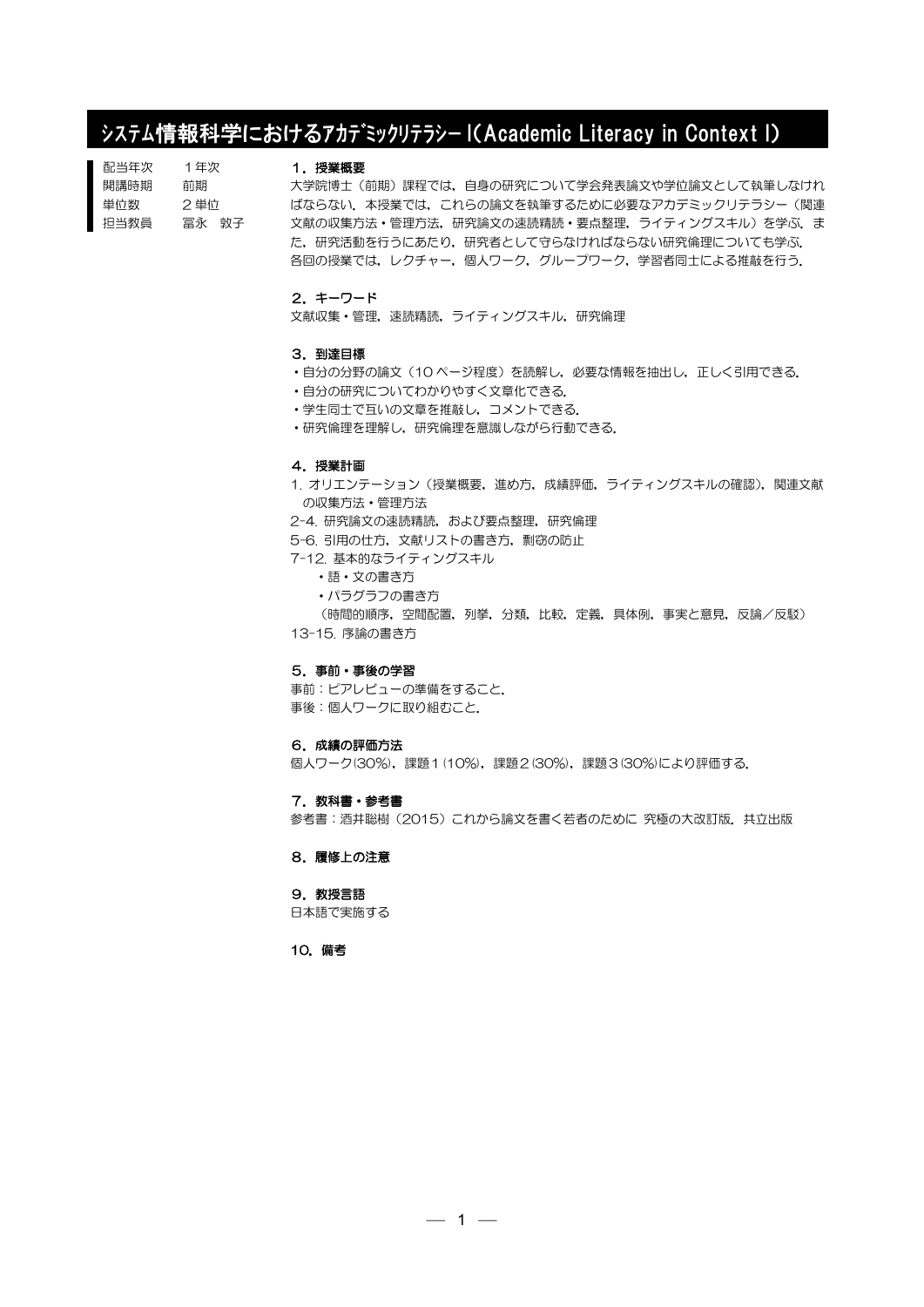# システム情報科学におけるアカデミックリテラシー II(Academic Literacy in Context II)

配当年次 開講時期 単位数 担当教員 1年次 後期 2 単位 Michael Vallance

### 1. 授業概要

The course proceeds in a process-oriented manner in which students learn key concepts and techniques for effective academic writing. Some of the information introduced in Academic Literacy 1 will be reinforced with additional activities and examples relevant for the purpose of this course. The goal is to prepare students to become responsible experts in their own discipline, with integrity and attitudes that will support their future research activities in international settings. The instructor has a doctoral qualification and significant teaching and research experience.

# 2.キーワード

applying writing skills, evaluating research papers, organizing research, reflecting on learning

# 3.到達目標

Academic Literacy aims to assist beginning graduate students in implementing and writing about their research in English. The course provides an overview of conventional research papers with a special focus on the style and organizational characteristics, as well as the rationale and reasoning behind those conventions.

# 4. 授業計画

Week 1: Introduction to Academic Literacy in Context

- Week 2: Research processes: scientific method and engineering design
	- Week 3. Research plans as flowcharts

Week 4 - 5. Literature Review and Reading

Week 6. Referencing: IEEE style

Week 7. Research method: Proposed system/ implementation

Week 8 - 9. Research method: Procedure - the 'what, how and why' of your research

Week 10. Writing: Discussion/ Evaluation/ Expected outcomes

Week 11. Writing: Conclusion

Week 12. Writing: Introduction

Week 13. Writing: Abstract

Week 14. Final assignment peer reviewing.

Week 15. Final assignment submission.

# 5.事前・事後の学習

Prior: Prepare your post-graduate research content for use throughout the course. Post: Review the course activities and apply your learning to your post-graduate research.

# 6.成績の評価方法

For the final assignment (30%), students are required to write an academic paper in English of their post-graduate research project. Mid-term assignments (Literature Review (30%); Method (30%); Reading (10%)) consist of the sections of the final assignment that are required in the writing process.

# 7. 教科書・参考書

An Academic Literacy course text in PDF format will be provided. HOPE for elearning activities and additional content will be used.

# 8.履修上の注意

9. 教授言語

English.

次ページに続く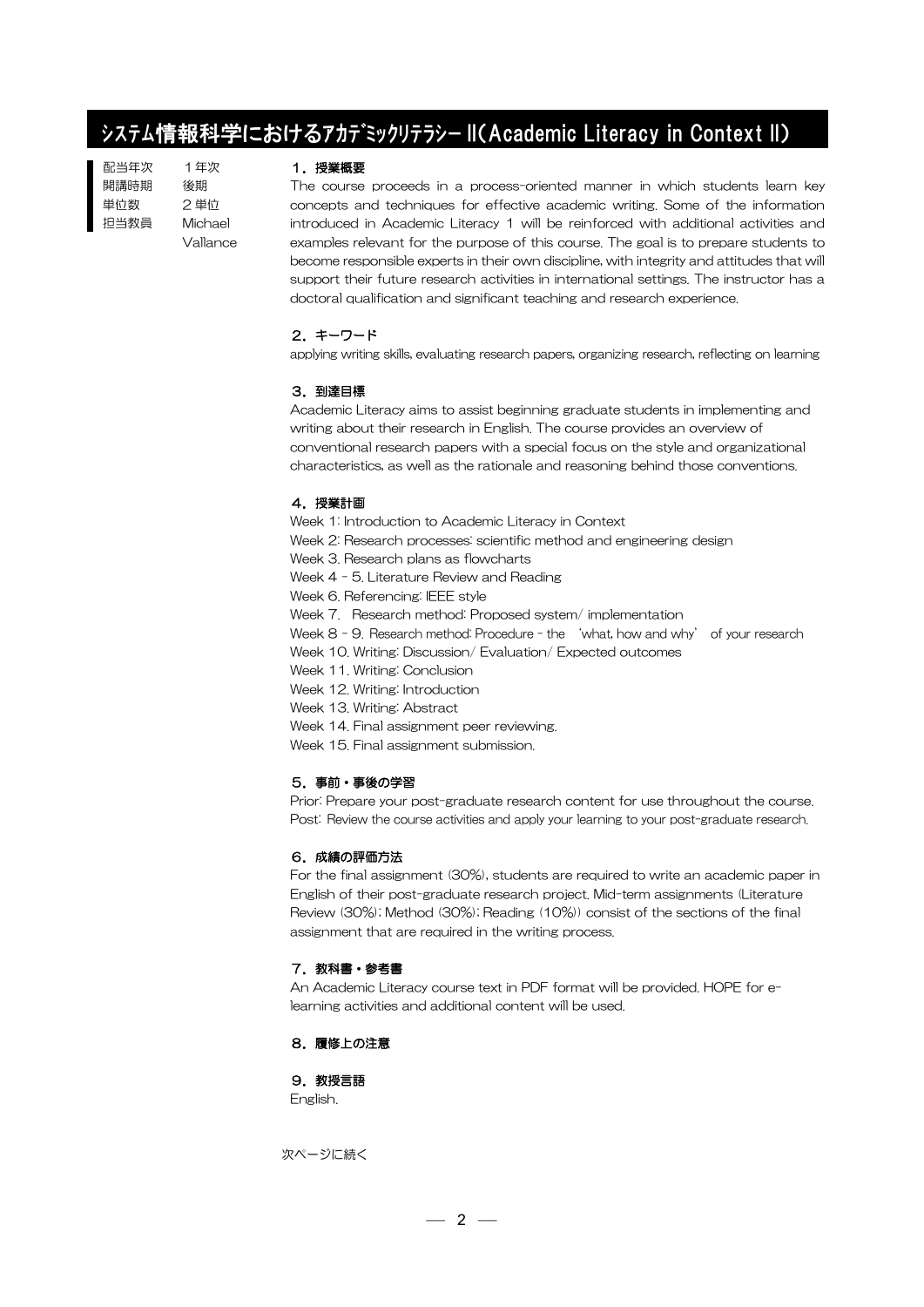# 10.備考

Academic Literacy is primarily an asynchronous online course with occasional faceto-face meetings.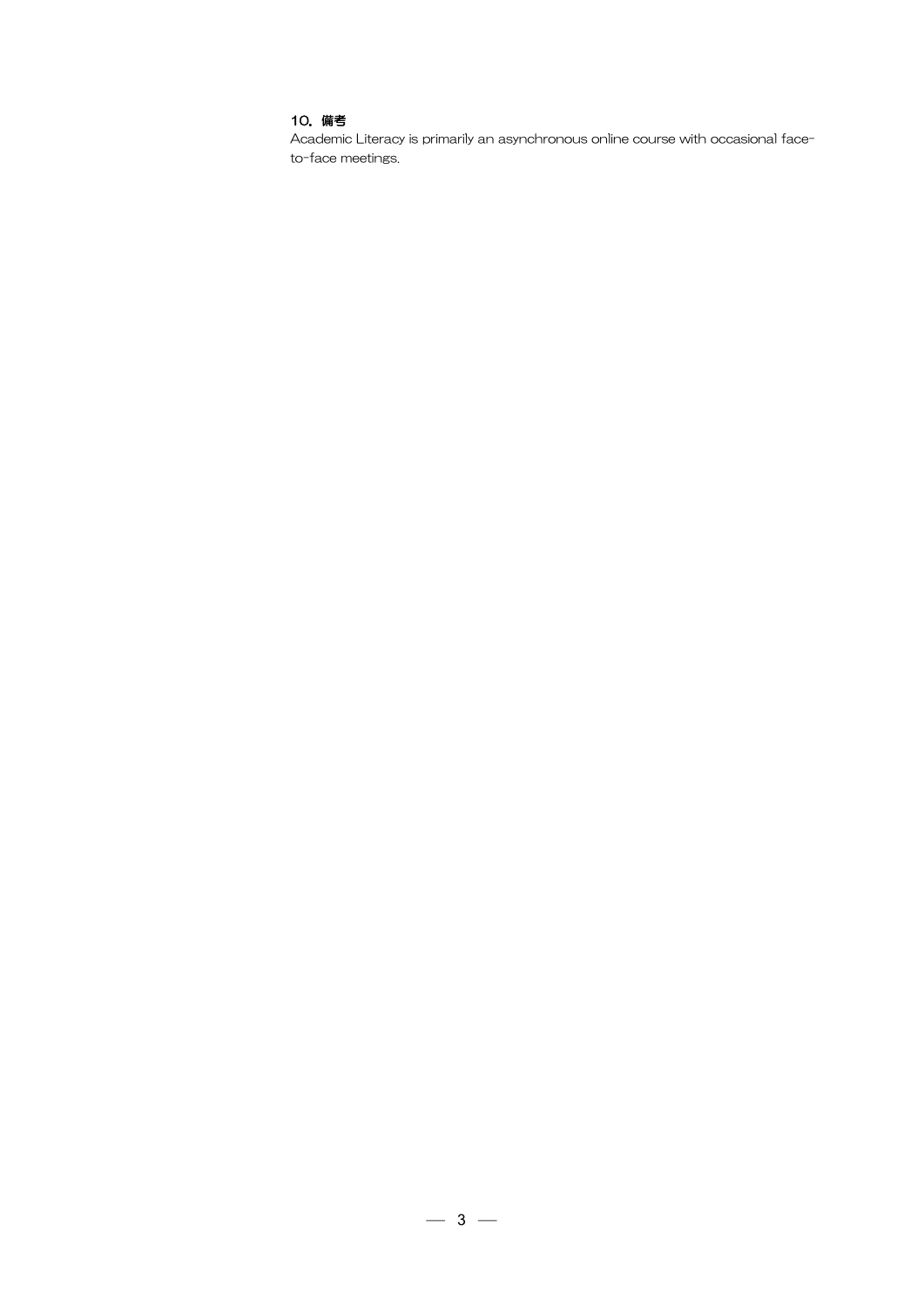# システム情報科学基礎概論(Introduction to Basics of Systems Information Science)

配当年次 開講時期 単位数 担当教員 1,2年次 前期,後期 受講する科目の 単位数に準ずる 2.キーワード 指導教員および 大学院担当教員 1.授業概要 履修する学部科目による. システム情報科学

# 3.到達目標

- ・修士論文の研究テーマに取り組むための基礎知識を理解する.
- ・修士論文の研究テーマを自主的に推進できる.

### 4.授業計画

履修する学部科目による.

#### 5.事前・事後の学習

履修する学部科目による.

# 6.成績の評価方法

科目担当教員が評価を行う.

### 7. 教科書・参考書

履修する学部科目による.

# 8.履修上の注意

履修登録の前に,指導教員と研究テーマについての綿密な相談を行い,どの学部科目を履修する かを詳細に検討すること.

#### 9.教授言語

履修する学部科目による.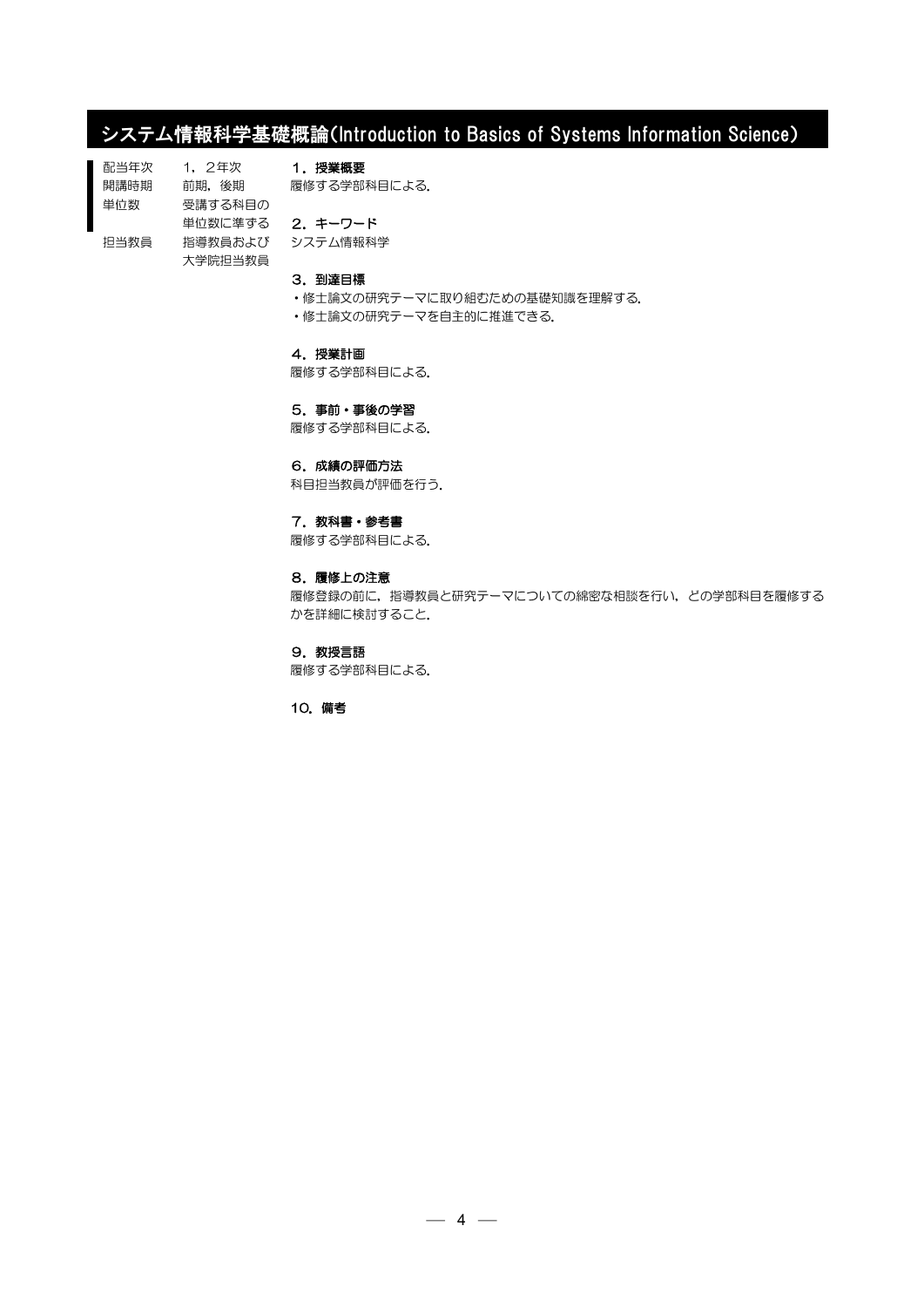# 実験デザインとデータ解析(Experimental Design and Data Analysis)

配当年次 開講時期 単位数 担当教員 1,2年次 前期 2 単位 Edson T. Miyamoto

# 1.授業概要

This is a hands-on class. Students will design an experiment as part of a course project. They will consider possible alternative scenarios, anticipating problems and finding ways around them, so that they can more clearly link later outcomes to their earlier decisions and choices.

At each step, students will be required to evaluate each other's proposals. Students will also be required to analyze data made available during lectures.

# 2.キーワード

experimental design, data analysis

# 3.到達目標

This course covers experimental design and data analysis with the aim of making students more aware of the entire process of a research project. Students will plan each step of the way, so that they can consider in advance the drawbacks and tradeoffs of their decisions before collecting and analyzing data.

# 4.授業計画

Weeks 1-2. Introduction to experimental design

- bottom-up or top-down: qualitative versus quantitative designs
- causality: experiments versus quasi-experiments
- independent variables, dependent variables, confounding factors

- ethics: consent form, anonymity, participants' rights, ethics approval

Weeks 3-4. Data visualization on R

- trends, outliers, trimming

Weeks 5-6. Basic modeling on R

- modeling, model-based trimming

Weeks 7-12. Linear mixed-effects models on R

- random factors, model selection

Week 13. How to report results

- citing previous research: dues where dues are due

Weeks 14-15. Final presentation and overall considerations

- final report
- replications and where to go from here
- tradeoffs in the decisions made during experimental design

## 5.事前・事後の学習

Read materials and answer quizzes made available weekly online. Review materials from previous weeks and look for further readings.

## 6.成績の評価方法

Grades will be based on quizzes (小テスト). Quizzes will be conducted weekly, are open-book and to be answered individually, not in groups.

All students must participate in a group project and hand in regular reports. Students will evaluate each other's reports through quizzes. The topic of the project is of studentss' choice.

次ページに続く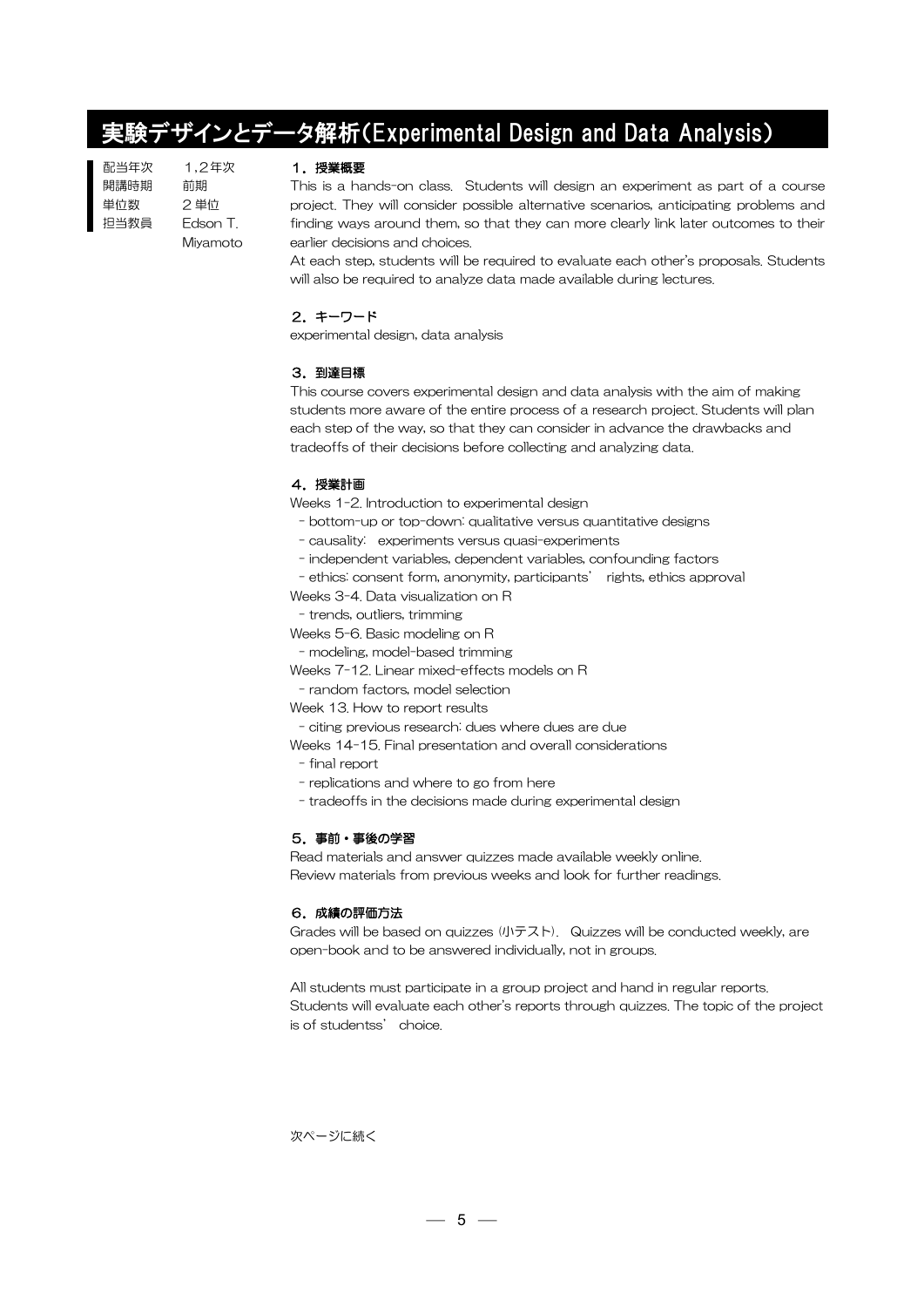# 7. 教科書・参考書

Readings will be assigned weekly, including portions of the following books. - Baayen, R. H. (2008). Analyzing Linguistic Data - A Practical Introduction to Statistics using

 R. 801.01 Ba, ( https://lib-auth.fun.ac.jp/webopac/BB00249818 ) - Kirk, R. E. (2013). Experimental Design: Procedures for the Behavioral Sciences. 140.7 Ki, ( https://lib-auth.fun.ac.jp/webopac/BB00236911 )

# 8.履修上の注意

None

# 9. 教授言語

English and/or Japanese

- ・All readings and quizzes will be made available in English.
- ・Install the latest version of R on your computer (https://www.r-project.org).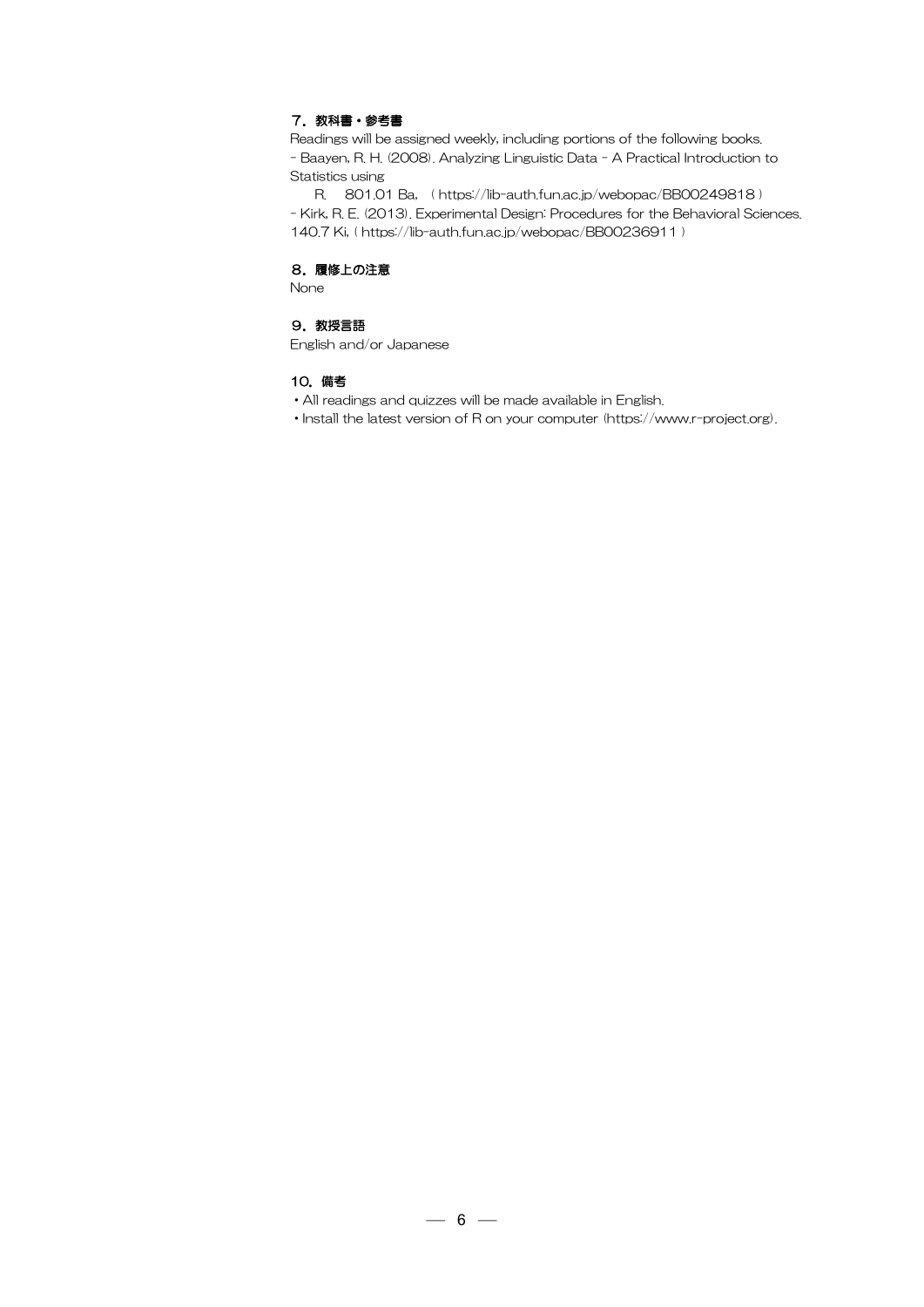# インターンシップI(Internship 1)

| 配当年次 | 1.2年次 |
|------|-------|
| 開講時期 | 前期.後期 |
| 単位数  | 2 単位  |
| 抇当教員 | 指導教員  |
|      | 研究科長  |
|      |       |

#### 1.授業概要

企業・研究所等の学外機関が提供する,一定の期間以上の研究・実習プログラムに参加し,その 成果を報告書等にまとめ大学院教務委員会に提出する.当委員会が成果を 1 セメスターの講義相 当と認めた場合,2 単位を授与する.

#### 2.キーワード

実習,研究インターン,学外機関

### 3.到達目標

企業・研究所等の学外機関での研究・実習活動を通じて,社会とのかかわりを含めた多様な視点 と知識を学び,これにより自らの研究をより広く深いものへと発展させる.(計画書および成果 で評価する)

#### 4.授業計画

- 1. (参加プログラムの選定と申請)本科目の概要に沿った参加プログラムを選定し, 指導教員 の許可を得る. 参加前には本人が作成した「インターンシップⅠ計画書」(書式指定)を, 事務局経由で大学院教務委員会に提出する.
- 2. (プログラムへの参加)実施機関の指示に従い、研究·実習活動を行う.
- 3. (報告書提出) プログラム終了後, 本人記入による「インターンシップⅠ報告書」(書式 指定)を事務局経由で大学院教務委員会に提出する.

#### 5.事前・事後の学習

- 事前:学内説明会への参加および指導教員と面接し,本科目の内容や注意事項の説明を受け, 本科目の意義を把握する.「インターンシップⅠ計画書」を作成する.
- 事後:インターンシップで得られた成果とその他学んだ様々なことを振り返り,「インターン シップⅠ報告書」を作成する.

#### 6.成績の評価方法

上記条件に従ったプログラムに参加し,所定の書類が提出された場合,提出された書類とプログ ラム実施機関から提出される実習評価書をもとに大学院教務委員会が内容を評価し,単位の授与 を決定する.

# 7. 教科書・参考書

なし

#### 8.履修上の注意

- ・当該プログラムは本講義の趣旨に沿うような研究・実習活動を行うものでなければならない. たとえば就職体験や社会経験を主な目的とするようなプログラムは対象外とする.
- ・1 つのプログラム参加期間が,原則として実働期間が 10 日以上であるものとする.
- •参加時期に制約はないが、なるべく講義期間と重ならない時期が望ましい. やむを得ず講義 期間と重なる場合は,プログラム開始前に指導教員に相談し指示を仰ぐこと.
- •本科目の履修登録は,プログラムの参加が確定した時点(「インターンシップⅠ計画書」の 提出)で,事務局経由で行うものとする.

#### 9. 教授言語

計画に依存する.

#### 10.備考

不明な点などあれば,事務局,指導教員,研究科長とよく相談のこと.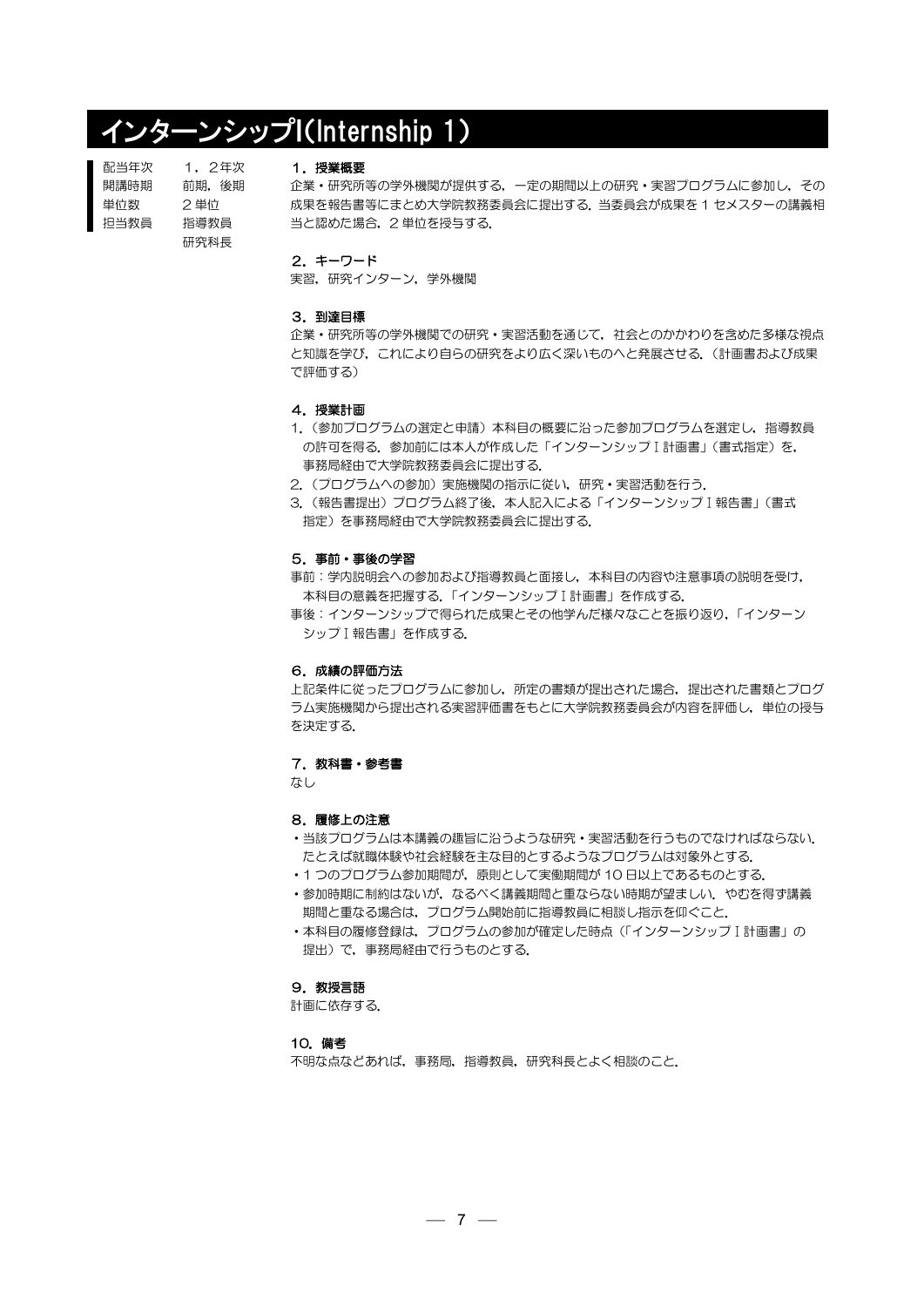# インターンシップⅡ(Internship 2)

| 配当年次 | M1.2.D1.2.3 |
|------|-------------|
| 開講時期 | 前期. 後期      |
| 単位数  | 1. 2単位      |
| 抇当教員 | 指導教員およて     |
|      | 大学院教務委員     |
|      | 佘           |
|      |             |

# 1.授業概要

指導教員および 共創デザインの理論と実践を学び,問題発見・解決や新たな社会システムを設計する能力の涵養 大学院教務委員 を目指す.異文化を体験し,技術力とコミュニケーション力を高め,将来のグローバル人材とし 本科目は,海外大学・研究機関・企業等の研究室に数週間から半期あるいはそれ以上に渡り滞在 し,海外滞在先の教員・研究員・学生等との学術的な活動を通じて,先端的な情報技術や多文化 ての国際性を磨く.事前にインターンシップ先および滞在受入教員(あるいは受入担当者)を決 定し,「インターンシップ II 計画書」を提出し,指導教員および大学院教務委員会の審査を受けて からインターンシップを実施する.滞在先におけるインターンシップの実施形態には,共同研究, ワークショップ,短期集中型スクール等がある.滞在中は,指導教員への進捗報告を行う.イン ターンシップ終了後は,共同研究の成果,参加したワークショップの成果,履修したスクールの 内容等を含む「インターンシップⅡ報告書」を作成し、報告会で発表する.

#### 2.キーワード

先端的情報技術,多文化共創デザイン、国際性

#### 3.到達目標

到達目標は次の 3 つである:

- ・広い視野を持ち学際的な研究を遂行できる(計画書および成果で評価する)
- ・メタ学習の意識を高め,自己調整学習ができる(進捗報告で評価する)
- ・異分野や異文化に対するオープンかつ積極的な態度を身につける(報告書と報告会の内容で 評価する)

#### 4.授業計画

- 1.(参加プログラムの選定と申請)本科目の概要に沿った参加プログラムを選定し,インター ンシップ先,期間,研究や実習の概要などを記載した「インターンシップⅡ計画書」を作成す る.
- 指導教員および大学院教務委員会の審査を受けてからインターンシップを実施する.
- 2. (プログラムへの参加)滞在中は、指導教員への進捗報告を行う.
- 3.(報告書提出と報告会実施)インターンシップ終了後は,研究の成果,参加したワークショ ップの成果、履修したスクール等の内容を含む「インターンシップⅡ報告書」を作成し、報告 会で発表する.

### 5.事前・事後の学習

- 事前: 指導教員に相談の上,インターンシップ先および滞在受入教員(あるいは受入担当者)を 決定する.「インターンシップⅡ計画書」を作成し,事務局経由で大学院教務委員会に提出す る.主体的に情報収集し,準備を進める.
- 事後:インターンシップで得られた成果とその他学んだ様々なことを振り返り,「インターンシ ップⅡ報告書」を作成し、指導教員と事務局に提出する.報告会にて発表を行う.

## 6.成績の評価方法

海外インターンシップ計画書の内容 (40%),滞在中の進捗報告 (20%), 成果の内容あるいは 滞在受入教員等の評価 (30%),インターンシップ終了後の報告書と報告会 (10%) から,大学 院教務委員会が判断する. 単位数については,履修内容に応じて決定する.

# 7. 教科書・参考書

#### 8.履修上の注意

- •本科目の履修登録は、プログラムの参加が確定した時点(「インターンシップⅡ計画書」の提 出)で,事務局経由で行うものとする.
- •協定大学への留学となる場合は,留学願い出等の手続きも必要となるため,事務局へ相談する こと.

次ページに続く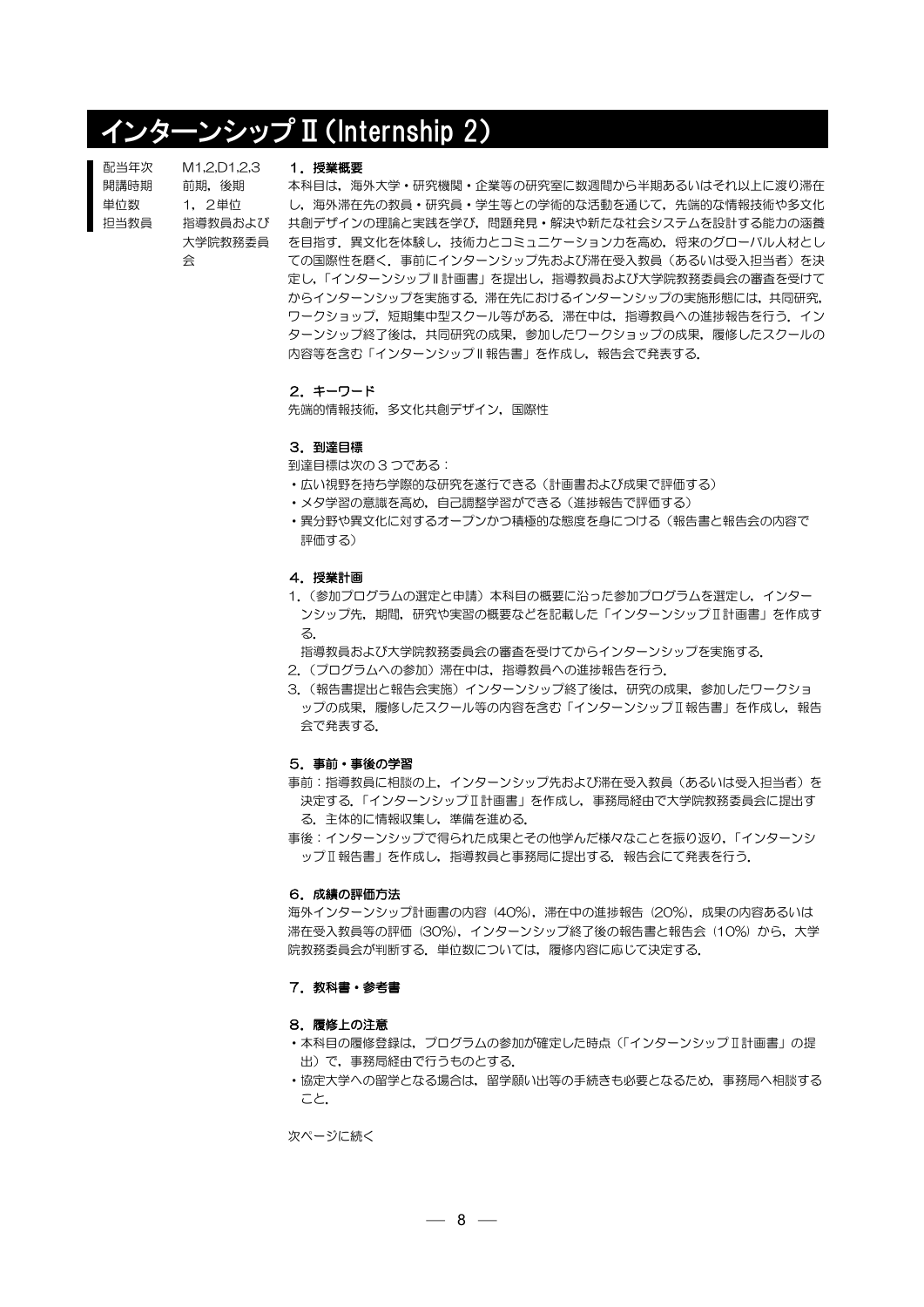# 9. 教授言語

計画に依存する.

# 10.備考

「システム情報科学におけるアカデミックリテラシーⅡ」の履修を勧める. 質問や相談については,随時指導教員にメール等で問い合わせること.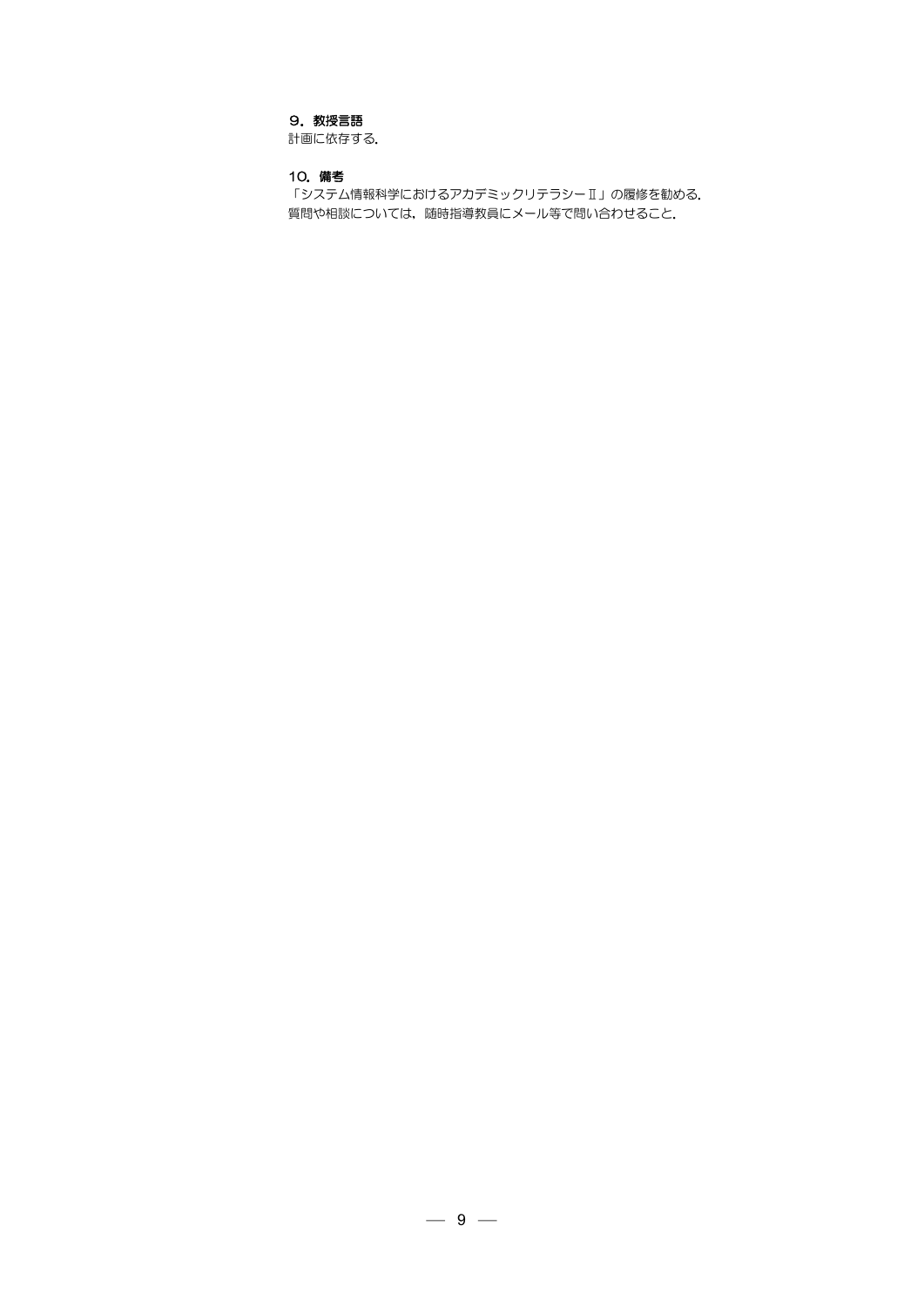# 海外履修科目(Overseas Course Program)

配当年次 開講時期 単位数 担当教員 M1,2,D1,2,3 前期,後期 1,2単位 大学院教務委員 会

1.授業概要

指導教員および 詳細については Web 掲示板を参照のこと. 留学中に学生自身の研究テーマに関連する科目を履修した場合、留学先で取得した単位は、本科 目の単位として読み替えることができる.

2.キーワード

3.到達目標

4. 授業計画

# 5.事前・事後の学習

事前:留学先での履修計画書を作成する 事後:留学先での成績証明書およびシラバスを提出する

#### 6.成績の評価方法

留学先大学にて取得した単位を,大学院教務委員会が内容を審査し,本科目の単位とする.

# 7. 教科書・参考書

# 8.履修上の注意

留学前に必ず事務局(教務課)に問い合わせること. 協定大学への留学を希望する際は、"公立はこだて未来大学学生の留学および外国人留学生の受 入れに関する規程"を確認すること.

#### 9.教授言語

研究計画に依存する.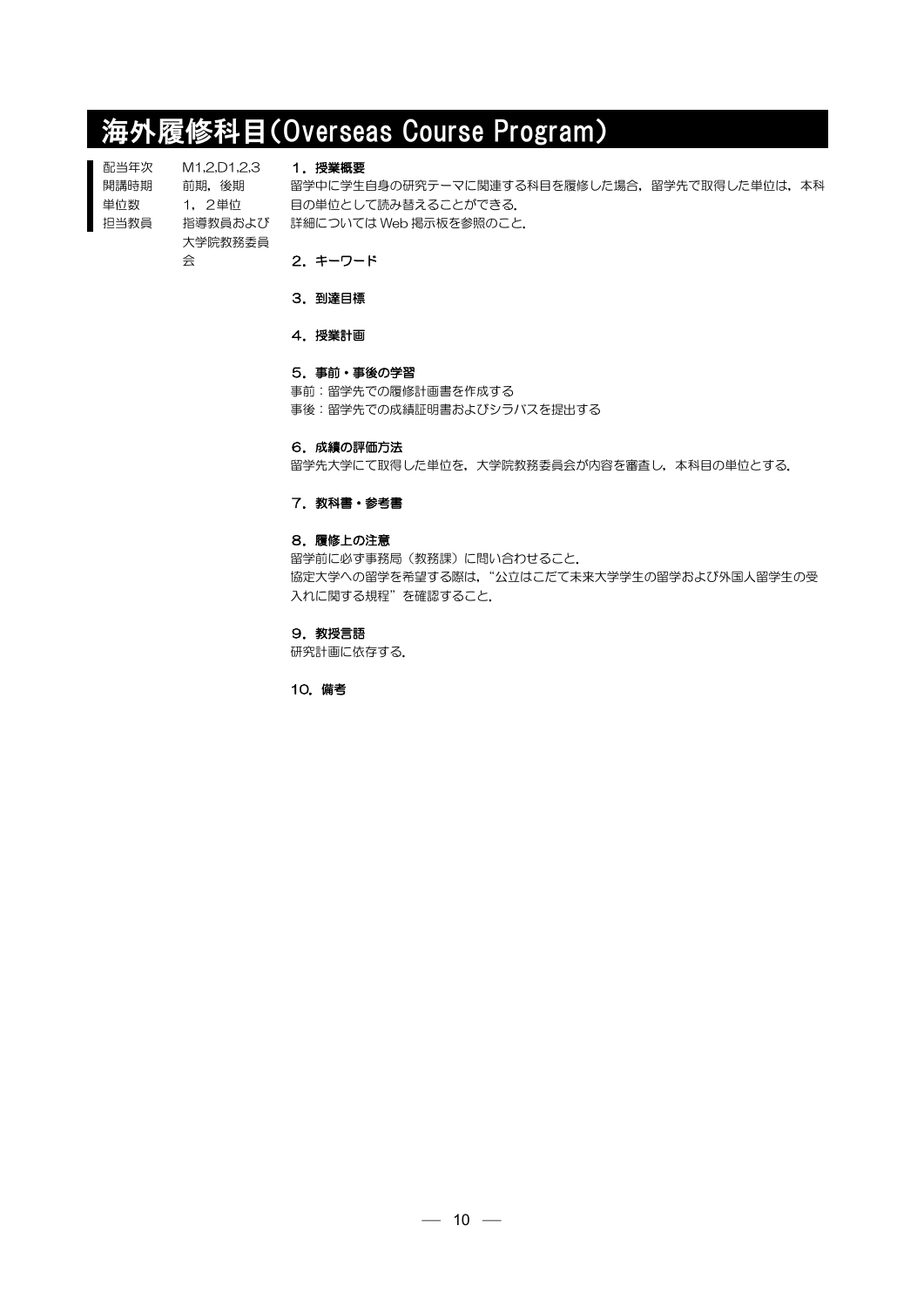# ICT デザイン通論(Advanced ICT Design)

| 配当年次 | 1.2年次 |
|------|-------|
| 開講時期 | 前期    |
| 単位数  | 2単位   |
| 担当教員 | 伊藤の恵  |
|      |       |

# 1. 授業概要

本学教員および学外の ICT システム設計分野の複数の専門家が連携して、最先端の技術動向や実 践的な技術について講義を行う. これと並行し, e-learning 教材による基礎知識学習を行う.

2.キーワード

プロジェクトマネジメント,要求分析,システム設計,システムアーキテクチャ,モデリング, システム運用,サービスデザイン

### 3.到達目標

- •実践的な技術の一端やその課題の理解
- ・技術者が経験する実際上の問題と課題の理解

#### 4.授業計画

講義は学外の専門家と連携して行うために,詳細な計画は授業開始時に提示する. 対象となる主な講義トピックは以下の通り.

- ・プロジェクト管理
- ・要求獲得,要求分析
- ・様々なシステムの設計開発
- ・モデリング
- ・テスト
- ・運用

#### 5.事前・事後の学習

事前:事前公開資料がある回についてはそれを読むほか,随時 e-learning 教材を用いた基礎 知識学習を行う

事後:授業で扱った内容について振り返り,講義後アンケートに回答する

# 6.成績の評価方法

各講義毎に課される小テストや課題(レポート)により約 80%, e-learning により約 20%の 評価を行う.

# 7. 教科書・参考書

講義ごとに必要な資料の配布を行う.

#### 8.履修上の注意

# 9. 教授言語

日本語で実施する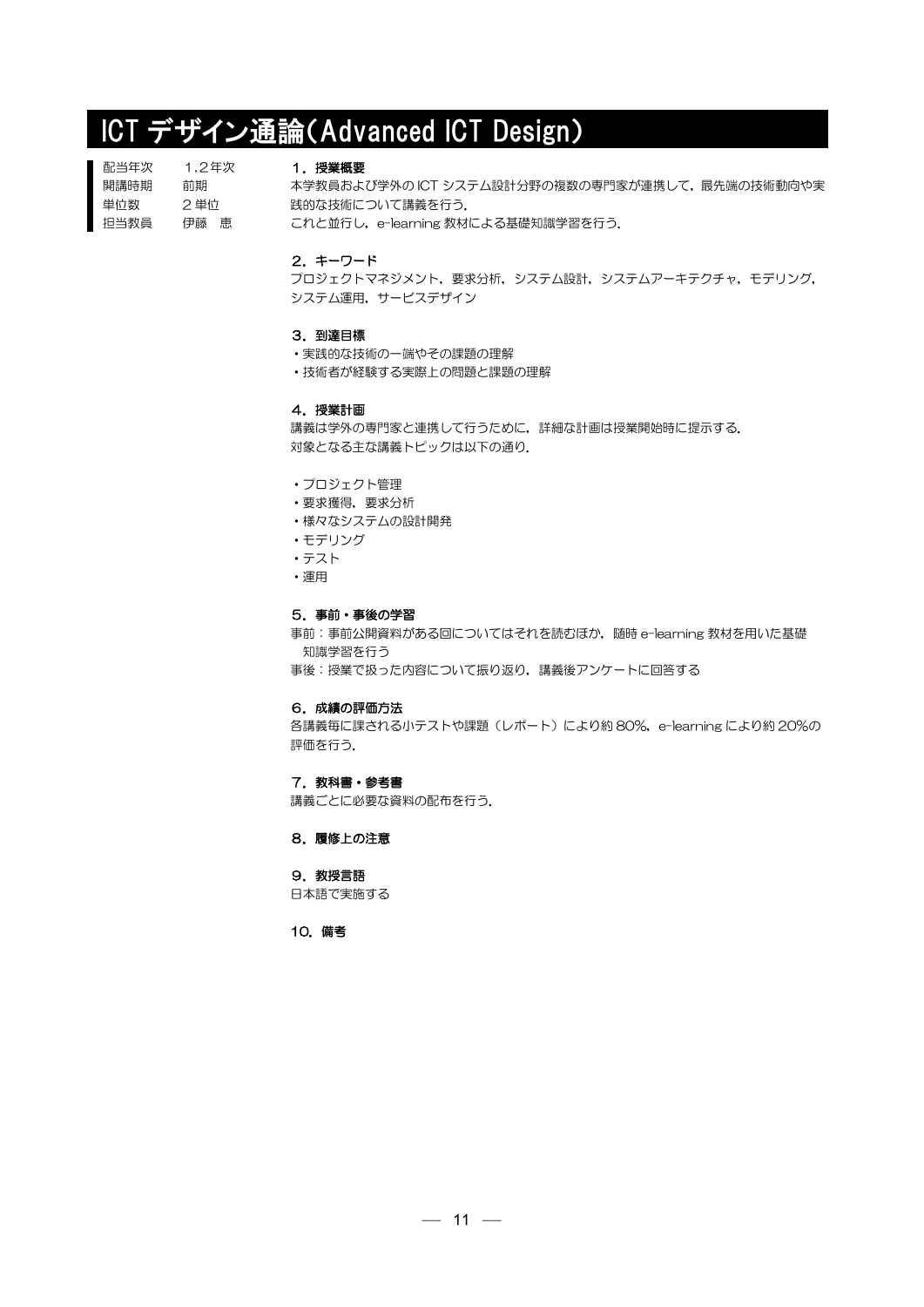# 情報ネットワーク特論Ⅰ(Advanced Topics of Information Network 1)

| 配当年次 | 1.2年次 |       |
|------|-------|-------|
| 開講時期 | 後期    |       |
| 単位数  | 2単位   |       |
| 担当教員 | 稲村 浩  |       |
|      |       | 石田 繁巳 |

# 1.授業概要

コンピュータネットワークシステムを構築するための基盤技術と実際的な話題について学習す る.

2.キーワード

キーワード: コンピュータネットワーク, ネットワークの設計, モバイルネットワーク

## 3.到達目標

コンピュータネットワークを構築するための,特に次世代インターネットを始めとする各種先端 ネットワークの基盤技術と設計法について紹介し,さらにモバイルネットワークについて講義す る.

# 4.授業計画

第 1-3 回 コンピュータネットワークシステムの概要 第 4-6 回 次世代インターネットシステムの概要 第7-9回 次世代モバイルネットワークシステムの概要 第 10-12 回 ネットワークアーキテクチャとプロトコルの設計 第 13-15 回 Web/ネットワークサービスとビジネスの展開

# 5.事前・事後の学習

(事前) 事前に公開される講義概要を読んで理解しておくこと. (事後) 講義で紹介した論文等を読み理解を深めること.提示された課題を行うこと.

#### 6.成績の評価方法

レポート提出, 議論への参加などを総合的に評価する.

#### 7. 教科書・参考書

適宜,指定または配布する.英語を読む能力も重視する.

# 8.履修上の注意

なし.

# 9.教授言語

日本語で口頭説明する.資料は日本語・英語併記

#### 10.備考

なし.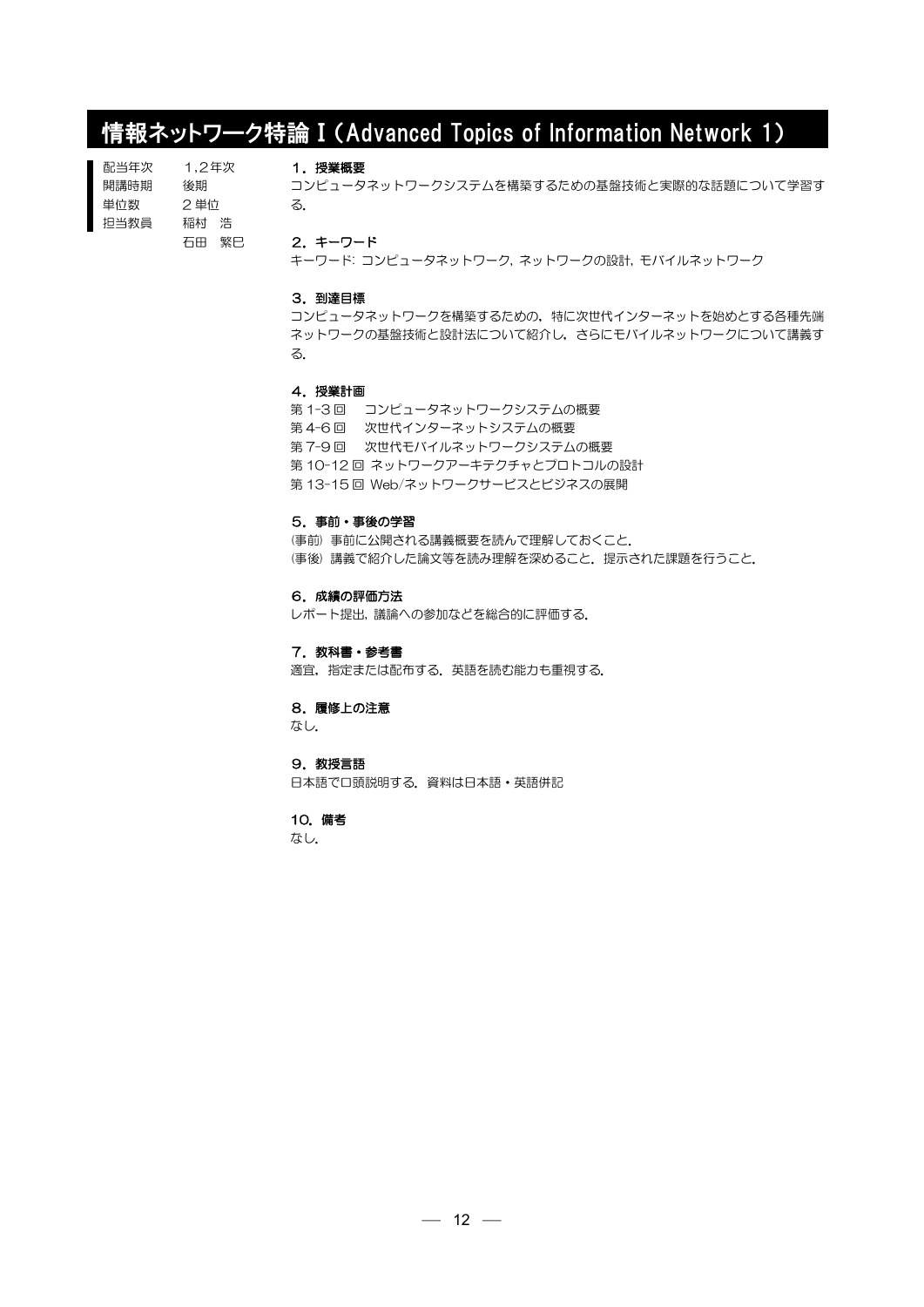# 情報ネットワーク特論Ⅱ(Advanced Topics of Information Network 2)

配当年次 開講時期 単位数 担当教員 1,2年次 前期 2 単位 姜 暁鴻

# 1.授業概要

(Jiang, Xiaohong) 介します. コンピュータネットワークシステムを構築するための,特に光通信技術に基づいた先端光ネット ワークの基盤技術と設計法について紹介し,ネットワークに重要なネットワーク保護理論につい て講義する.さらに,無線ネットワークとネットワークセキュリティについて先進的な話題も紹

# 2.キーワード

コンピュータネットワーク, 光ネットワークの設計, 光ネットワークの保護, 無線ネットワーク, ネットワークセキュリティ

#### 3.到達目標

コンピュータネットワークと光タネットワークを構築するための基盤技術と設計法について学習 する. また、無線ネットワークとネットワークセキュリティについて先進的な話題も学習する.

#### 4.授業計画

第 1-2 回 コンピュータネットワークシステムの概要 第3回 光ネットワークシステムの概要 第4回 ネットワークシステムの構成要素 第 5-6 回 光ネットワークの設計法 第 7-8 回 光ネットワークの保護理論 第 9-15 回 無線ネットワークとネットワークセキュリティについて先進的な話題.

#### 5.事前・事後の学習

事前:配布資料を読んでおくこと. 事後:講義内で出された課題レポートを行うこと.

6.成績の評価方法

出席(60点), レポート提出(40点)などによる.

# 7. 教科書・参考書

Rajiv Ramaswami, Kumar Sivarajan, Optical Networks: A Practical Perspective.

#### 8.履修上の注意

英語を読む能力にも注意する.

#### 9. 教授言語

講義資料は英語,口頭説明は日本語で行う

#### 10.備考

なし.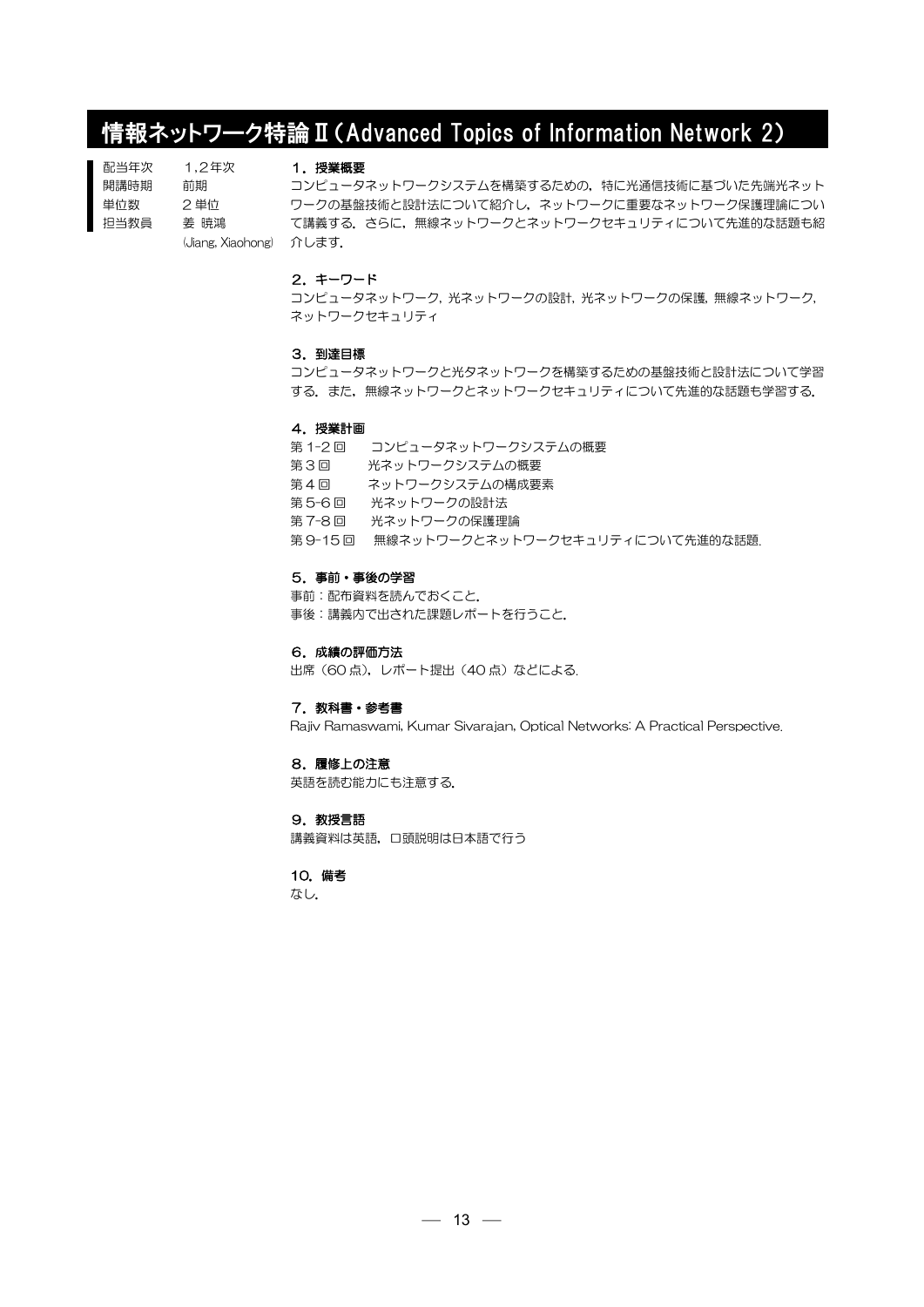# データ科学特論(Advanced Topics in Data Science)

| 配当年次 | 1.2年次  |  |
|------|--------|--|
| 開講時期 | 前期     |  |
| 単位数  | 2 単位   |  |
| 担当教員 | 佐藤 一百行 |  |
|      | 佐藤 仁樹  |  |

1. 授業概要

本講義は 2 つのパートからなる.

パート A では,大規模データからの規則性を取り出し有効に利用するための手法としてめざまし い発展をとげている統計的機械学習の基本的な考えを学ぶ.

> パート B では、現実の大規模データを処理する上で問題となるトピックを取り上 げ、その解決 策を紹介する.また,これらのトピックに基づき機械学習により現実の大規模データを処理する 際の要点をまとめる.

各パートを通じて,大規模データの蓄積・分析・処理の基本的な考え方を学ぶ.

#### 2.キーワード

データベース,データモデル,大規模データ処理,機械学習,パターン認識

### 3.到達目標

データ科学という切り口で,データの蓄積・分析・処理を通じて情報科学の基本的な考えを理解 する.

本講義を通じて,大規模データを処理する上での技術の習得する.

### 4.授業計画

- $J\mathcal{C}-\vdash A$
- 1. 最適化問題
- 2. パラメータ推定法
- 3. クラスタリング
- 4. 分類(ナイーブベイズ分類器)
- 5. 分類(サポートベクトルマシン)
- 6. モデル選択

# パートB

- 1. 回帰分析における共分散行列のランク
- 2. 回帰分析における多重共線性
- 3. 標本化とエイリアシング
- 4. 非線形関数の線形化と次元の呪い
- 5. 機械学習の基本概念

## 5.事前・事後の学習

事前:授業内で指示された内容を予習してくること. 事後:授業中に出題する小テストやレポート課題を行うこと.

# 6.成績の評価方法

期末試験や課題(レポート),小テストなどにより総合的に判断する.これらの比率は授業内で 通知する. パート A とパート B で個別に成績を付け、最後に合計する.

#### 7.教科書・参考書

講義内容が多岐にわたるため,教科書は開講時期に指定する.また,必要に応じて講義中に参考 書を紹介する.

-パートA 参考書:パターン認識と機械学習 上・下 (C.M. ビショップ), 丸善出版, 2012

次ページに続く

 $- 14 -$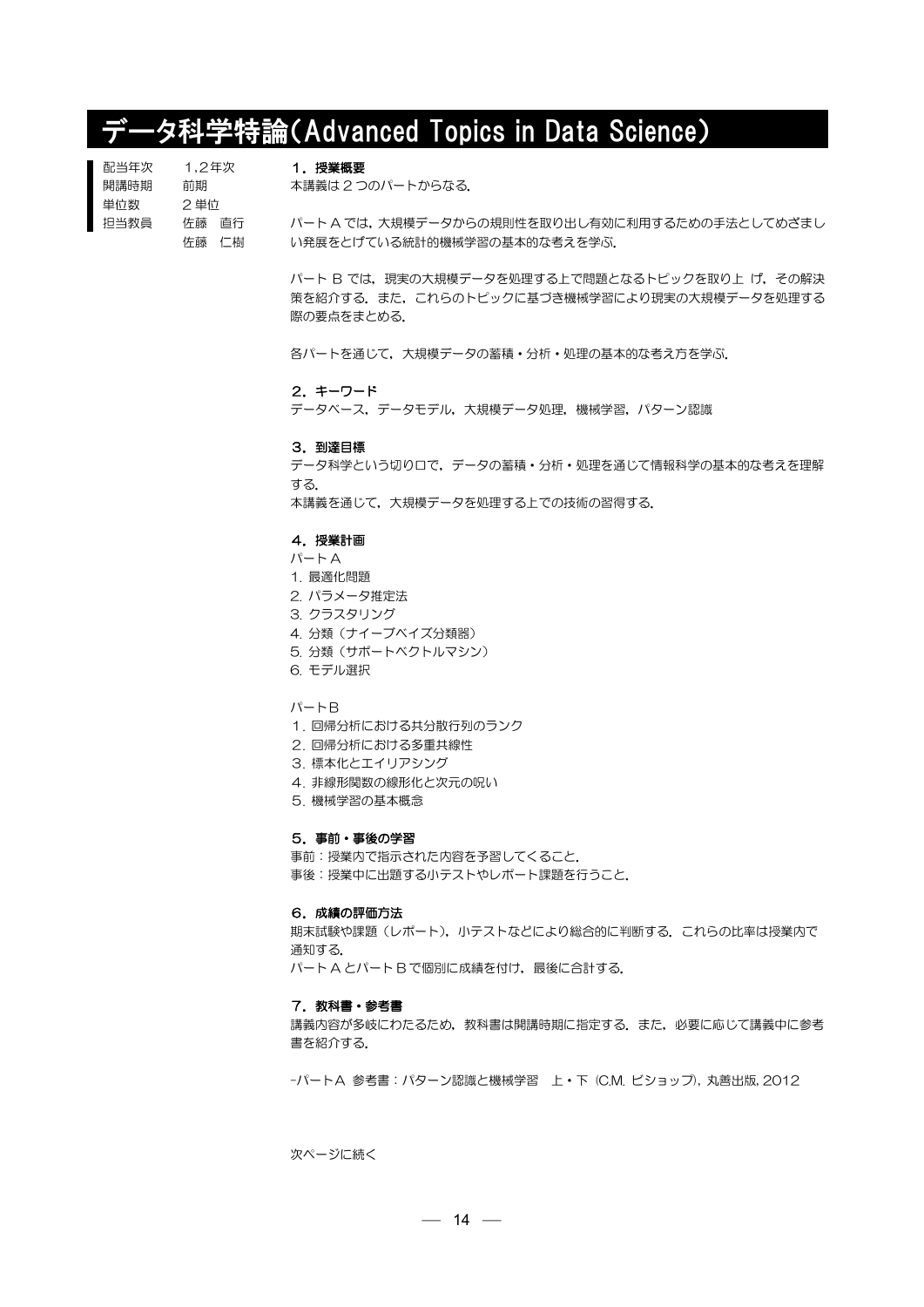# 8.履修上の注意

確率・統計・データベース工学に関する学部卒業レベルの知識があることが望ましい.

# 9.教授言語

講義資料は日英併記,口頭説明は日本語(一部,日本語と英語)で行う.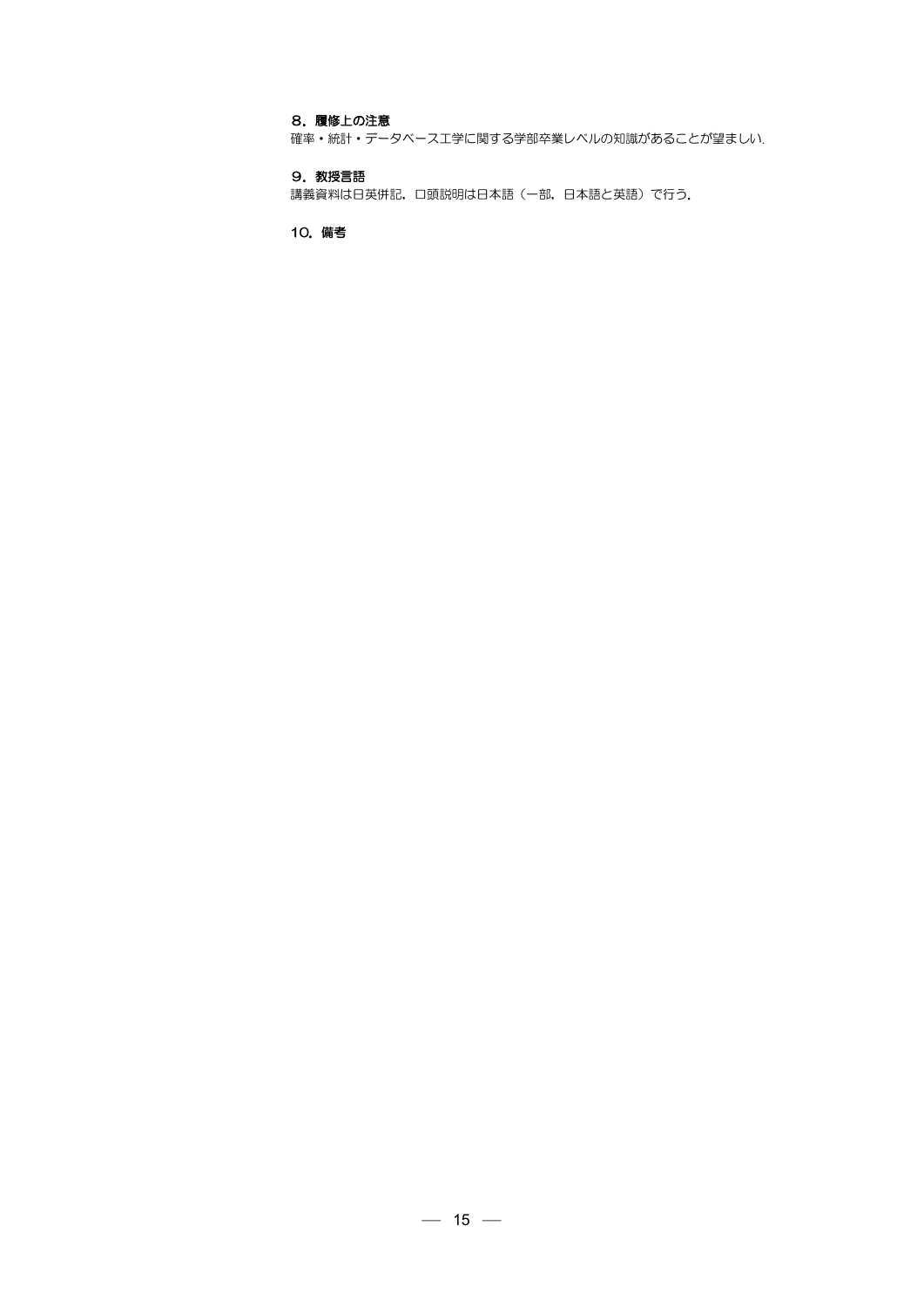# 情報環境学特論(Advanced Topics in Information Environmentology)

| 配当年次 | 1.2年次 |      |
|------|-------|------|
| 開講時期 | 前期    |      |
| 単位数  | 2 単位  |      |
| 抇当教員 | 塚田    | - 浩二 |
|      | 白石    | 陽    |

# 1.授業概要

近年,携帯電話や家電をはじめとして,コンピュータが日常生活に浸透し,情報環境と生活が一 体化しつつある.本講義では、こうした新しいコンピュータの在り方を実現するための基盤技術 や応用技術について,最新の研究事例を織り交ぜて紹介する.

#### 2.キーワード

ユビキタスコンピューティング,ヒューマンコンピュータインタラクション,位置情報技術,行 動認識技術

#### 3.到達目標

我々を取り巻く新しい情報環境の基盤技術/応用事例について学ぶ.

#### 4.授業計画

本講義では,以下のようなトピックを扱う予定である.

- ユビキタスコンピューティング
- ヒューマンコンピュータインタラクション
- タンジブル インタフェース
- Augmented Reality (AR)
- ウェアラブル・インタフェース
- パーソナル・ファブリケーション
- 発展的なヤンサ技術(行動ヤンシング/行動認識技術)
- 位置情報技術(GPS/屋内測位)
- ナビゲーション(カーナビ/歩行者ナビ)
- 情報環境を支える基盤技術(ネットワーク/データベース)
- 交通情報システム (ITS/プローブ情報システム)
- 集合知, オープンデータ
- スマートシティ,スマートモビリティ
- まとめ

#### 5.事前・事後の学習

事前: 講義で指示された内容があれば予習してくること. 事後: 講義や HOPE に指示された課題に対応すること.

#### 6.成績の評価方法

課題(レポート)/課題(口頭発表)/出席態度により総合的に評価する.詳細は授業内で通知 する.

# 7. 教科書・参考書

特に無し. 講義中で随時書籍/論文等を紹介する.

## 8.履修上の注意

特になし

#### 9. 教授言語

日本語で実施する.ただし、発表/課題は日本語/英語とも可とする.

# 10.備考

特になし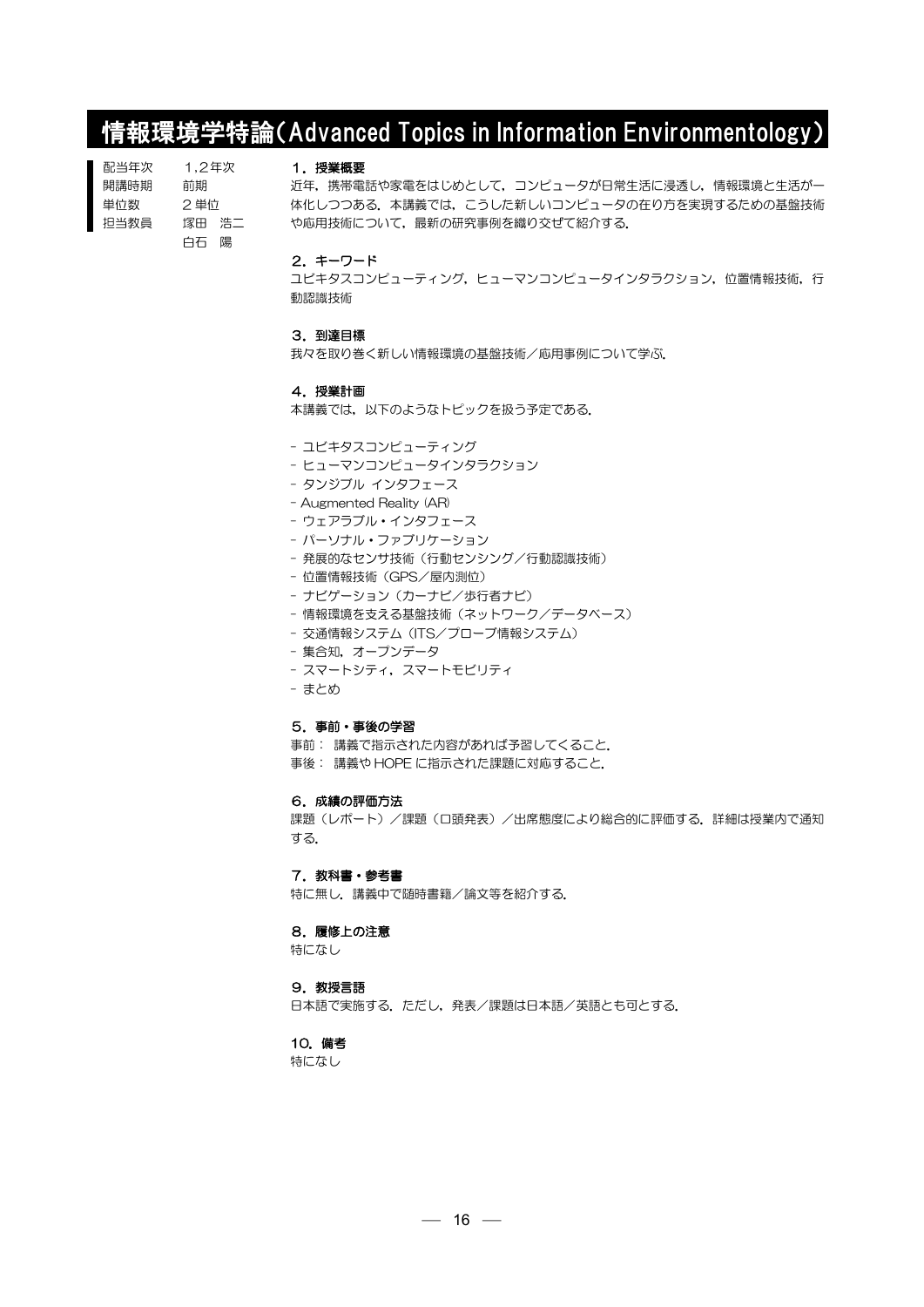# メディア情報学特論(Advanced Topics in Media Information Studies)

| 配当年次 | 1.2年次 |
|------|-------|
| 開講時期 | 後期    |
| 単位数  | 2 単位  |
| 担当教員 | 寺沢 憲吾 |

# 1.授業概要

マルチメディア情報技術の発達に伴い,画像や音声などの非構造化データが日常的に扱われるよ うになり,その流通量も増加の一途をたどっている.この講義では,画像データを例として取り 上げ,こうした非構造化データを扱うために必要なデータの加工や統計処理ならびに分類・認識 の技法を学ぶ.理論の解説に加え、それを活用するためのプログラミングによる演習も行う.

# 2.キーワード

マルチメディア情報処理,画像処理,コンピュータビジョン,特徴抽出,パターン認識

#### 3.到達目標

- ・画像データを用途に応じて加工できる
- ・非構造化データからの特徴抽出の考え方を理解する
- ・画像認識の原理を理解するとともに,実際に簡単なプログラムを動かすことができる

#### 4.授業計画

1. イントロダクション 2-4. 画像処理の基礎, 幾何学的変換, フィルタリング 5-6. 大域特徴量 7-8. 局所特徴量 9. Bag of Features 10-12. パターン認識 13-15. 深層学習

#### 5.事前・事後の学習

事前: 前回の講義を復習し、次の講義に備えること. 事後:講義内容を振り返り,理解を深めること.提示された課題を行うこと.

#### 6.成績の評価方法

小課題(レポート)(50 点) と 期末課題(プログラム+レポート)(50 点) により評価する.

#### 7. 教科書・参考書

教科書: 「ディジタル画像処理」, 奥富編, CG ARTS 協会 参考書: 「コンピュータビジョン」, Szeliski 著, 玉木他訳, 共立出版

#### 8.履修上の注意

なし.

# 9. 教授言語

日本語で実施する

# 10.備考

この科目は 1 年ごとに教員が交代し, 2023 度は佐藤(生)が担当する. 内容は,コンピュータビジョンを中心とする画像処理である.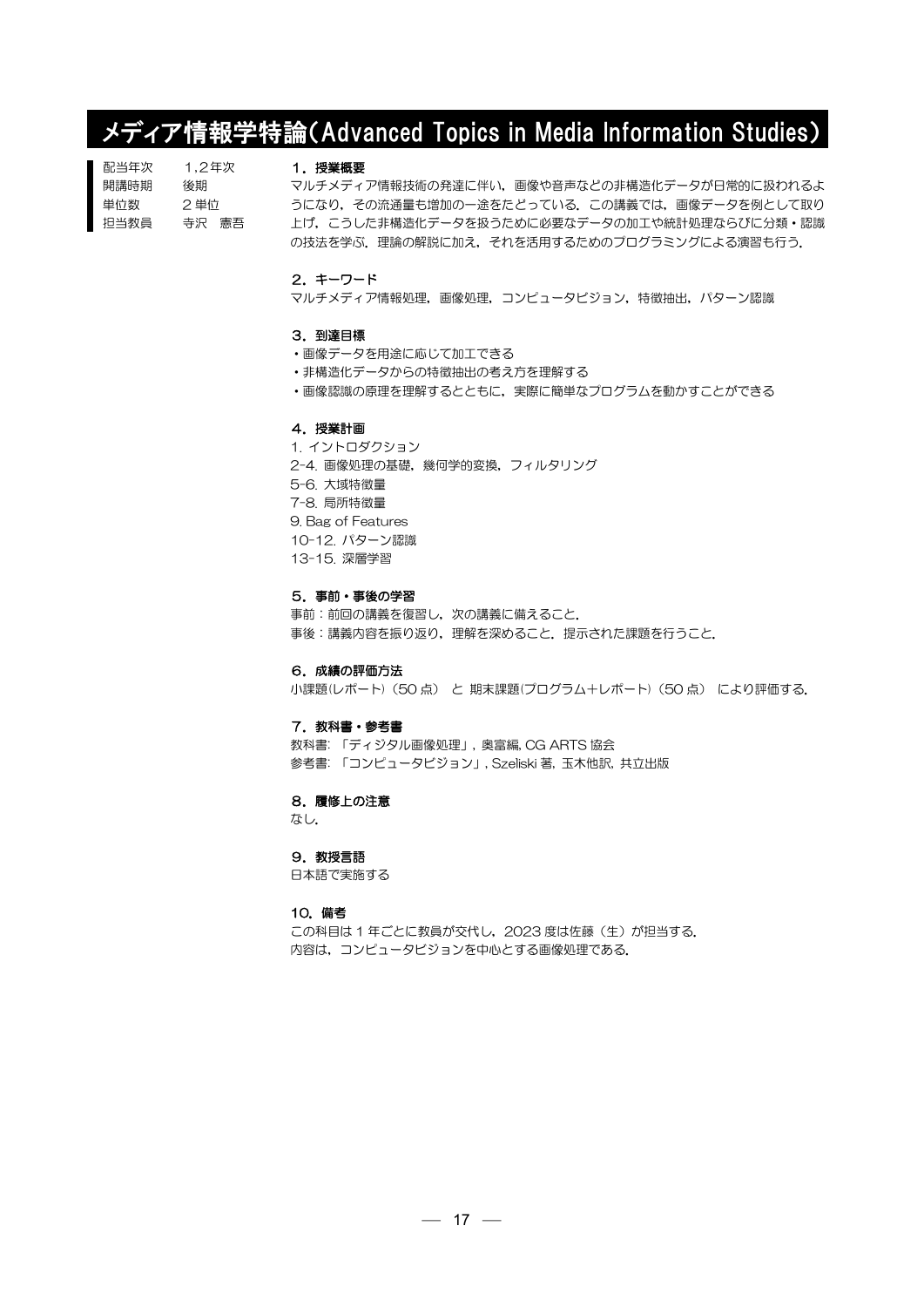# フィールド情報学特論(Advanced Topics in Field Information Studies)

| 配当年次 | 1.2年次 |       |
|------|-------|-------|
| 開講時期 | 前期    |       |
| 単位数  | 2 単位  |       |
| 抇当教員 |       | 藤野 雄一 |
|      | 和田    | 雅昭    |

#### 1. 授業概要

現場での一次産業,医療,福祉分野などからコンピュータ応用分野まで,実際に ICT 技術を導入 するまでの事例を挙げながら,開発,商用化動向を理解する.本講義により,企業での技術開発 手法,動向を理解し,研究開発への基本的スタンスを学ぶ.講義の前半では,一次産業を中心に, 空間情報の可視化を目的とした ICT の活用事例を取り上げ,データの収集技術と処理技術などを 学ぶ. 講義の後半では、フィールド情報学の定義から始まり,バイオロギング,極地点における フィールド情報学など,また NTT 研究所における研究開発状況,ケーブルテレビ産業などにおけ るフィールドを意識した研究開発手法など,各分野の研究者,責任者などを招聘し,直接,学ぶ.

#### 2.キーワード

フィールド情報学,研究開発,センサネットワーク,バイオロギング,ビッグデータ,エスノグ ラフィー

#### 3.到達目標

フィールド情報学の定義は多岐に存在するが,本講義ではフィールドを工学的アプローチが困難 で多様なものが共存並列する社会の現場,と定義し,その現場を情報学にて記述,設計し,課題 を解決する手法に関して具体的事例を通じて理解する.後半は,各種フィールドにて実際に課題 解決策を研究開発している責任者、担当者を招聘し、各企業で異なる手法を直接、理解する.

#### 4.授業計画

- 1. オリエンテーション,フィールド情報学とはなにか
- 2. SDGs
- 3. 地球規模の課題とフィールド情報学
- 4. カーボンニュートラル
- 5. Society 5.0 とフィールド情報学
- 6. スマート水産業とフィールド情報学
- 7. データ連携基盤とフィールド情報学
- 8. 震災ビッグデータとフィールド情報学
- 9. 水産業界におけるフィールド情報学
- 10.通信業界に見るフィールド情報学
- 11.e コマース業界とフィールド情報学
- 12. ウェラブルコンピュータ使用現場におけるフィールド情報学
- 13. 南極におけるフィールド情報学
- 14. 北極におけるフィールド情報学
- 15. テレビジョン業界におけるフィールド情報学

#### 5.事前・事後の学習

事前:教科書を事前に読み.フィールド情報学の体系を理解しておく 事後:レポートなどを見直し,各企業の活動状況を復習する

#### 6.成績の評価方法

前半,後半での課題(レポート,発表)により,総合的に評価する.

### 7.教科書・参考書

教科書 フィールド情報学入門 京都大学フィールド情報学研究会編

## 8.履修上の注意

# 9. 教授言語

日本語で実施する

## 10.備考

資料を適宜配布する

 $- 18 -$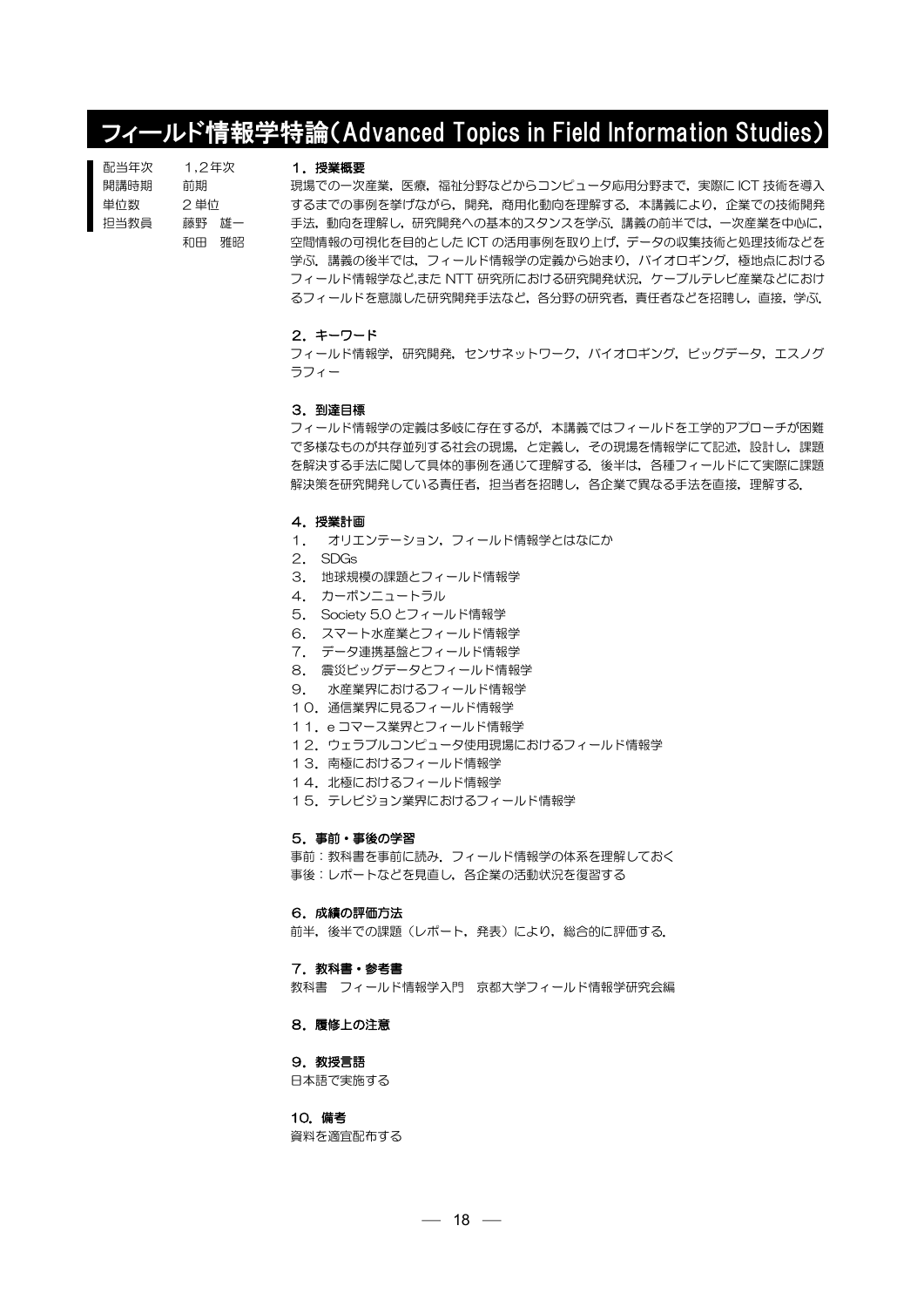# 人工物の科学通論(Introduction to the Sciences of the Artificial)

| 配当年次 | 1.2年次   |
|------|---------|
| 開講時期 | 後期      |
| 単位数  | 2 単位    |
| 担当教員 | 中小路 久美代 |

#### 1. 授業概要

本講義では,物理的・論理的なモノやコト,システムといった人工物(人が作り出すものごと) について,それを構成する因子と作り出すプロセスに関わる認知科学や社会科学に関わる原理と モデルを学ぶ.情報システムにより実現される人工物を中心に,人工物とそれに関わる人が作り 出す状況を構成する理論や手法の位置づけと効果を理解し,自ら発展させるスキルの獲得を目指 す.表現,コミュニケーション,インタラクティブな知覚特性,コレクティブクリエイティビ ティとソーシャルキャピタルという四つのトピックについて、シンプルな試行(実践)と省察, 議論を交えながら学ぶ.

## 2.キーワード

人工物, デザイン, 認知科学, 表現, コミュニケーション, 創造性, 共創, インタラクション

#### 3.到達目標

人工物とそれに関わる人の認知についての特性の理解 人工物とそれを取り巻く人を含む系を構成する因子やプロセスの理解 それらを既存のモデルや原理で説明するボキャブラリーの体得

### 4.授業計画

1. 人工物の科学についての基本:講義の進め方についてのオリエンテーションに続き, デザインに関わる人(ユーザ,デザイナ,など)の認知的,社会的特性と,デザインされた アーティファクト/プロセスおよびデザインのための道具立てとの関わりに関して解説する. 2-5. 表現と思考:表現とそのインタラクティビティによって、人間の思考過程がどのように 変わっていくのかについて説明する. 6-9. コミュニケーションと相互理解:言葉のもつ物質性と,コミュニケーションによる 相互理解構築のモデルについて解説する.

10-12. コレクティブクリエイティビティとソーシャルキャピタル:共創において生じる インセンティブのバランスの変化とその影響について説明する.

13-14. インタラクティブな知覚特性:ソフトウェアとのインタラクションのタイミング制御 によって生じる,人間の知覚と制御方法の変化について解説する. 15. 実践演習:学習したトピックのうちからいくつかをとりあげ,表現のデザインを通して

体験する.

#### 5.事前・事後の学習

事前:前回の講義スライドに目を通して復習すること 事後:講義中に出題するレポートを提出すること

### 6.成績の評価方法

討論参加およびレポートにより,到達目標の達成度に基づき評価する.

- 授業中の討議参加態度: 15 点

- トピック毎の課題(レポート):40 点
- 期末に課す課題(レポート): 45 点

# 7. 教科書・参考書

H. Simon, The Sciences of the Artificial

T. Winograd, Flores, Understanding Computers and Cognition

D.A. Schoen, the Reflective Practitioner

D.A. Norman, Psychology of Everyday Things

# 8.履修上の注意

講義中の質疑等,積極的な討議参加を推奨する.日本語,英語いずれでも構わない.

次ページに続く

 $-19 =$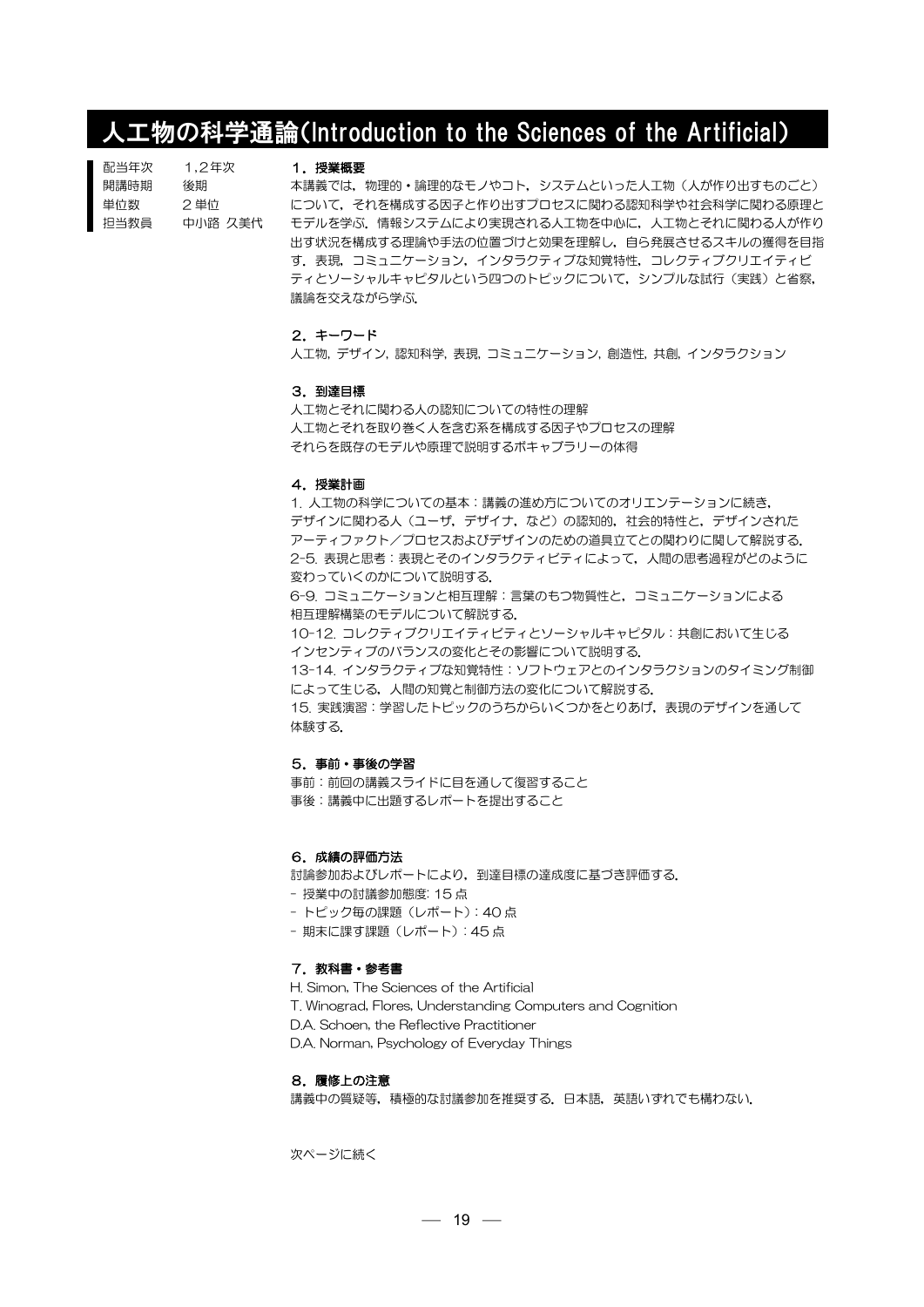# 9. 教授言語

講義資料は日本語と英語を併記 口頭説明は日本語と英語で交互に行う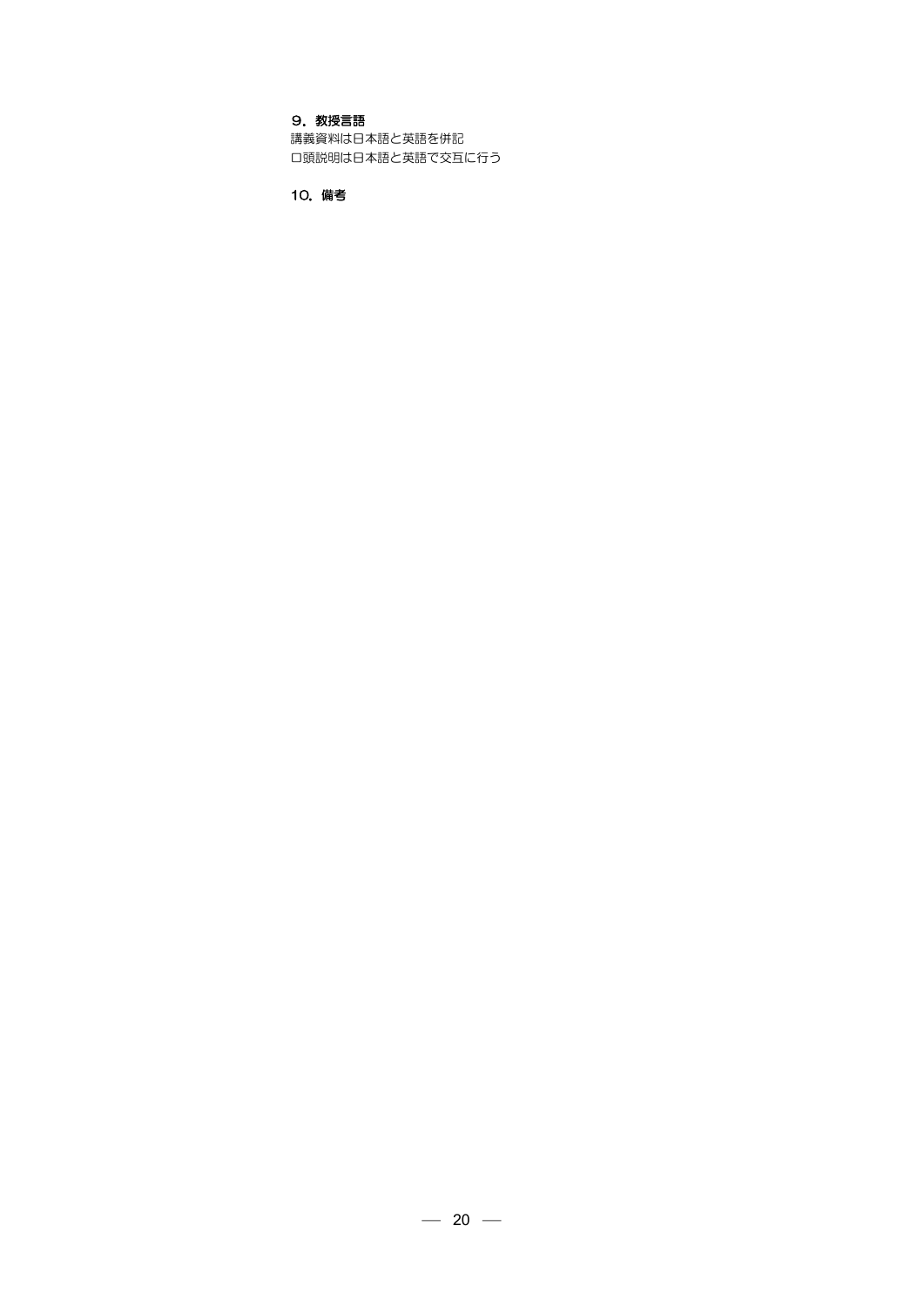# 組込システム特論(Advanced Topics of Embedded Systems)

| 1.2年次 |
|-------|
| 後期    |
| 2 単位  |
| 長崎 健  |
|       |

#### 1.授業概要

組み込みシステムの開発に必要な技術がどのようなものか理解し,技術の習得を目指す. 本科目では,企業の開発者による講演と,科目担当者による組み込み開発にかかわる基礎的技術 についての講義を行う.

企業の開発者による講演では,組み込み開発にかかわる技術や動向等,業界特有こと等を取り上 げる.

組込システムの設計にかかわる技術については,Lego Mindstorms EV3 で作成したロボット の制御を題材に,リアルタイム制御のタスク分割,タスク間通信,タスクスケジューリングにつ いて取り上げた実習を行い,これらの技術について理解を深める.

# 2.キーワード

組込みシステム,リアルタイムシステム,ソフトウェアモデリング

#### 3.到達目標

組み込みシステムに関連する技術の習得を目指す

### 4.授業計画

## 1.企業講演(7)

- ・モデリング開発の演習(2)
- ・製品ライフサイクル(1)
- ・各分野の事例紹介(3)
- •自動車関連,産業機器関連,コンシューマ機器関連
- ・組込み OS の事例紹介及び演習(1)

2.Lego Mindstorms NXT を用いた, 組込み開発演習(8)

- ・利用するリアルタイム OS の紹介とサンプルプログラムの紹介(1)
- ・リアルタイム処理とそれにあわせたプログラミング(3)
- ・制御プログラム開発(4)

カッコ内の講演回数は,企業講師の都合により変更される場合あり.

#### 5.事前・事後の学習

事前:配布資料を事前に読んでくること 事後:講義中に出された課題に取り組むこと

#### 6.成績の評価方法

課題(レポート)により評価する

7. 教科書・参考書

# 8.履修上の注意

# 9.教授言語

日本語で実施する/Japanese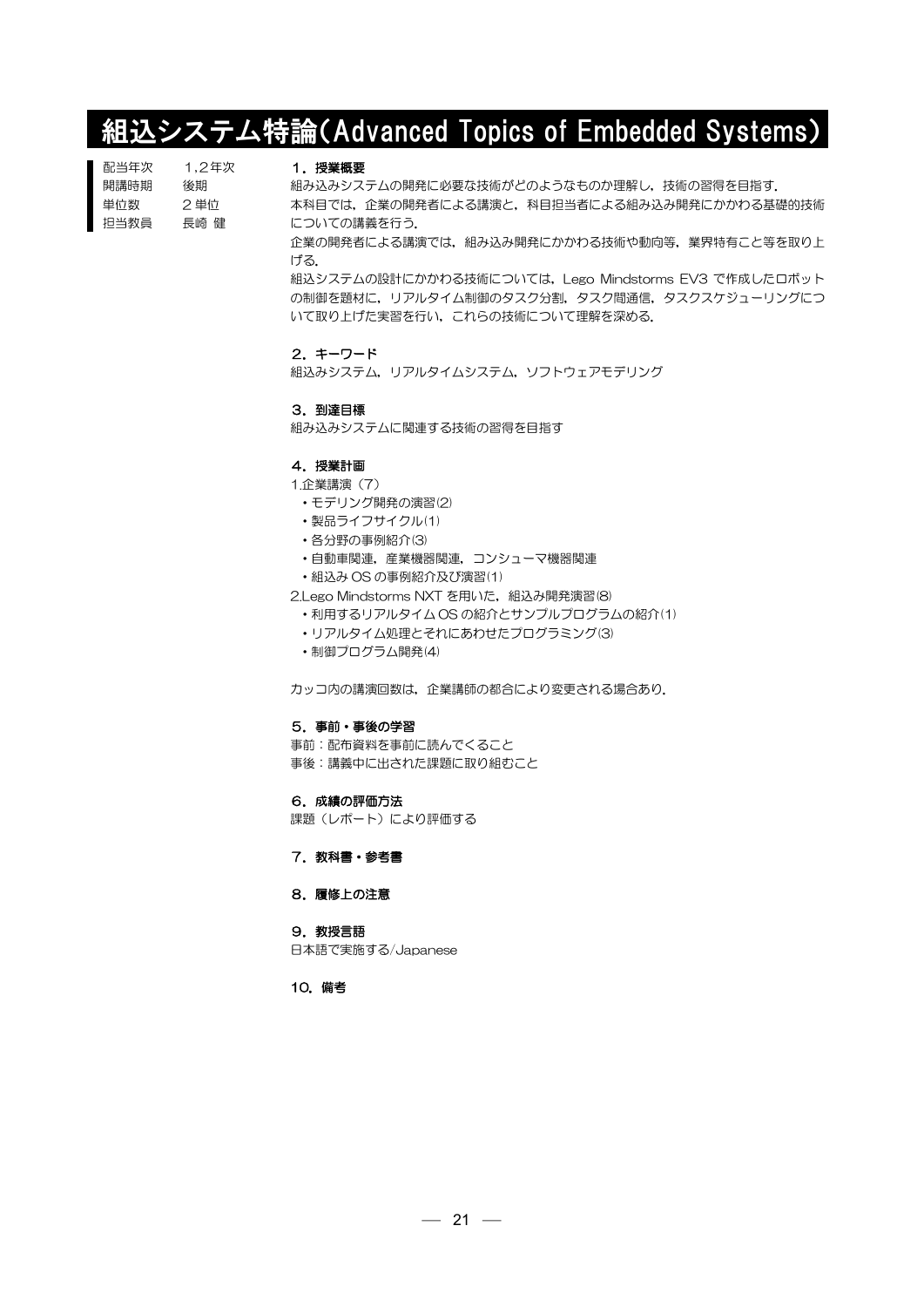# オープン技術特論(Advanced Open Technologies)

| 配当年次 | 1.2年次 |
|------|-------|
| 開講時期 | 後期    |
| 単位数  | 2単位   |
| 抇当教員 | 興野 拓  |

#### 1.授業概要

近年の企業情報システムは,組織内の密結合からインターネットにおける疎結合まで,多数のコ ンピュータによる異種混在型のシステム,すなわちオープンシステムによって成り立っている. このようなシステム開発の要となる最上流工程における情報技術者の役割は、ビジネス戦略を理 解し,それを情報システムを活用してどのように実現するかを様々なステークホルダと共同で具 現化していくことである.

本授業では,オープンシステムを構成する要素技術, 情報技術や情報システムを活用した企業ビ ジネスの実際,そして,システム開発の最上流工程について,企業の技術者を講師として招き, 実践的な内容の講義を行う.

# 2.キーワード

オープンシステム,金融システム,ビジネスモデル, Linked Open Data,ビッグデータ, イノベーション,相互運用性,ソフトウェア開発

#### 3.到達目標

オープンシステムを構成する要素技術,情報技術や情報システムを活用した企業ビジネスの 実際, そして, システム開発の最上流工程について理解する.

# 4.授業計画

以下は,2021 年度までの主な講義実績であり,具体的な授業内容は年度毎に異なる.

- ・ 国際的な相互運用とオープン技術 ― 日時と文字 ―
- ・ 銀行システムの全体像と金融ソリューション
- ・ アシアル情報教育研究所 特別講義
- ・ つながるデータのつくり方(Linked Data 技術概論)
- ・ 統計学とビッグデータのかかわり
- ・ 音声対話インターフェース技術動向
- ・ チーム開発方法論
- ・ 新規ビジネス企画事例地域活性化 (講義 + 演習)
- ・ テスト自動化について考える (講義 + 演習)

#### 5.事前・事後の学習

事前: 講師から課された事前学習課題に取り組んでくること. 事後: 講師へのフィードバック (講義についての質問,コメント等) を提出すること.

#### 6.成績の評価方法

毎回の講義内容についての講師へのフィードバック (70%程度) 課題 (レポート等) (30%程度)

### 7. 教科書・参考書

参考書: 必要に応じて随時紹介する.

#### 8.履修上の注意

#### 9. 教授言語

日本語で実施する.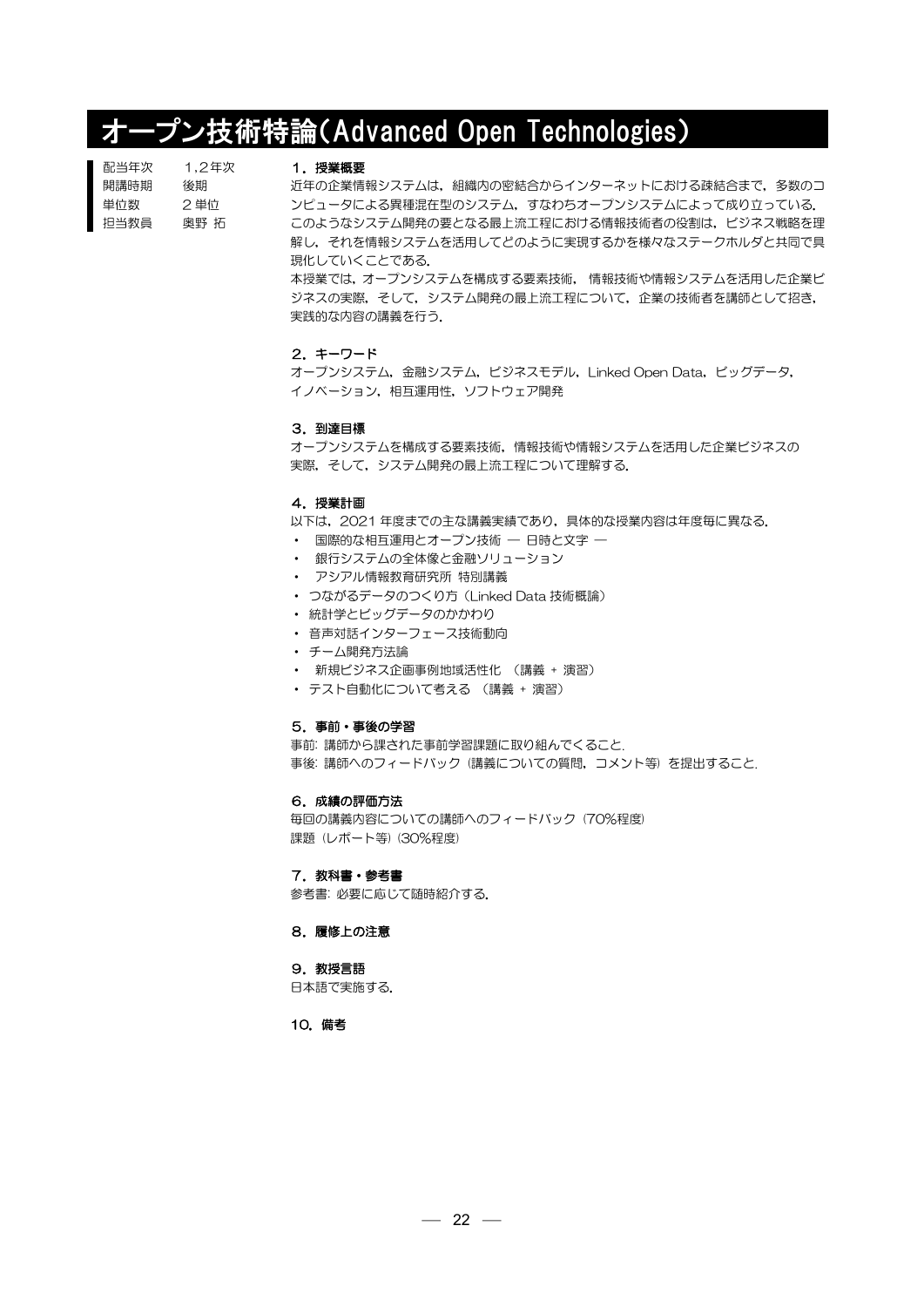# IT アーキテクチャ特論(Advanced Topics in IT Architecture)

| 配当年次 | 1.2年次 |
|------|-------|
| 開講時期 | 後期    |
| 単位数  | 2 単位  |
| 担当教員 | 松原 克弥 |

### 1.授業概要

優れたアーキテクチャ設計が施された実システムを例として,ソースコードや公開ドキュメント などからそのシステム設計の背景となる要件やデザインポリシー,効果などを読み解く.必要に 応じて,サンプルプログラムを作成して動作を確認するなどの演習を行う.

本授業は、実システムのひとつである Android を用いた製品開発の実務経験を有する教員が教 材を作成している.

# 2.キーワード

ソフトウェアアーキテクチャ, システム設計, Android

### 3.到達目標

- ・大規模ソフトウェアのアーキテクチャ設計が理解できる
- ・性能,可用性,拡張性や運用コストなどを考慮して,ソフトウェアの機能やインタフェースを デザインできる
- ・優れた設計思想に沿った最適なアプリケーションが実装できる

#### 4.授業計画

- 1-15. 実システムのアーキテクチャデザイン
- ・背景と最新動向
- ・開発環境
- ・システムアーキテクチャ
- ・アプリケーションモデル
- ・アプリケーション連携
- ・プロセス間通信
- ・起動プロセス
- ・グラフィックスとメディア処理フレームワーク
- ・アクセス制御とセキュリティ

# 5.事前・事後の学習

事前:前回の講義資料を読み直してくること

事後:授業内で出題された宿題(プログラム or レポート)を行うこと

#### 6.成績の評価方法

課題(プログラム/口頭発表/レポート),および,講義に対する参加態度を総合的に評価す る.これらの比率は授業内で通知する.

## 7. 教科書・参考書

参考書:Karim Yaghmour 著, Embedded Android, オライリー 参考書:Tae Yeon Kim, Hyung Joo Song, Ji Hoon Park,Bak Lee, Ki Young Lim 著, Android のなかみ - Inside Android, パーソナルメディア

## 8.履修上の注意

Java, C/C++言語のプログラムコードが読解できることを前提とする.また,「IT アーキテクチ ャ概論」に相当する Linux カーネルの知識があることが望ましい.

#### 9.教授言語

日本語で実施する

# 10.備考

なし.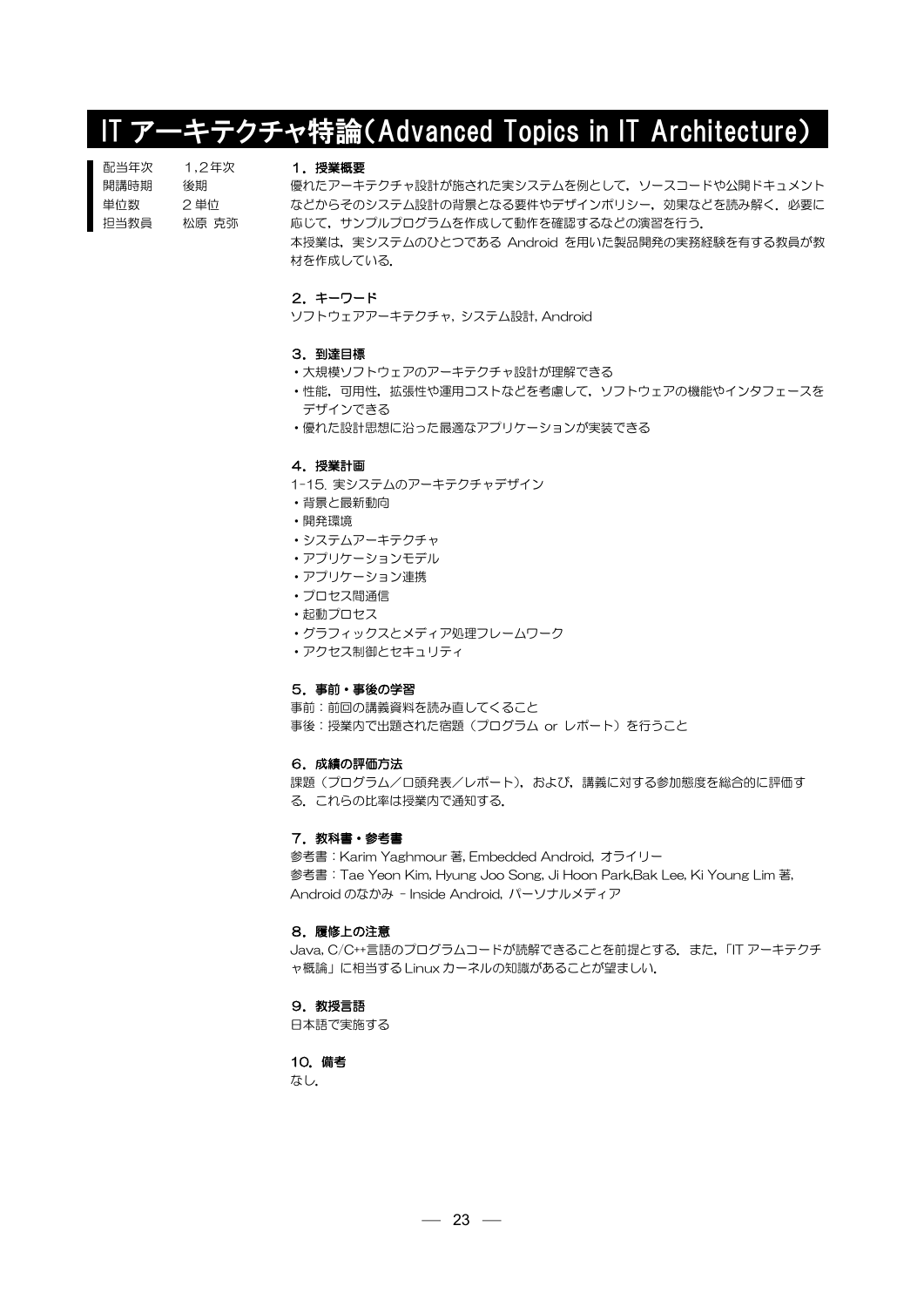# サービス・マネジメント特論(Advanced Topics in Service Management)

| 配当年次 | 1.2年次  |
|------|--------|
| 開講時期 | 後期     |
| 単位数  | 2 単位   |
| 担当教員 | 大場 みち子 |

#### 1.授業概要

サービスの研究はサービス産業か製造業,情報産業などの産業におけるビジネスとしてのサービ スから,人間が営むあらゆる価値創造ビジネスとしてのサービスへと捉え方と応用が進化してい る.新しい価値創造ビジネスでの起業が増えてきている.本授業では,このサービスの新しい捉 え方と応用,サービスを創造について講義と課題演習,発表から学ぶ.サービスを運用する上で のマネージメントや起業,起業家についても学ぶ. 本授業は長年企業でソフトウェア開発に携わり,プロジェクトや組織ののマネジメントの実務経 験を有する教員が教材を作成し,指導している.企業講師を招いた授業も実施する.

#### 2.キーワード

サービス,サービス・サイエンス,サービスマネジメント,起業,アントレプレナー

#### 3.到達目標

サービス・マネジメントをテーマとする.サービスとは何か,どう捉えるか,どう創生され,管 理・運用されるかなどサービス・マネジメントに関する基礎理論やサービスに基づく起業や起業 家育成など多様な応用事例を学ぶことを目標とする.

# 4.授業計画

つぎのような内容を題材に事例を交えた講義とする.

- ・サービスとは何か
- ・サービスの新しい捉え方
- ・サービス志向のプロジェクトマネージメント(プロジェクト支援活動をサービス行為と 捉える)
- ・意志決定支援とサービス価値
- ・サービス価値創造モデル
- ・サービスの提案と発表
- ・サービスの事例(企業講師)
- ・サービスと起業(企業講師)

※授業の進捗や学生の理解度などにより授業計画を変更することがある.

#### 5.事前・事後の学習

事前学習:次回授業の準備(資料を確認して,わからない事項,用語を調べるなど)をする. 事前課題を与えることもある. 事後学習:授業で指定したレポート課題を実施する.

## 6.成績の評価方法

課題 (90%) や発表(10%)により評価する

### 7. 教科書・参考書

参考書 小坂満隆編「サービス志向への変革一顧客価値創造を追求する情報ビジネスの新展開ー」(社会 評論社) その他参考書は講義のときに適宜指示する.

#### 8.履修上の注意

特になし.

# 9. 教授言語

日本語

# 10.備考

特になし.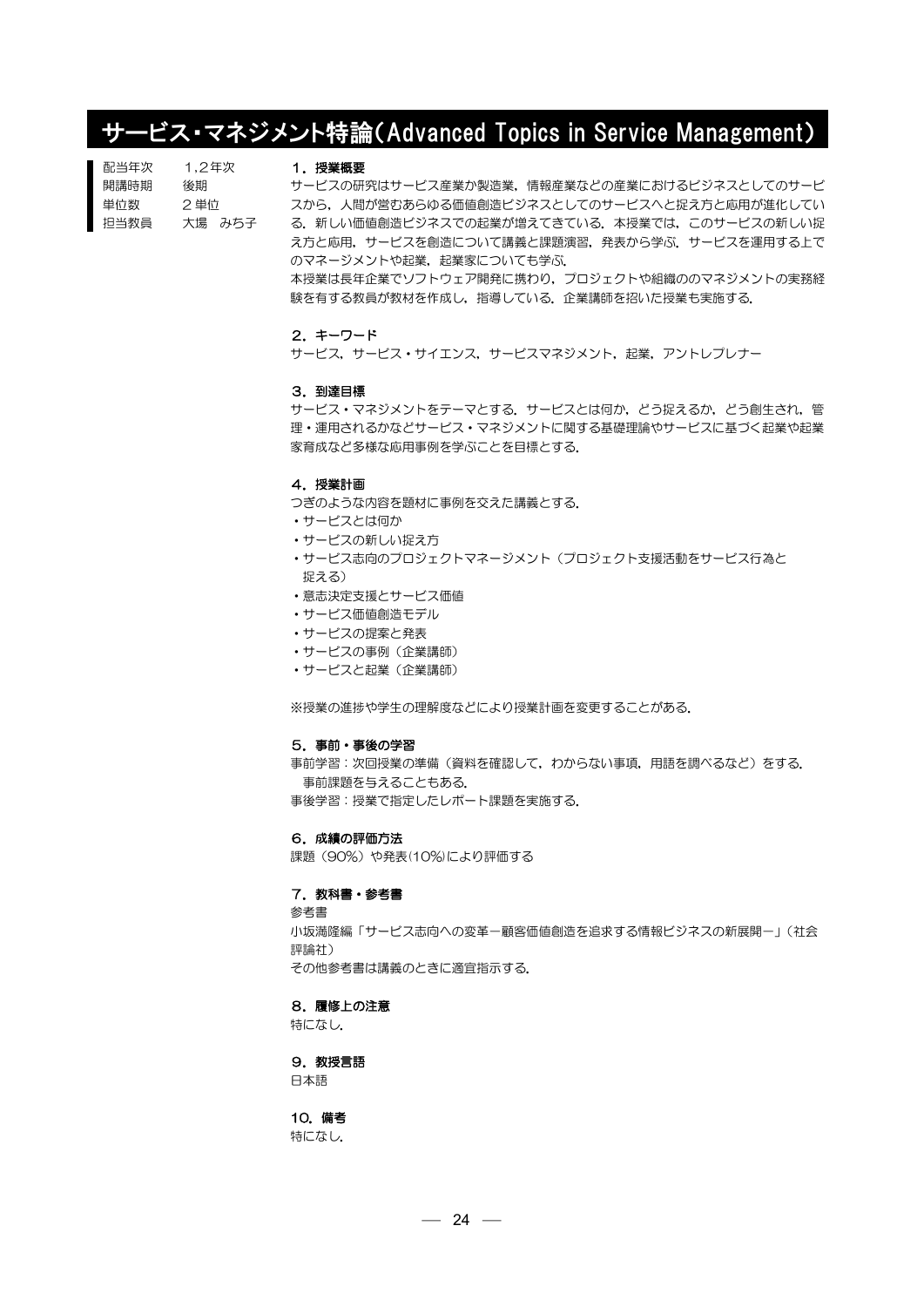# 情報デザイン通論(Introduction to Information Design)

配当年次 開講時期 単位数 担当教員 1,2年次 後期 2 単位 安井 重哉

# 1.授業概要

情報デザインの実践として,「表現者の主観的な感覚」を他者に伝達する表現物を制作し,プレゼ ンテーションを実施する.

2.キーワード

情報デザイン,身体性,知覚デザイン

# 3.到達目標

実世界で、身体性をともなう試行錯誤を実践できるようになる. 自らが生み出す新たな枠組みについて,他者に伝達できるようになる.

# 4.授業計画

第 01 回 授業概要の説明 第 02-10 回 「『表現者の主観的な感覚』を他者に伝達する」表現物のプロトタイピング 第 11-13 回 表現物の資料化 第 14,15 回 発表,授業内容のふりかえり

# 5.事前・事後の学習

事前:資料の収集など 事後:授業内容を踏まえて,事前に制作した資料のバージョンアップ

# 6.成績の評価方法

制作物とそのプレゼンテーション内容に基づき評価する

# 7. 教科書・参考書

D.A.ノーマン『誰のためのデザイン』 渡邊恵太『融けるデザイン』 テクタイル『触楽入門』

# 8.履修上の注意

「表現物」の制作上必要となる物品については,受講者負担で購入する場合がある. (安価で一般的に購入できるものであれば,授業内で購入することも可能)

# 9. 教授言語

日本語で実施する

# 10.備考 本授業は後期期前半に開講する.

 $-25 -$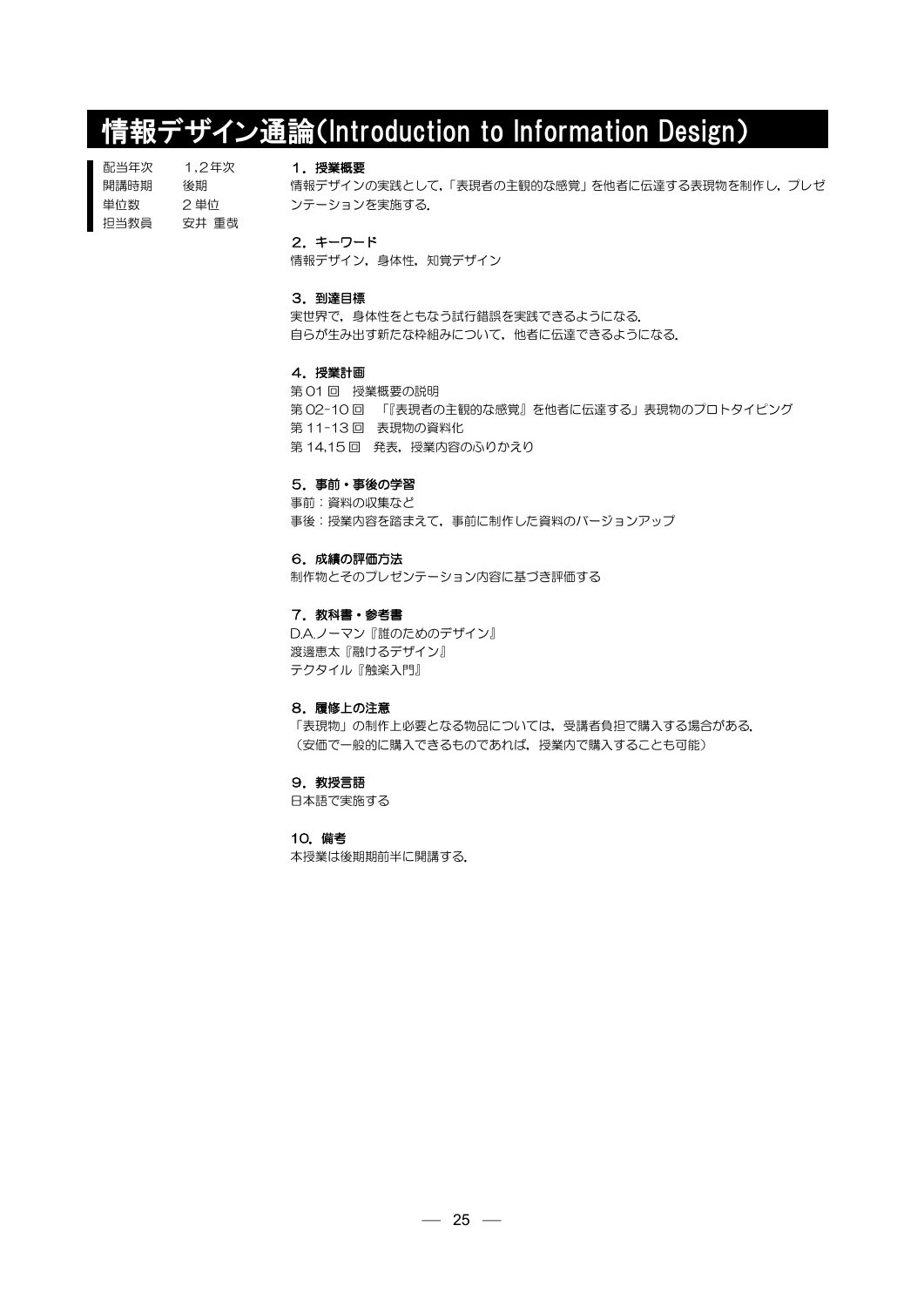# **認知システム通論(Introduction to Cognitive System)**

| 配当年次 | 1.2年次  |
|------|--------|
| 開講時期 | 前期     |
| 単位数  | 2 単位   |
| 担当教員 | 美馬 のゆり |

#### 1.授業概要

認知科学は工学,言語学,心理学などが関係する学際的な領域である.その中でも特に,状況的 認知,正統的周辺参加論などの知識や学習に関する研究の流れを理解することは,人工知能やユ ーザ・インタフェースを研究する上で、またシステム開発をおこなっていく上で大いに役立つ. この授業では,認知科学と情報科学との接点を意識しつつ,その研究内容と研究方法の独自性に 焦点をあてる.情報科学,教育学,認知心理学をもとにした研究,開発,実践を行ってきた教員 がその経験を活かし,知識,学習を軸に,学習環境デザイン,人工知能研究,ユーザ・インタフ ェース研究に関する具体的なテーマを扱っていく.また同時に,専門書の読み方,理解の仕方, 発表の仕方、参加の仕方など、大学院の講義(ゼミ)の参加の態度を養うとともに、研究成果の 具体的な応用について議論する.

# 2.キーワード

知識,学習,学習環境デザイン,人工知能,ユーザ・インタフェース,状況的認知

#### 3.到達目標

認知科学の研究内容と研究方法に関する基礎的な知識と新しい方向性を理解する. 大学院の講義(ゼミ)への参加において,専門書を読み,理解し,発表し,議論することができ る.

# 4.授業計画

認知科学という比較的新しい学問分野について,その内容と研究方法の独自性に焦点をあてる. 概論的な内容と方法からはじまり,徐々に受講者の興味領域にしたがって,研究事例をまじえな がらその研究の流れを概観する. そのために下記の3冊をテキストとして利用する. 単なる文 献の講読と発表にとどまらず,受講者全員でその内容について毎回議論する.

- 1. 認知システム通論の進め方
- 2. 認知科学研究とは何か
- 3.『「未来の学び」をデザインする』序章,1 章
- 4. 『「未来の学び」をデザインする』2章,3章,終章
- 5.『状況に埋め込まれた学習』訳者あとがき、解説,序文
- 6.『状況に埋め込まれた学習』1 章
- 7.『状況に埋め込まれた学習』2 章
- 8.『状況に埋め込まれた学習』3 章
- 9.『状況に埋め込まれた学習』4章,5章,訳者あとがき
- 10.『プランと状況的行為』監訳者あとがき,はじめに,1 章,2 章
	- 11.『プランと状況的行為』3 章,4 章
	- 12.『プランと状況的行為』5 章,6 章
	- 13.『プランと状況的行為』7 章
	- 14. 『プランと状況的行為』8章,補論,監訳者あとがき
	- 15. 認知システム通論まとめ

#### 5.事前・事後の学習

事前学習として,毎回該当する文献を読み,その内容をパワーポイントにまとめてくる.また, 文献の中で,自分の研究と関係する部分,参考になる部分を考え,パワーポイントにまとめてお く.

事後学習では、授業での理解を事前にまとめたパワーポイントに反映させる.

#### 6.成績の評価方法

授業での議論への参加と発表(70%),および期末課題(レポート)(30%)により評価する.

次ページに続く

 $-26$  —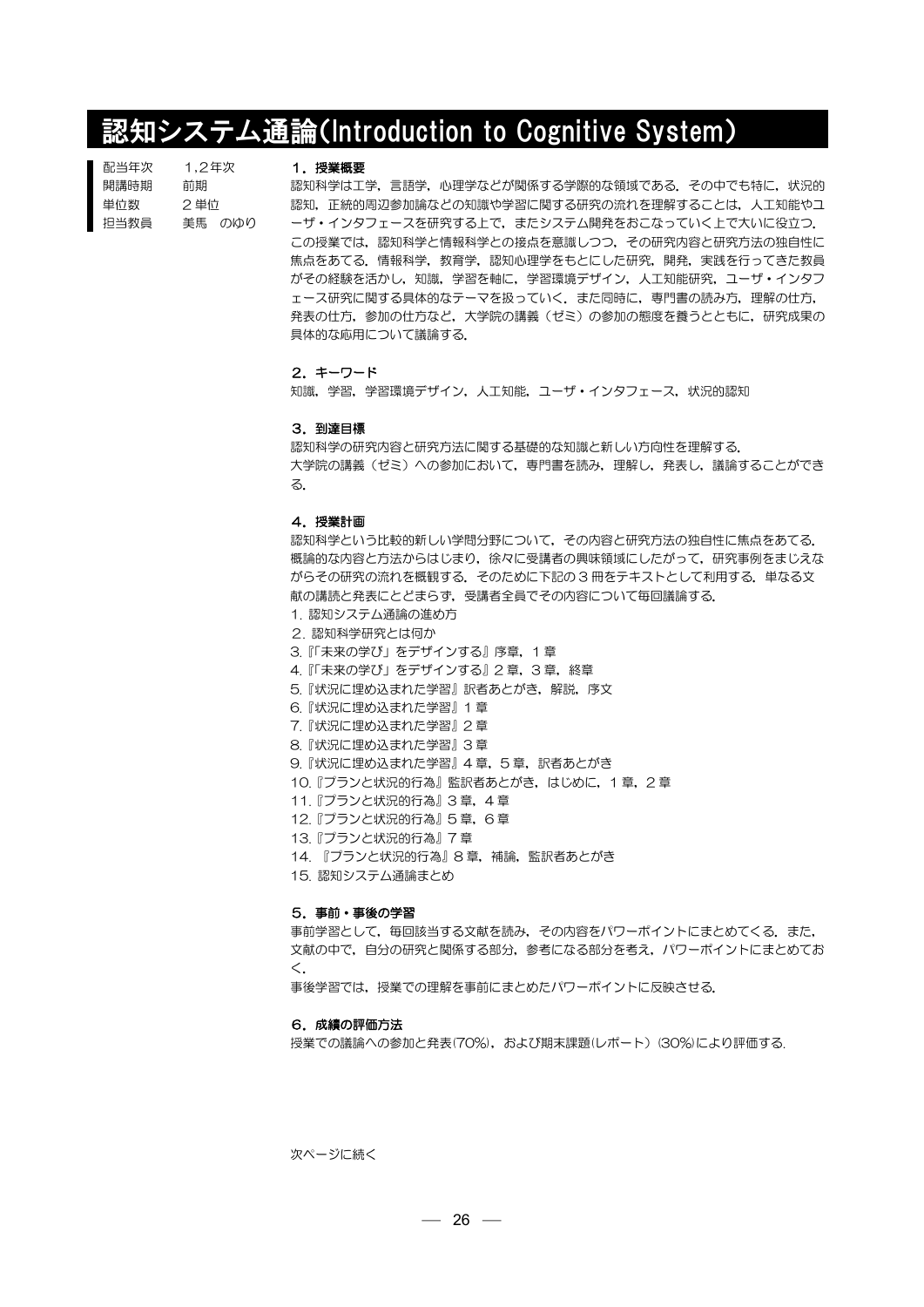# 7. 教科書・参考書

教科書 3 冊

『「未来の学び」をデザインする』美馬のゆり・山内祐平(著)東京大学出版会 『状況に埋め込まれた学習』Jean Lave, Etienne Wenger(著)産業図書 『プランと状況的行為』Luch Suchman(著)新曜社

参考書

『クリエイティブ・ラーニング』井庭崇(著)慶應義塾大学出版会 『パフォーマンス心理学入門』香川秀太·有元典文·茂呂雄二(編)新曜社

#### 8.履修上の注意

講義の具体的な内容や方法,それによって身につくスキルについては,先輩たちが残したメッセ ージがオンライン授業フィードバックにあるので、読んだ上で参加することを望む.

#### 9.教授言語

基本的に日本語で行うが,英語が必要な学生については,テキストは英語のものを用意し,口頭 説明は日本語と英語を交えて行う.

# 10.備考

特になし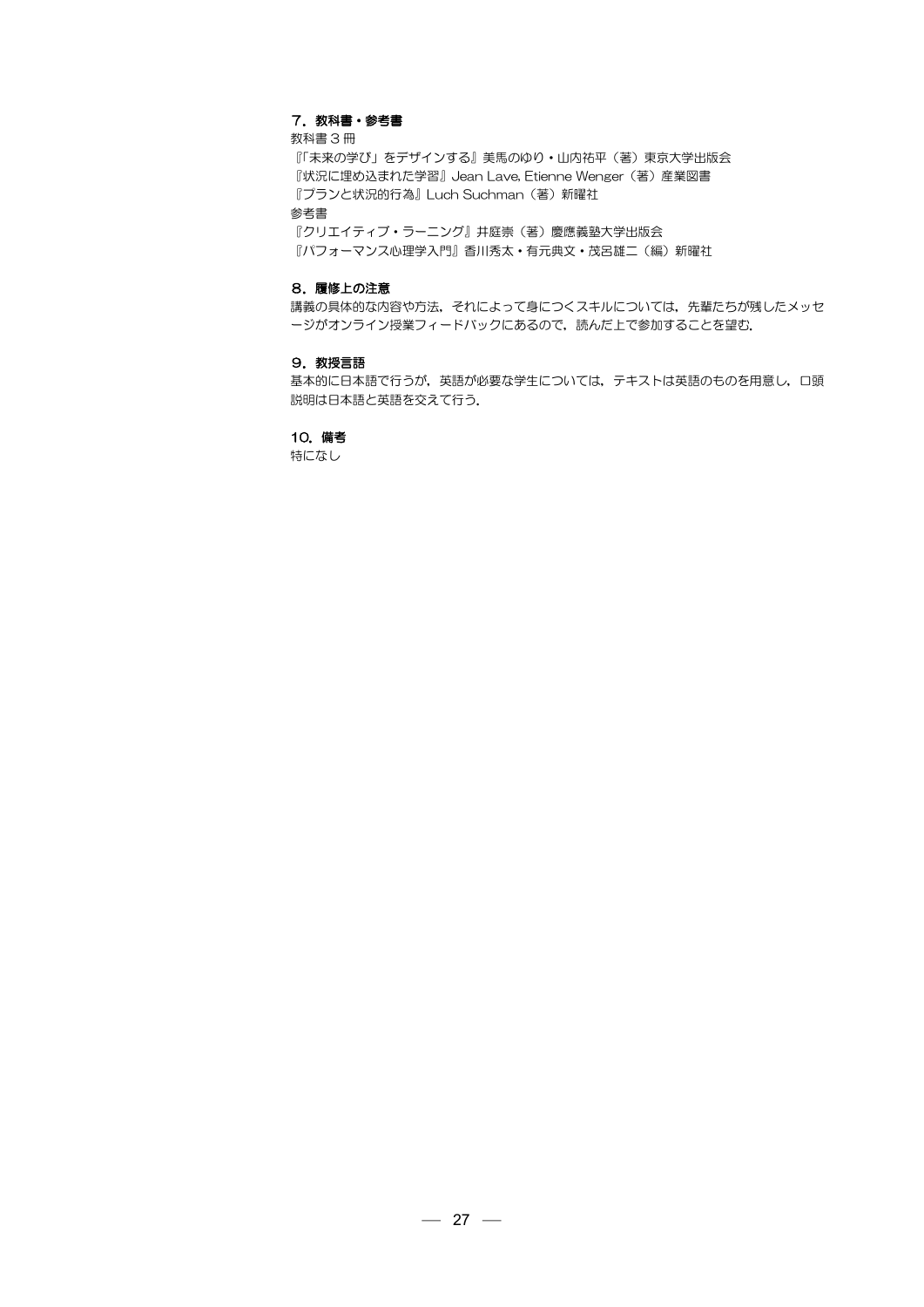# インタラクティブシステム通論(Introduction to Interactive Systems)

| 配当年次 | 1.2年次 |
|------|-------|
| 開講時期 | 前期    |
| 単位数  | 2 単位  |
| 担当教員 | 角 董   |

## 1.授業概要

インタラクティブシステムのテクノロジーやインタラクション、人間に対する影響について、輪 読や議論,そして作品制作を通して学習する.

インタラクティブシステムとは,コンピュータと人間が互いに情報をやり取りをするシステムの 総称である.インタラクティブシステムのテクノロジーや人間とコンピュータとのインタラクシ ョン,人間に対する影響についてを学習する過程において,インタラクティブデザインのルール を見つけ出し,それらのルールをガイドブックにまとめる.最後に自分たちの展示会を開催する.

## 2.キーワード

Human computer interaction, human communication, psychology, affective computing

#### 3.到達目標

インタラクティブシステムのテクノロジーやインタラクション,人間に対する影響について輪読 を通して学習し,それがいかにシステムのデザインの構築に利用できるについて理解する.

#### 4.授業計画

指定された教科書の内容を学生が輪読形式で発表・解説し,それについての疑問点や感想を全員 で討議することを通して知識を深める.また,授業で分かったことや残った疑問点などを書いた レポートを毎週提出し,それらについての解説を教員が行う.解説や討議によって得た知識を形 あるものとしてまとめ,見つけ出したデザインのルール集を学部生向けのデザインガイドブック として完成させる.

第 1 回: オリエンテーション 第2回~第7回:人間らしさとはなにか? 第 8 回~第 12 回:非言語行動の心理学 第13回:演習(ガイドブックの作成) 第 14 回:ガイドブック評価会 第 15 回:授業評価・展示会の設営準備

#### 5.事前・事後の学習

事前:授業内で指示された場合は,相当する内容を予習してくること. 事後:レポートや課題を課された場合には,それを制作すること.

#### 6.成績の評価方法

課題,討議,レポート,最終作品,展示会での発表内容に基づき総合的に評価する.

#### 7. 教科書・参考書

『人間らしさとはなにか?―人間のユニークさを明かす科学の最前線』Michael S. Gazzaniga (著) インターシフト 『非言語行動の心理学: 対人関係とコミュニケーション理解のために』Virginia P. Richmond, James C. McCroskey(著) 北大路書房

# 8.履修上の注意

予習していることを前提に授業をするので,必ず予習として教科書を読んでおくこと.

#### 9.教授言語

基本的には,授業は日本語で行われ,資料は日本語である. 留学生等の出席がある場合,必要性に応じて,授業は英語で行われ,資料は英語に変更となる.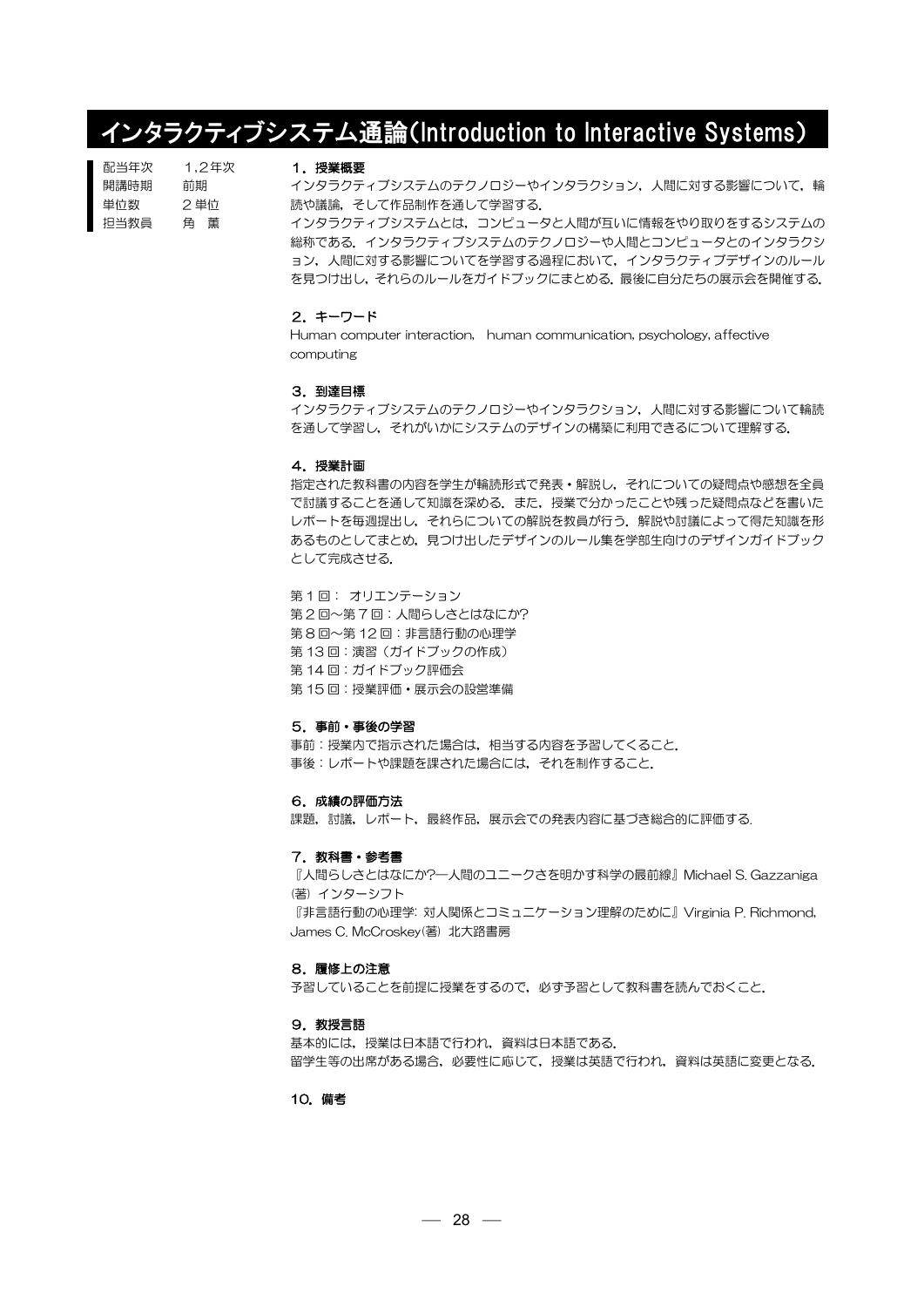# メディアデザイン基礎(Fundamentals of Media Design)

| 配当年次 | 1.2年次  |
|------|--------|
| 開講時期 | 前期     |
| 単位数  | 2 単位   |
| 担当教員 | 木村 健一  |
|      | 南部 美砂子 |
|      | 坂井田 瑠衣 |

# 1.授業概要

木村:

「編集」は人間の知を広く交流させ、相互の関係の中から新しい価値や体系を生み出す、強力な 知の基盤技術であり、社会変化を促す技術として広く普及してきた、現代の様々なメディア環境 は、知の体系化をはかる営みの技である編集によって形作られている. 本科目では、冊子体を例 題としてとりあげ,設計し実装する過程を通じて知の深化と体系化を実践する. 南部 坂井田:

人とメディアのインタラクションを、人の視点から分析する。各自でテーマや対象を設定し,調 査・分析を実践することを通じて,人の知的な営みとメディアデザインの両者について考察する. 本科目は、エディトリアルデザインの実務経験を有する教員(木村)と、フィールド調査および 定性的分析の実務経験を有する教員(南部 坂井田)が担当する.

#### 2.キーワード

メディアデザイン,エディトリアルデザイン,グラフィックデザイン,DTP,知の体系化,質 的調査・質的分析

#### 3.到達目標

メディアを設計・編集する過程を学ぶことと,それらの基盤となる調査や分析の手法を習得する ことを通じて,メディアデザイン領域の背景と現在,今後の課題について理解する.

#### 4.授業計画

1-4. 調査・取材(メディアデザイン領域の背景・現在・課題) 5-6. 調査法(文献の抄録作成,インタビューとメモ,ノート・カードの利用など) 7-15. DTP 基礎・編集(冊子体の情報構造,版面の情報構造,書体とレイアウト,グラフィッ クデザイン,エディトリアルデザイン)

#### 5.事前・事後の学習

事前:授業内で指示された内容について,調査や準備,制作を行う. 事後:授業中の議論やエスキスチェックにもとづき,課題作品の修正などを行う.

#### 6.成績の評価方法

授業への出席および主体的関与,提出された課題の質などについて,総合的に評価する.

### 7. 教科書・参考書

授業内で紹介する.

#### 8.履修上の注意

DTP 系のアプリケーションを用いる. そのため,事前に InDesign, Illustrator, Photoshop の使用に習熟しておくこと.

# 9. 教授言語

日本語で実施する/Japanese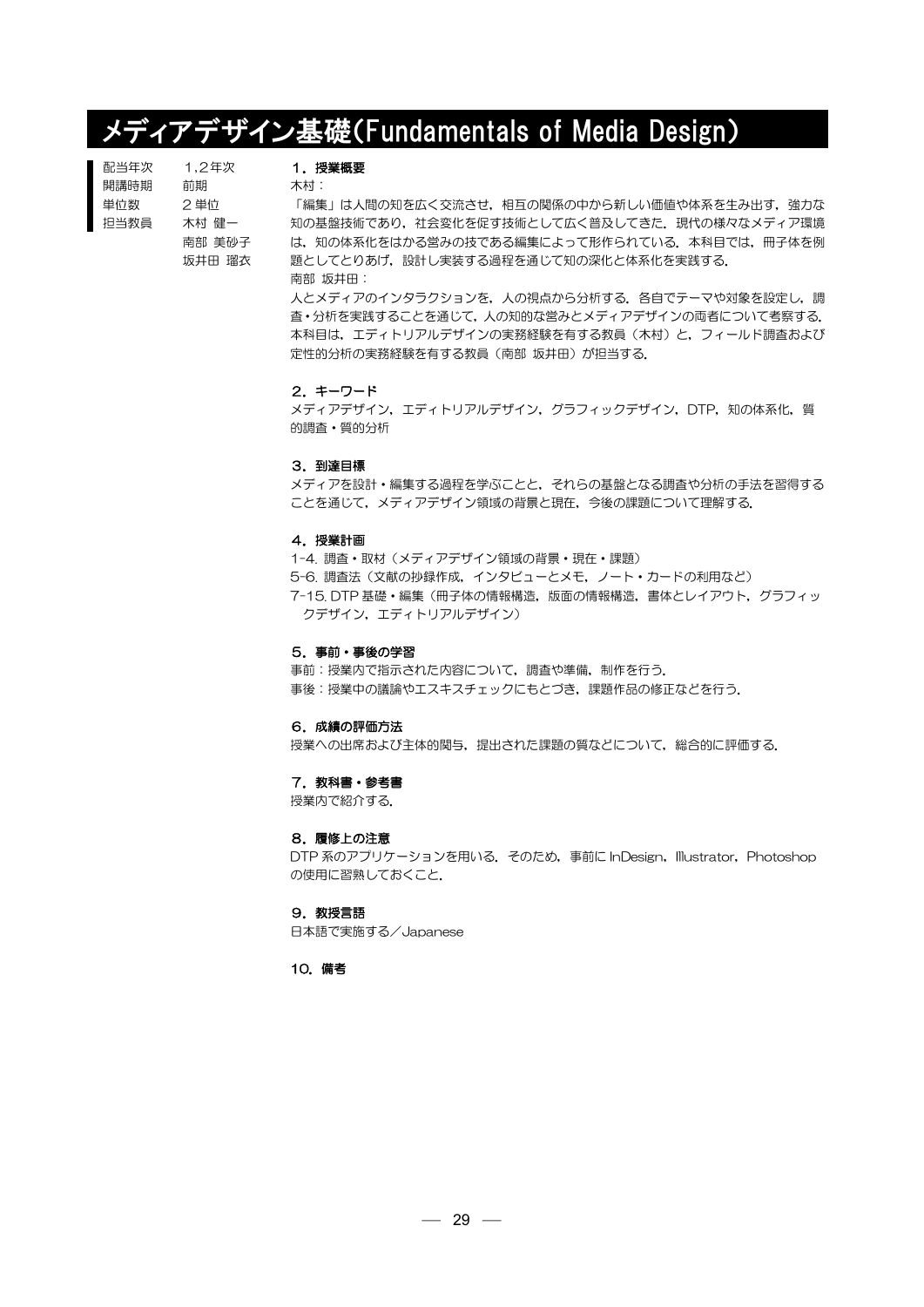# 情報デザイン特論 I (Special Topics of Information Design 1)

| 配当年次 | 1.2年次 |
|------|-------|
| 開講時期 | 後期    |
| 単位数  | 2 単位  |
| 担当教員 | 美馬 義亮 |

#### 1.授業概要

この科目では、デザイン方法やデザインの学習に関連した文献を読む.あわせて、過去に自分が作 成した人工物の作成過程を振り返ることと、他者のデザイン活動を学ぶことにより、最終的に自 己のデザイン観を言語化することを目的とする. 最終成果物にまとめる過程で,発表,ディスカ ッションを重ねることを重視する.

## 2.キーワード

デザイン,メタ思考

# 3.到達目標

- デザインという領域を俯瞰的に見る経験をする.
- ・ 自身のものづくりの経験を振り返り,体系的に見直しを行う.

### 4.授業計画

1-4.デザイン方法論輪講:デザインとはなにか 5-8.デザインケーススタディ 9-10.リフレクションとディスカッション 11-14.製作物の作成と検討 15.最終発表

#### 5.事前・事後の学習

事前:論文や本読み 事後:レポート制作

#### 6.成績の評価方法

輪読,演習課題,ディスカッション,プレゼンテーションなどを適宜行い,総合的に評価する.

## 7. 教科書・参考書

発想する会社!,トム・ケリー&ジョナサン・リットマン,早川書房,2002 Sketching USER EXPERIENCES,Elsevier,2012

#### 8.履修上の注意

事前に文献の読み込みを行い,理解を深めるためのディスカッションを重視する.

# 9. 教授言語

講義:日本語 講義資料:日本語

#### 10.備考

授業外では,予習のほかに,制作作業が発生する場合がある.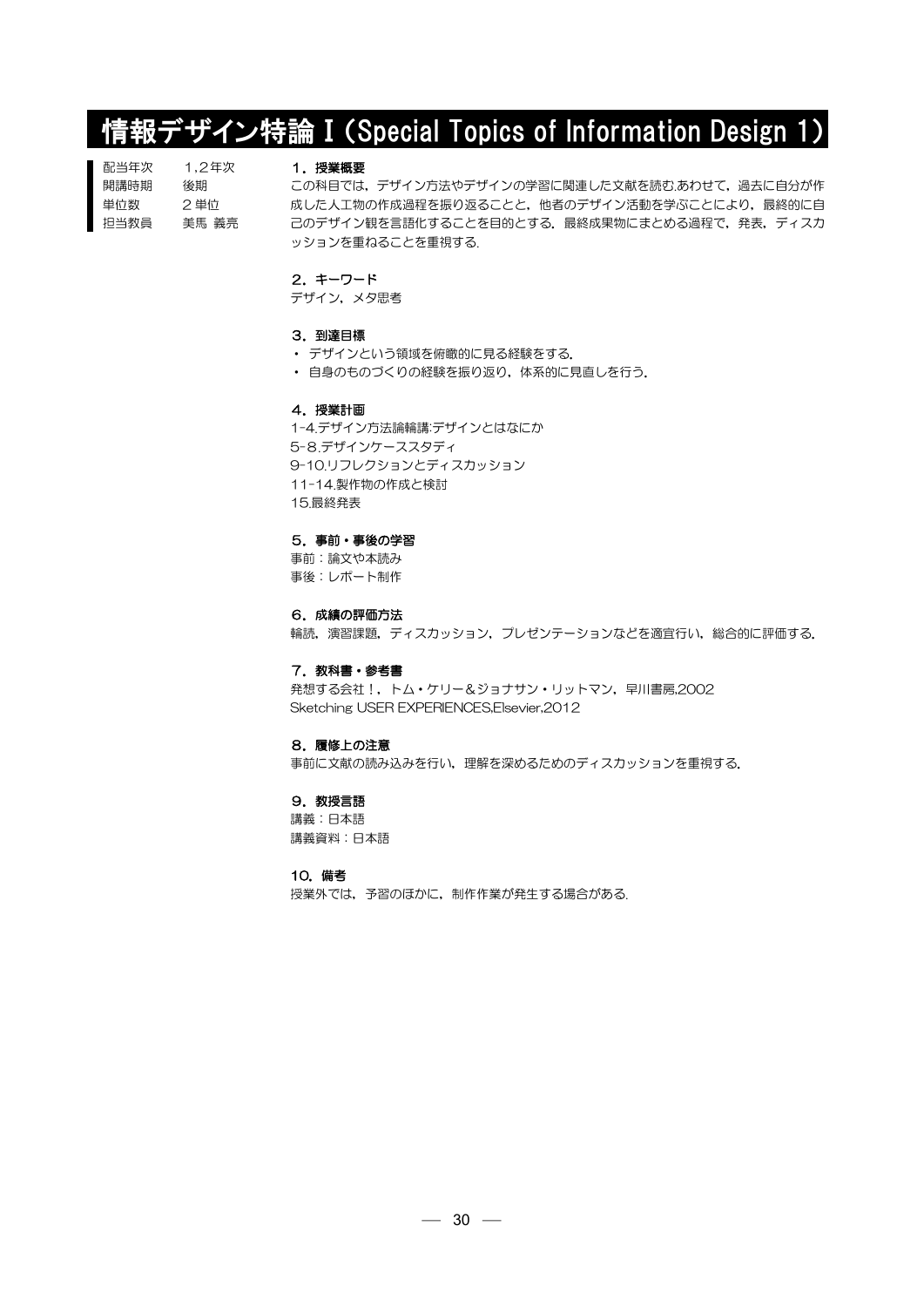# 情報デザイン特論Ⅱ(Special Topics of Information Design 2)

| 配当年次 | 1.2年次 |
|------|-------|
| 開講時期 | 後期    |
| 単位数  | 2 単位  |
| 抇当教員 | 姜 南丰  |

# 1.授業概要

感性デザインを学びます.感性デザインは,これまでの美しさや性能,機能的な面以外に,ユー ザの感性に働きかけるデザインを意味し、人の心が動いてしまうデザインを言います。そのため には,文献調査や事例研究を通して感性デザインのを理解し,「楽しい」をものづくりに生かすプ ロセスを演習課題を通して学びます.また,その際に感性工学の視点からより論理的なデザイン プロセスへの挑戦も行います.

### 2.キーワード

感性デザイン,感性工学,情報デザイン

#### 3.到達目標

デザインにおける感性の概念と感性品質の価値を説明することができる. 感性工学を取り入れた デザインの手法を理解し,活用することができる.

#### 4.授業計画

1-3 週. エモーショナルデザインの概要を学ぶ(教科書及び事例研究を調べる) 4-7 週. 実践的な提案を行う(履修状況によってグループワーク,もしくは個別ワークに分かれ る) 8 週. 最終プレゼンテーション

※1 回の授業は 2 限連続で行われます.

# 5.事前・事後の学習

受講する学生は「エモーショナルデザインの実践」を授業で読みます.工学的かつ分析的な感性 デザインについて分かりやすい本です. 予習・復習を進めます.

#### 6.成績の評価方法

単位認定は,授業態度(出席を含む)や成果提出物で評価する. 授業態度 (30 点) 成果提出(70 点)

#### 7. 教科書・参考書

エモーショナルデザイン,エモーショナルデザインの実践,人間工学ガイドー感性をを科学化 する方法,デザイン科学概論 など

#### 8.履修上の注意

授業はクォーター制(1年度が4つに分かれる授業体制)で行い、水曜日の 1-2 限連続で 行い,後期の前半部(10-11 月)で完了する.

9.教授言語 日本語,(英語の対応可能)

#### 10.備考

なし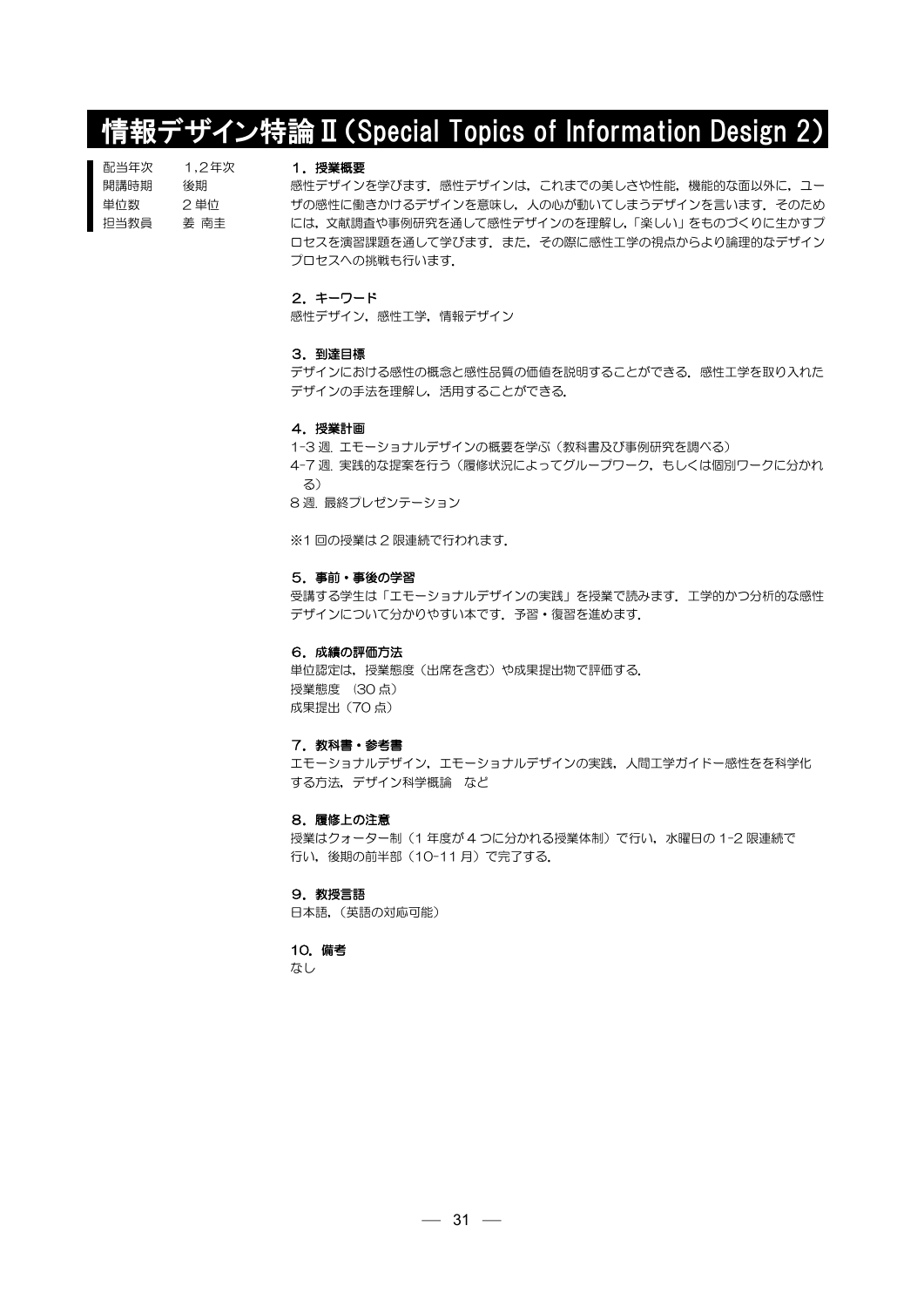# 認知システム特論Ⅰ(Special Topics of Cognitive System 1)

| 配当年次 | 1.2年次 |
|------|-------|
| 開講時期 | 前期    |
| 単位数  | 2 単位  |
| 担当教員 | 中田 降行 |

# 1.授業概要

主に音楽と言語に関わる認知心理学と認知神経科学領域の研究成果をもとに,ヒトの認知システ ムについてクリティカルに思考することを学ぶ.講義計画に示すテーマについては英語で書かれ た文献を用意する予定である.討論はそのテーマ担当の受講生が主導して進められ,受講者全員か らの批判的思考に基づく発言が求められる。先行研究のレビューから受講生自身が考案した新し い研究計画をレポートにまとめ,口頭発表をすることによって認知システム研究に関する理解を 深める.

# 2.キーワード

認知システム,音楽知覚認知,音楽と運動,心理学研究法,データ解析

#### 3.到達目標

認知的な情報処理,心理学実験法や分析法を学ぶことにより,人間の情報処理についての理解を深 め,人間の情報処理を研究するための研究手法を習得することが目標である

# 4.授業計画

- 1. 講義オリエンテーション
- 2. 討論 音楽性の発達
- 3. 討論 音楽知覚
- 4. 討論 音楽と協調行動
- 5. 討論 音楽に対する反応
- 6. 討論 音楽の脳科学
- 7. 討論 音楽性の発達
- 9. 実験作成ツールと統計分析ツール
- 9-10. 実験計画法
- 11-13. 分散分析, その他の解析手法
- 14-15. 研究計画の発表

## 5.事前・事後の学習

事前:授業内で指示された内容を予習してくること. 担当する発表を準備を行うこと. 事後:授業内容の再確認と課題を行うこと.

# 6.成績の評価方法

口頭発表,他の受講生の発表に対する批評,研究計画レポートの成績によって評価する.

#### 7. 教科書・参考書

以下の書籍の一部を含めた文献を授業内で指定する. Hallam, S., & Cross, I., & Thaut, M. (2018). The Oxford Handbook of Music Psychology. Oxford University. Press.

# 8.履修上の注意

なし.

### 9. 教授言語

英語で実施する.

10.備考

なし.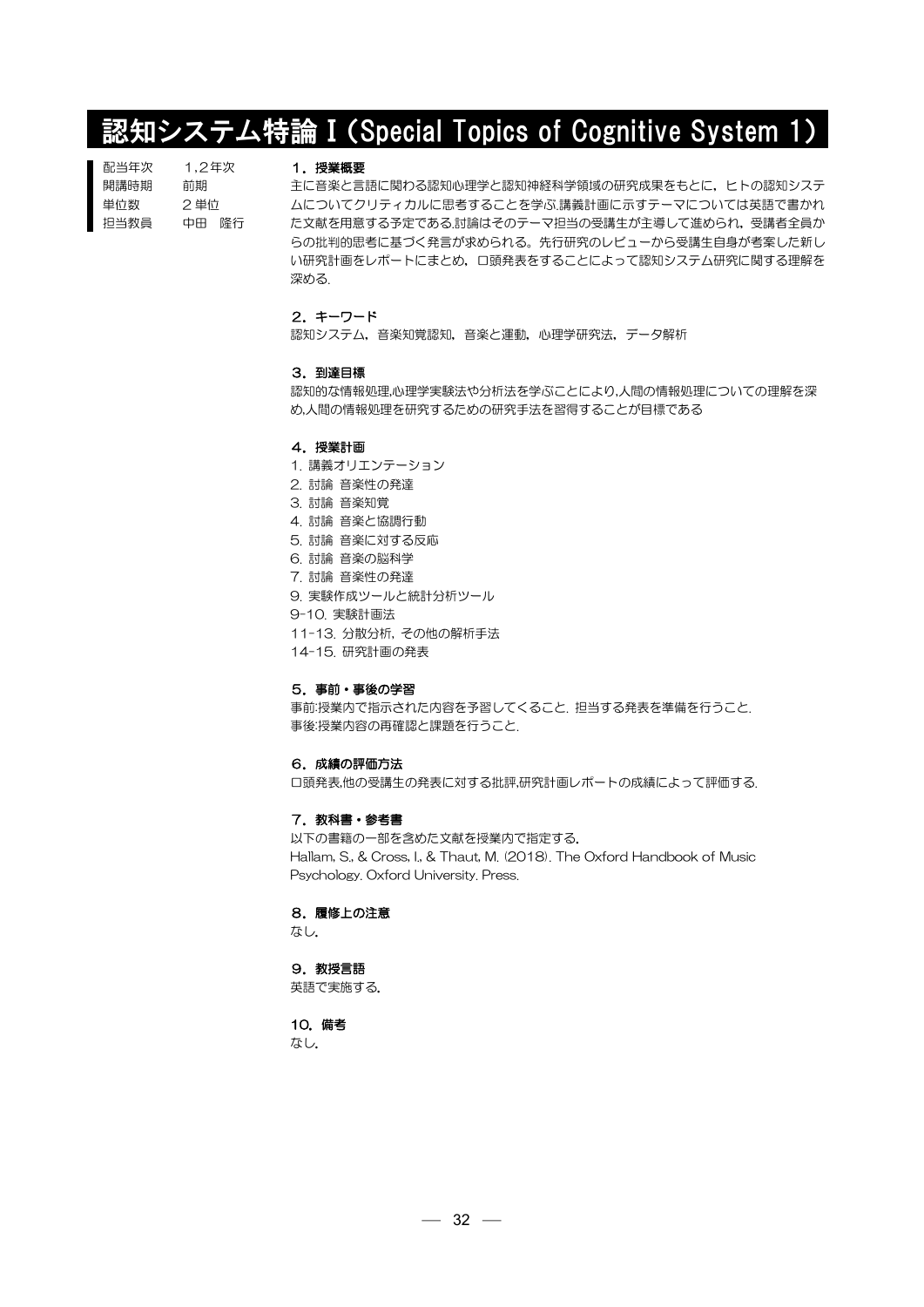# 認知システム特論Ⅱ(Special Topics of Cognitive System 2)

| 配当年次 | 1.2年次 |
|------|-------|
| 開講時期 | 後期    |
| 単位数  | 2 単位  |
| 抇当教員 | 伊藤 精英 |

# 1.授業概要

エコーロケーション及び事象生成音(sound-producing events)について,書籍・論文と実験を 通じて学ぶ.

•講義ではエコーロケーションあるいは事象生成音に関連する書籍,論文を読み,簡単な実験を 行う.

・録音実習を行う.

# 2.キーワード

生態心理学,音響学,サウンドデザイン

## 3.到達目標

エコーロケーション及び事象生成音について輪読と演習を通じて基礎的知識を習得する.

#### 4.授業計画

#### 1. 論文の輪読

2. 場合によっては音の録音,編集,聴覚印象実験

## 5.事前・事後の学習

事前:指定された書籍・論文をレジュメにまとめる. 事後:興味がわいた論文を探し,目を通す.自分の研究と講義や演習の内容を関連づける.

# 6.成績の評価方法

全講義数の 3 分の 2 以上の出席を前提として下記の基準を原則とする.

- 1. 討論への参加態度など (20%)
- 2. 課題 (80%)

7. 教科書・参考書

初回に説明する.

## 8.履修上の注意

音の聞こえ,録音など聴覚メディアに興味がある学生を歓迎する. なお,COVID-19 の感染状況により講義内容は変更になる可能性がある.

#### 9.教授言語

日本語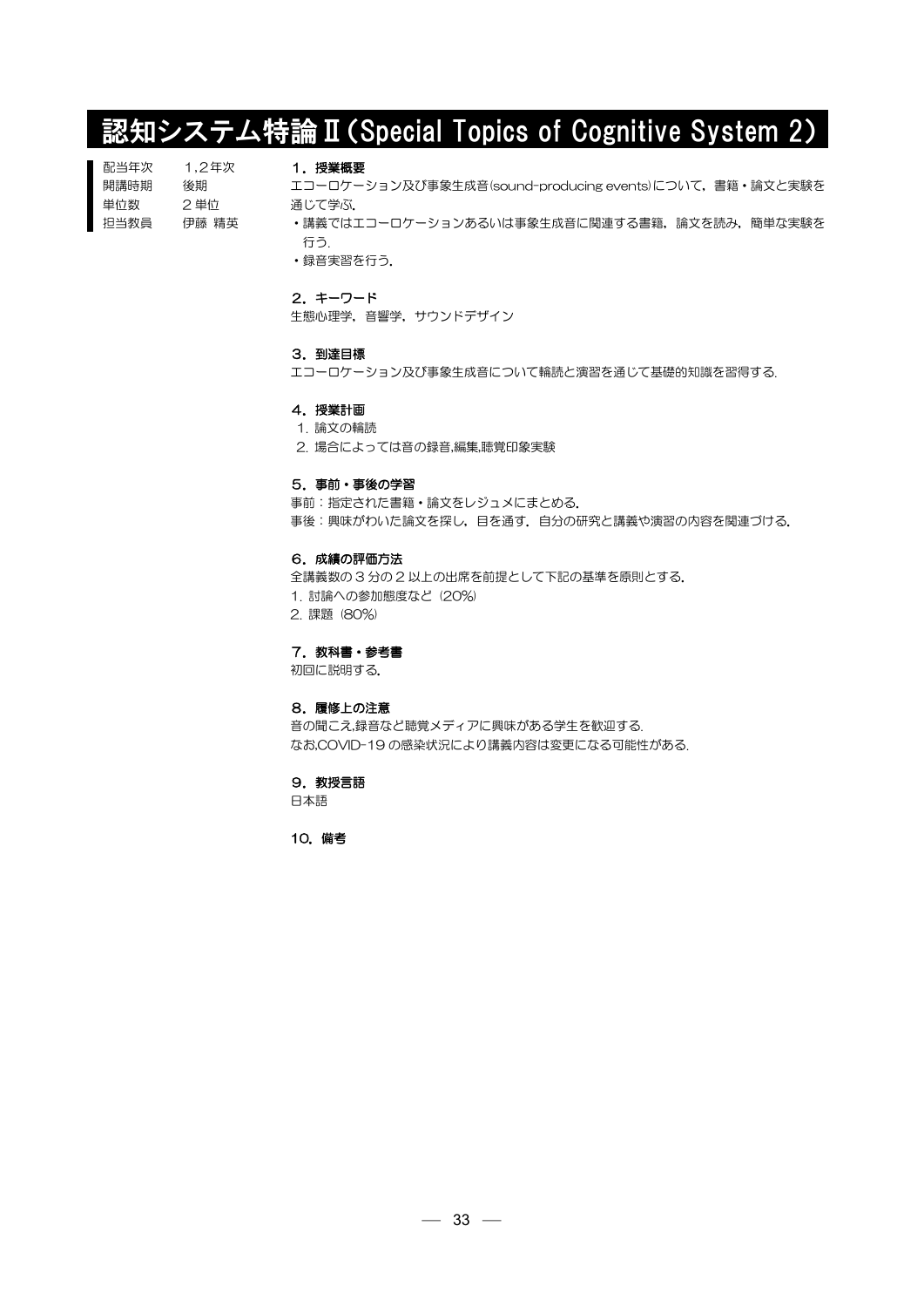# インタラクティブシステム特論Ⅰ(Special Topics of Interactive Systems 1)

| 配当年次 | 1.2年次 |
|------|-------|
| 開講時期 | 後期    |
| 単位数  | 2 単位  |
| 担当教員 | 迎山 和司 |

#### 1.授業概要

インタラクティブシステムといってもその研究は多岐にわたり一様な理解を得ることはむずかし い.そこで受講者各自の研究目標にもとづいて実際のインタラクティブシステムの状況を調査し, 全員で問題を共有することでシステムの潮流を理解する. 本授業は, 芸術·デザインにおいて実 務経験を有する教員が授業を設計している.

# 2.キーワード

インタラクション, インタラクティブシステム

## 3.到達目標

現在,公開されている研究や状況を調査する. 調査した内容を発表し,特定のテーマに沿って討論する. 実際にシステムのプロトタイプを作成し研究の理解を深める.

#### 4.授業計画

授業は以下の計画で行う. (15回)

1. オリエンテーション 2-5. 講義:インタラクティブシステムにおける最近の動向 6-9. 講義:インタラクティブシステムの歴史 10-11. 調査:各自によるインタラクティブシステムの動向と理解 12-13. 演習:システムの検討による実践 14. 口頭発表 15. まとめとレポート提出

5.事前・事後の学習

事前:毎回,授業内で指示された内容を予習してくること. 事後:毎回,授業内で指示された宿題を行うこと.

# 6.成績の評価方法

課題(口頭発表+レポート)をもとに評価する.

#### 7.教科書・参考書

オンライン上の学術資料にそって,その都度用意あるいは指示する

## 8.履修上の注意

やむを得ない場合を除き,初回のオリエンテーションには必ず出席すること.

# 9. 教授言語

日本語, 英語

#### 10.備考

本授業は、最先端の事例紹介のため学生に有益と判断した場合、柔軟にイベントを設ける.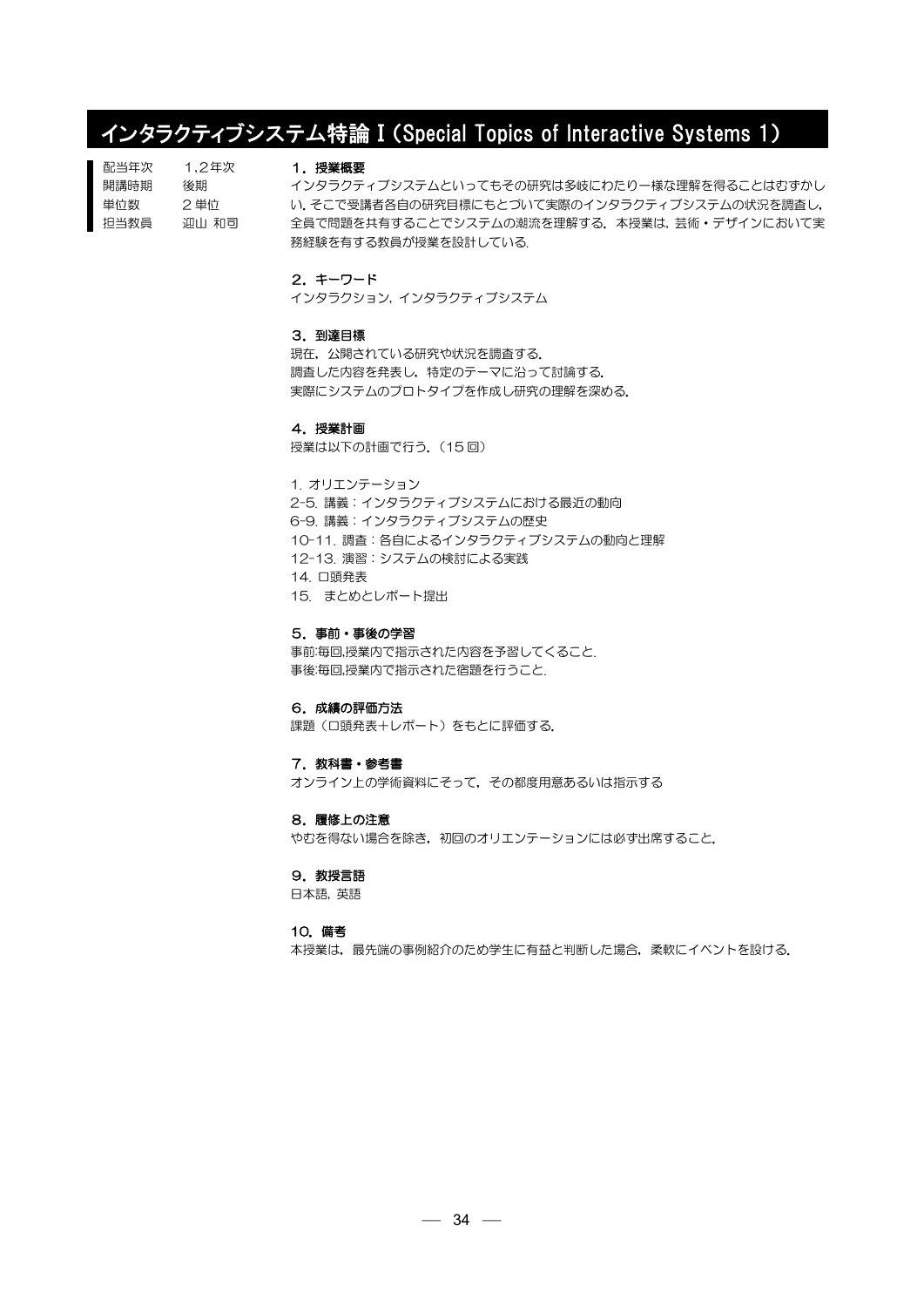# インタラクティブシステム特論Ⅱ(Special Topics of Interactive Systems 2)

| 配当年次 | 1.2年次 |
|------|-------|
| 開講時期 | 後期    |
| 単位数  | 2 単位  |
| 担当教員 | 竹川 仹成 |

#### 1.授業概要

魅力的なデモムービーを作成することは重要な研究活動の 1 つである. 本講義では,応用範囲の 広い JavaScript, デジタル工作機械, 電子工作, 動画編集ソフトウェア (Premiere など), 3D モデリングソフトウェア(MAYA など),3D CAD ソフトウェア(Inventor など),デジタルサ イネージソフトウェアなどの各種インタラクティブ技術を活用して,各自の研究成果のデモムー ビーを作成する.各回の内容については,学生が自主的に分担を決め調査し,受講者全員と情報 共有をするためのレクチャを行う形式で進める.

# 2.キーワード

HCI,情報デザイン,プロトタイピング,コミュニケーション

#### 3.到達目標

学生各自の研究テーマや成果を効果的に説明するためのインタラクティブ技術とその表現方法を 学び,研究デモムービーを作成する.

#### 4.授業計画

第 1 回:本講義の方針・概要説明 第 2 回および第 3 回:研究デモムービーの分析 第 4 回および第 5 回:研究デモムービーの構想 第 6 回:研究デモムービーの評価(中間発表) 第 7 回~第 9 回:研究デモムービーに必要な要素技術の調査 第 10 回:調査結果の報告(中間発表) 第 11 回~第 14 回:研究デモムービーの作成 第15回:作成した研究デモムービーの最終発表会

#### 5.事前・事後の学習

事前学習:授業内で指示された内容を予習してくること 事後学習:授業内で指示された課題を行うこと

#### 6.成績の評価方法

作成した研究成果デモムービーの完成度,中間発表の内容,学生の相互評価に基づく.

# 7. 教科書・参考書

特定しない

#### 8.履修上の注意

なし

#### 9.教授言語

日本語,英語

#### 10.備考

本授業はクォーター制を導入しており,後期前半に開講し週 2 回の授業を実施する.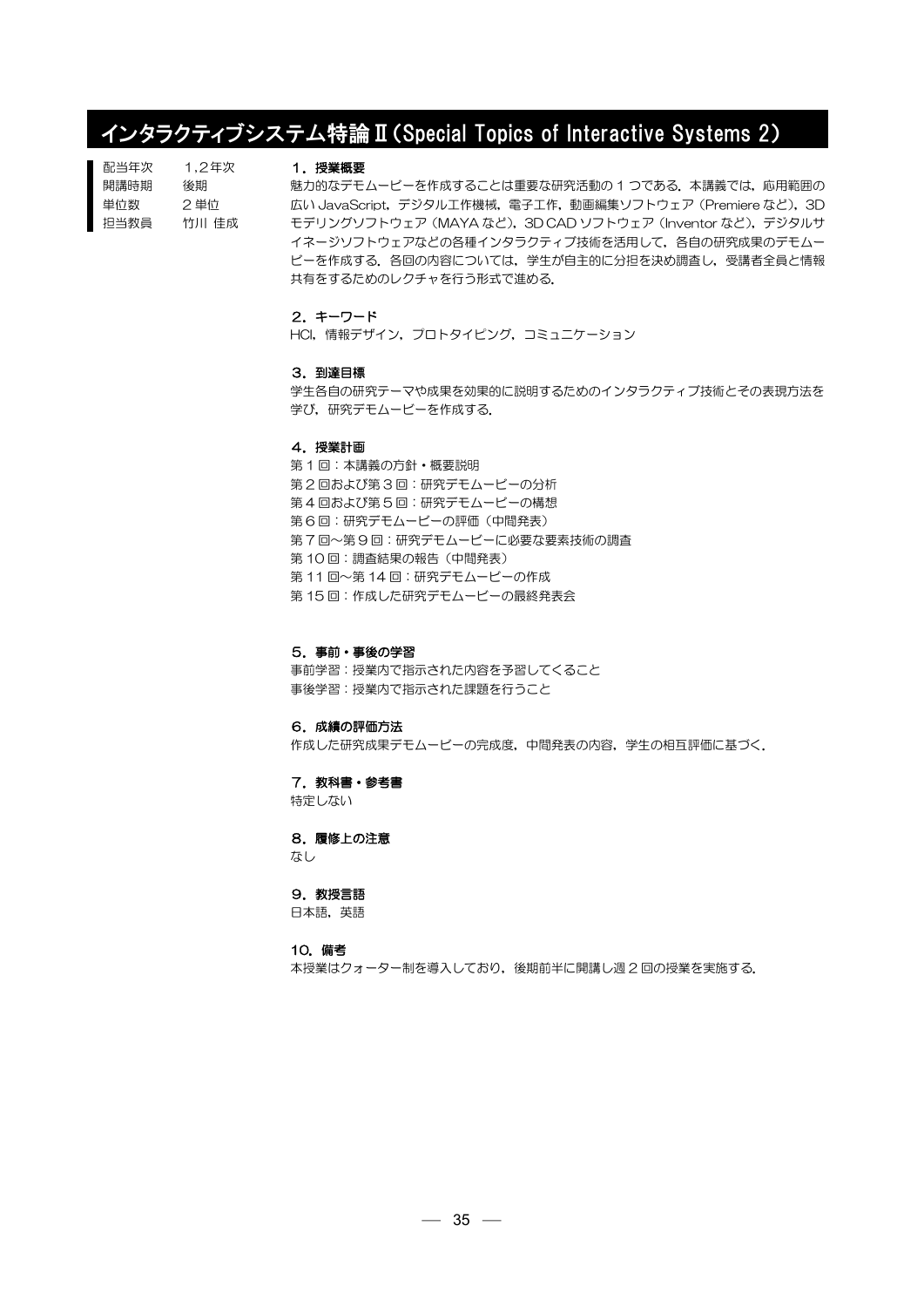# 情報数理特論(Advanced Topics in Information Mathematics)

| 配当年次 | 1.2年次 |
|------|-------|
| 開講時期 | 前期    |
| 単位数  | 2 単位  |
| 担当教員 | 由良 文孝 |

# 1.授業概要

セルオートマトンは,時間・空間・状態量のすべてが離散的な力学系である.離散化することの 物理学的な意味と、離散化することによって得られる情報科学·計算機科学的な利点を学ぶ、そ の上で、セルオートマトンによる様々な現象のモデル化の例と数理を理解する.

### 2.キーワード

セルオートマトン,離散系,差分方程式,微分方程式

#### 3.到達目標

この科目の到達目標は,セルオートマトン法を用いた複雑系のモデル化について理解することで ある.

#### 4.授業計画

1-2. 形式言語やセルオートマトンの定義・歴史 3-4. 離散力学系についての基本的な知識 5-7. 微分方程式・偏微分方程式とセルオートマトン 8. 1 次元セルオートマトンの基本的性質とその分類 9. 2 次元セルオートマトン,特にライフゲームの性質とその意味 10-11. 可逆性・カオスの縁・相転移 12-13. セルオートマトンの計算万能性と自己複製 14-15. 発展的な話題(反応拡散系・可積分セルオートマトン・交通流への応用)

#### 5.事前・事後の学習

授業資料に沿って,予習を行い,基礎的事項については確認を済ませておくこと. 授業中の指示に従って,レポート作成を行い,理解を確認すること. 予習,復習の目安として、それぞれ2時間程度取り組むこと.

#### 6.成績の評価方法

複数回の課題(レポート)の達成度により合否を総合的に判定する. なお、全授業回の 2/3 以上出席していることが単位取得の前提条件である.

#### 7. 教科書・参考書

ノート講義を基本とし、教科書は特に指定しない. 講義中に原著論文を紹介する.

#### 8.履修上の注意

ノートパソコンの持参を指示することがある. 微分方程式や,非線形力学についての初歩的な事項を前提とする.

#### 9.教授言語

日本語

#### 10.備考

なし.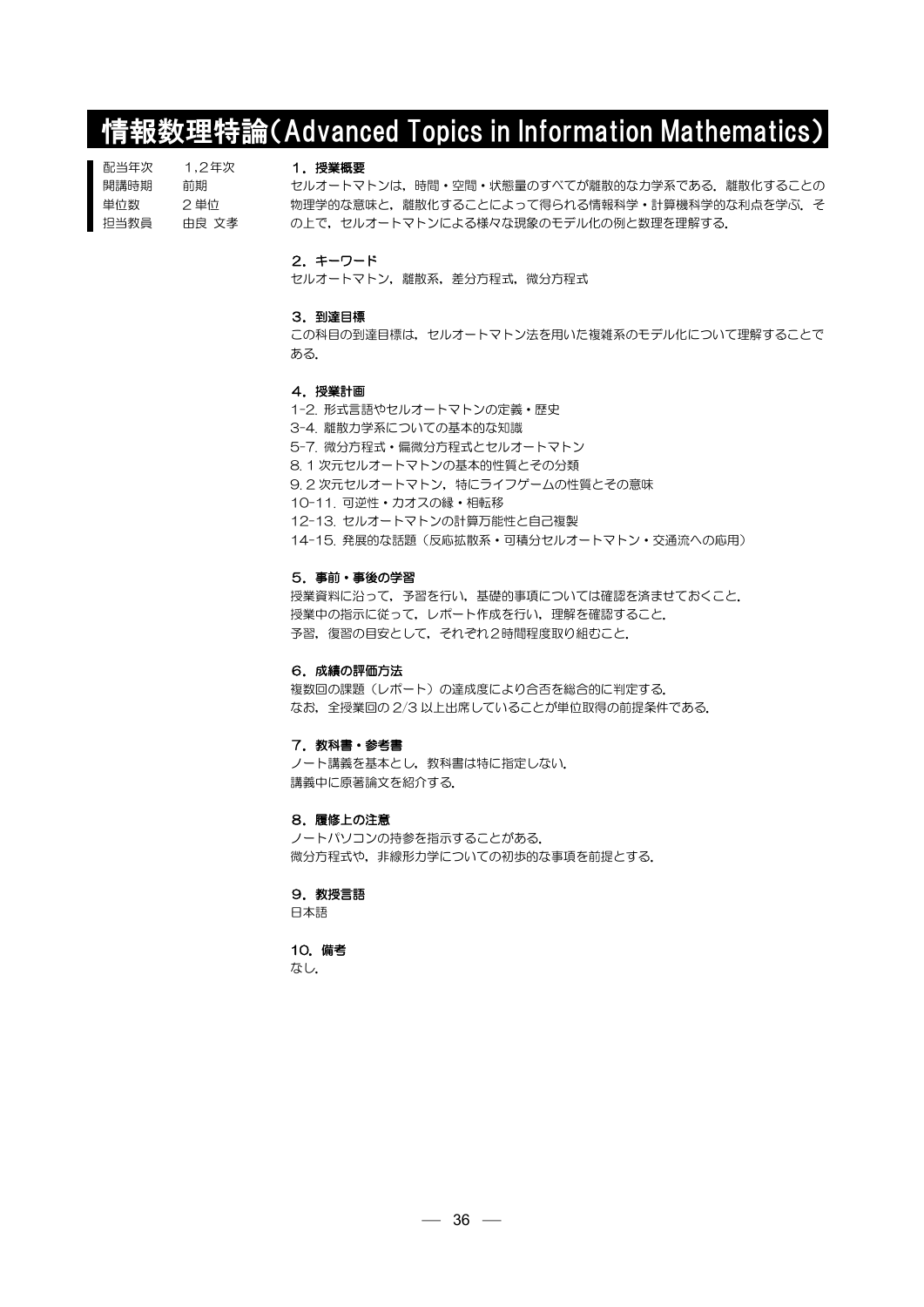# 非線形数理特論(Advanced Topics in Nonlinear Mathematics)

| 配当年次 | 1.2年次                   |
|------|-------------------------|
| 開講時期 | 前期                      |
| 単位数  | 2単位                     |
| 担当教員 | <b>Volodymyr Riabov</b> |
|      |                         |

#### 1. 授業概要

Some mathematical models used in physics, chemistry, biology, and other disciplines are introduced. Key concepts of nonlinear dynamics, such as phase portraits, fixed points and stability, bifurcations, and attractors are discussed starting from a very basic level. The emphasis is made on the study of harmonic oscillator and Duffing equation. Two analytic approaches are described in detail: Hamiltonian formalism and asymptotic methods. The first one allows visualizing possible types of motion in dynamical systems without friction, whereas the second one can be used for more complex dissipative cases. The phenomenon of nonlinear resonance accompanied by hysteresis and amplitude jumps is described in both Hamiltonian and dissipative cases. Finally, several strongly nonlinear effects, such as period doubling bifurcations and chaos are studied numerically.

# 2.キーワード

Nonlinear oscillator, period doubling bifurcation, saddle-node bifurcation, chaos

# 3.到達目標

・learn about nonlinear models of physical systems.

・apply multiple scales method to Duffing equation as a typical example.

・calculate bifurcation diagrams for Duffing equation.

# 4.授業計画

1. Differential equations as real world models. Linear and nonlinear oscillators.

2. Linear oscillator with harmonic excitation. Frequency response curve. Resonance.

3. Hamiltonian formalism in mechanics. Applications to other disciplines, like

electronic circuits or electromagnetic field theory.

4. Phase portrait, fixed points and separatrix.

5. Stability of fixed points.

6.Multiple scales method applied to the Duffing oscillator with harmonic excitation. Part 1.

7.Multiple scales method applied to the Duffing oscillator with harmonic excitation. Part 2.

8. Principal resonance. Frequency response curve of Duffing oscillator.

9. Jump phenomenon as an example of saddle-node bifurcation.

10. Period doubling cascade as a typical route to a chaotic attractor.

11. Bifurcation diagram: an illustration of transitions between different attractors.

12-14. Numerical experiments with Duffing oscillator.

# 5.事前・事後の学習

Read any book about Duffing oscillator. Learn how to make numerical experiments with differential equations

# 6.成績の評価方法

Homework reports 50%, Attendance 50%

# 7. 教科書・参考書

1. J. M. T. Thompson and H. B. Stewart. Nonlinear Dynamics and Chaos. John Wiley and Sons, Chichester (1986).

2. A. H. Nayfeh and D. T. Mook. Nonlinear Oscillations. John Wiley and Sons, New York (1979, 1995)

# 8.履修上の注意

次ページに続く

 $-37 =$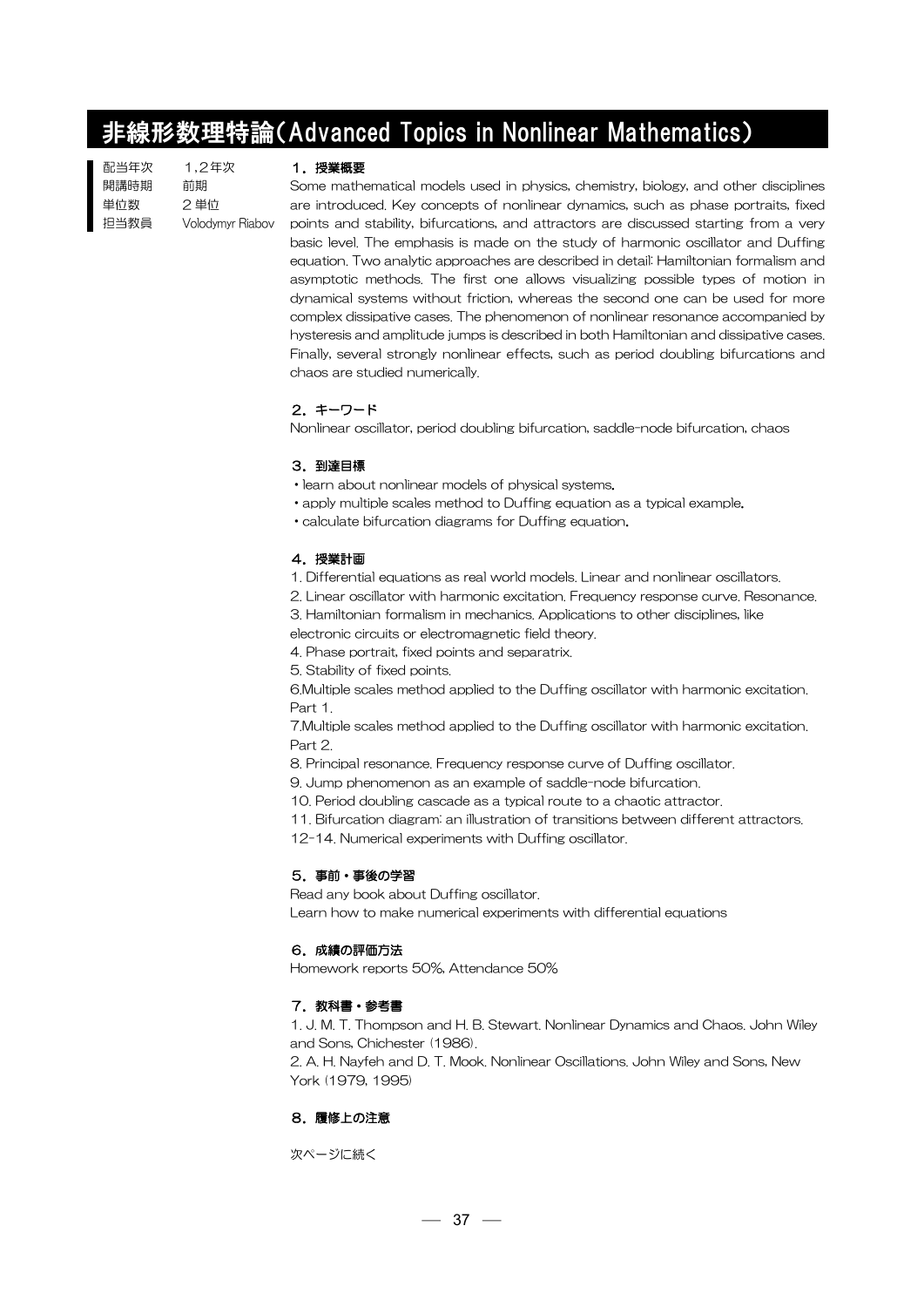# 9. 教授言語

Everything is in English with some explanation in Japanese if students ask questions

# 10.備考

Basic knowledge of Microsoft Windows OS and Notebook PC are required.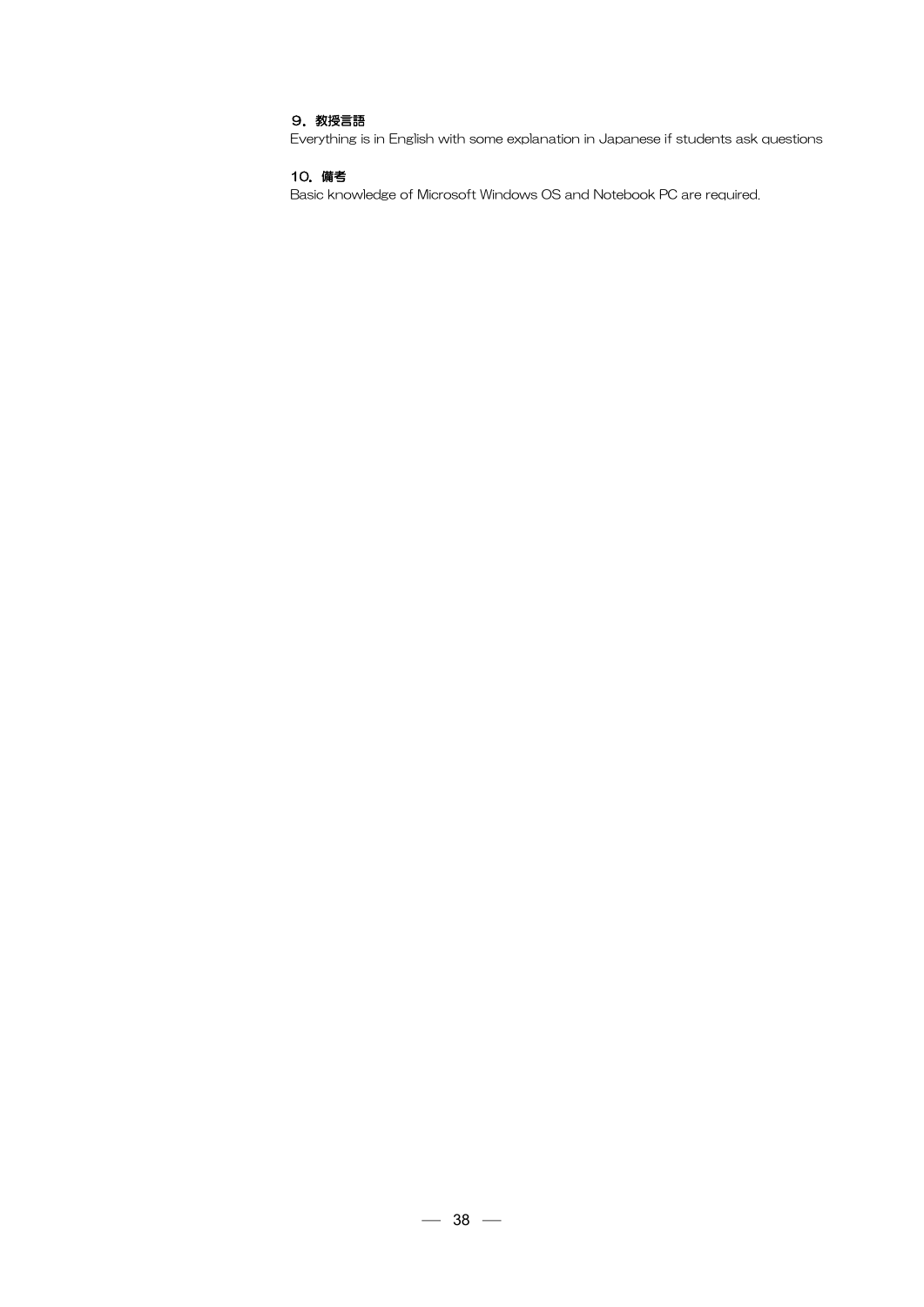# システム数理特論(Advanced Topics in System Mathematics)

| 配当年次 | 1.2年次 |  |
|------|-------|--|
| 開講時期 | 前期    |  |
| 単位数  | 2 単位  |  |
| 担当教員 | 吝藤 朝輝 |  |

#### 1.授業概要

本講義では,データからシステムをモデル化する際に用いられる代表的手法の1つであるニュー ラルネットワークについて,発展的な話題を中心に解説する. 本講義を受講することにより,学習における基礎的問題からニューラルネットワークの応用の実 際まで、ニューラルネットワークに関する幅広い知識が取得できる.

## 2.キーワード

モデル化,学習

## 3.到達目標

**ニューラルネットワークに関する幅広い知識を学ぶ.** 

#### 4.授業計画

#### 1. ニューロンのモデル(3週)

Hodgkin-Huxley モデル, integrate-and-fire モデル

- 2. ニューラルネットワークとカオス(2週)
	- 連想記憶,力オス的遍歴,(カオスニューロンモデル)
- 3. 誤差逆伝搬則以外の教師つき学習則(2週) 直交化学習,相関学習
- 4. Boltzmann Machine (Gibbs Sampler) (2週) 覚醒―睡眠サイクルにもとづく学習則
- 5. 最適化(1週) Hopfield ネットワークの TSP への応用 6. 誤差逆伝搬則の学習理論(1週)
- 確率的降下法
- 7. 汎化(2週)
- 情報量基準
- 8. 認知科学・人工知能的な課題への応用(1週) Sejnowski と Rosenberg の NETtalk,Elman の SRN
- 9. 制御(1週)
	- Kalman フィルタ, カオス制御 (OGY 法, DFC 法)

### 5.事前・事後の学習

学習すべき事項を,毎週の授業時に指示する.

## 6.成績の評価方法

課題(レポート)により評価する.

### 7. 教科書・参考書

参考書:麻生英樹「ニューラルネットワーク情報処理」産業図書 中野馨編著「ニューロコンピュータの基礎」コロナ社 甘利俊一「神経回路網モデルとコネクショニズム」東大出版 銅谷・伊藤・藤井・塚田「脳の情報表現」朝倉書店 S. Haykin,「Neural Networks, 2d ed」 Prentice-Hall (その他,講義中に紹介する)

#### 8.履修上の注意

「ニューロコンピューティング」を履修していることが望ましい.

### 9. 教授言語

講義資料は日英併記,口頭説明は日本語で行う.

#### 10.備考

なし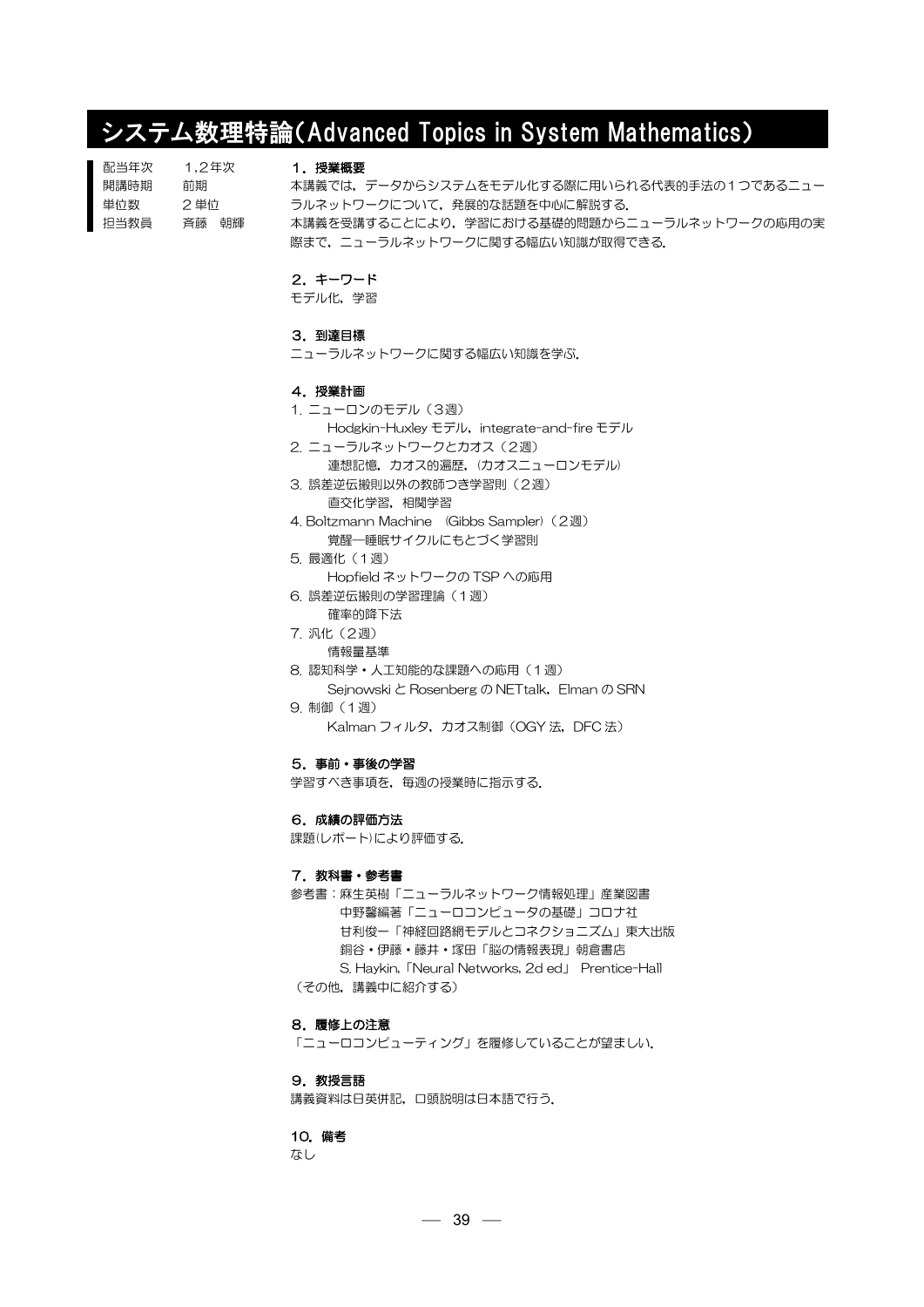# 数理解析特論(Advanced Topics in Mathematical Analysis)

| 配当年次 | 1.2年次 |
|------|-------|
| 開講時期 | 後期    |
| 単位数  | 2 単位  |
| 担当教員 | 川口 聡  |

#### 1. 授業概要

機械学習を用いたデータ解析技術は,現代社会において,基盤技術の1つとなりつつある.本講 義では、機械学習の基礎事項といくつかの機械学習手法について学ぶ. 講義の前半では,確率· 統計の復習,最小二乗法に基づく回帰を通じて汎化性能やモデル選択といった重要な基礎概念を 学ぶ.後半では,線形モデルによるクラス分類について講義を行い,その後,ニューラルネット ワークに関する基礎事項を学ぶ.

## 2.キーワード

機械学習,回帰,分類,ニューラルネットワーク

#### 3.到達目標

- ・機械学習における基礎概念の習得
- ・回帰やクラス分類における線形手法の数理的理解
- ・ニューラルネットワークの基礎事項の習得

#### 4.授業計画

- ・以下に掲げた教科書を輪読する. 輪読の進捗状況により,
- 
- ・確率・統計の復習
	- 期待値,確率密度関数,ベイズの定理,最尤推定
- ・最小二乗法による回帰 回帰,過学習,汎化性能,正則化,モデル選択など
- ・クラス分類 識別関数の良さを測る基準,線形判別分析,ロジスティック回帰など
	- ・ニューラルネットワークの基礎事項 多層パーセプトロン,誤差逆伝播法,確率的勾配法,畳み込みニューラルネットワーク

などに関するレポート課題の提出を求める.

#### 5.事前・事後の学習

(事前):必要に応じて参考書を読むこと (事後):授業内容を復習すること

#### 6.成績の評価方法

レポート課題と期末試験によって評価.

#### 7. 教科書・参考書

・輪読する本 : 機械学習(東京大学工学教程), 中川 裕志 (著), 丸善出版, 2015 年

・参考書:深層学習,岡谷貴之,講談社,2015 年

・その他の参考文献については授業中に適宜知らせる.

# 8.履修上の注意

原則,欠席は認めない.講義は数理的な理解を重視して行われる.

#### 9. 教授言語

日本語

# 10.備考

線形代数,解析学,確率·統計を前提知識として要する.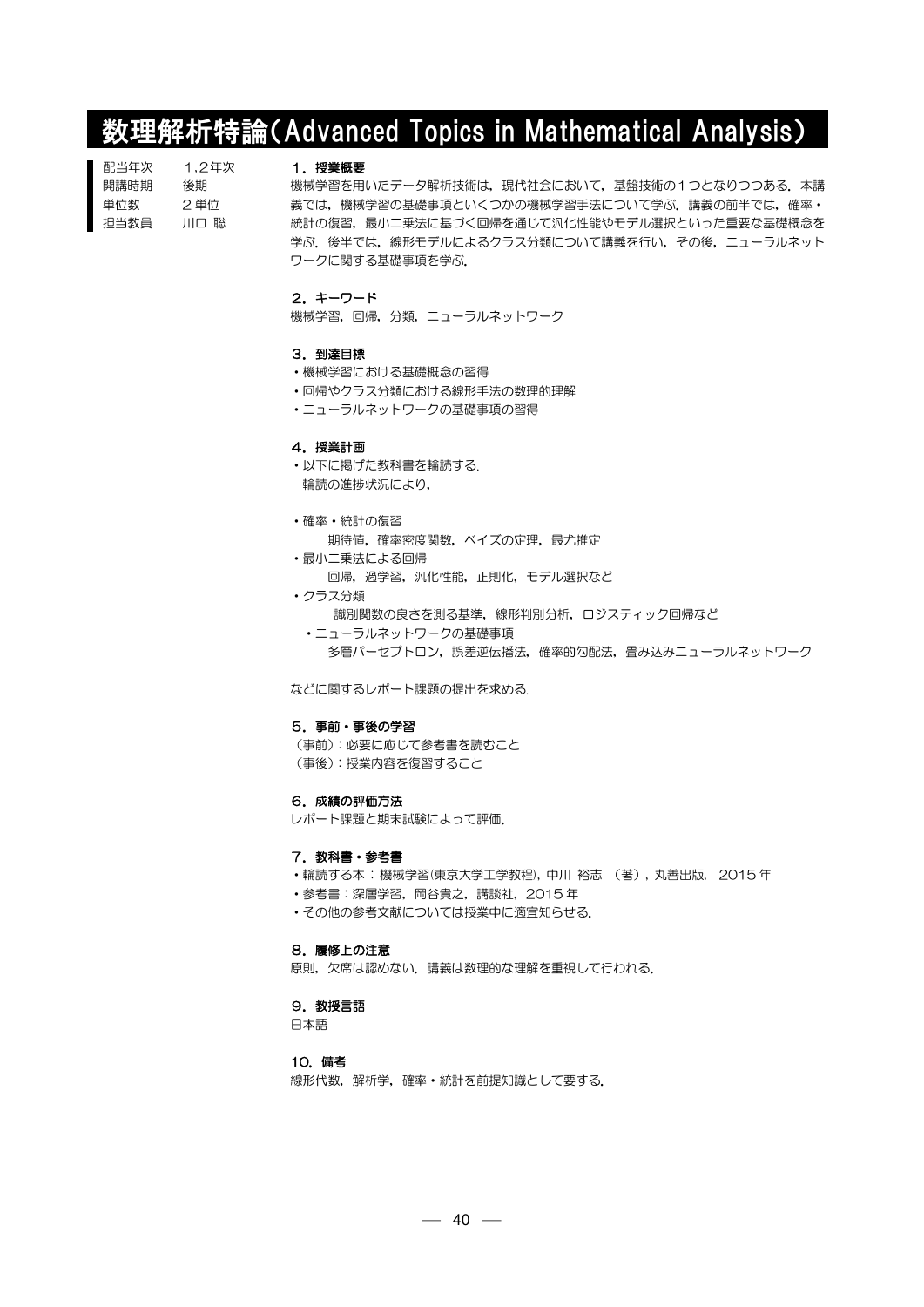# 応用複雑系特論(Advanced Topics in Applied Complex Systems)

| 配当年次<br>1.2年次  | 将業概要                                          |
|----------------|-----------------------------------------------|
| 開講時期<br>後期     | 基本的な 2 階の偏微分方程式を取り上げ、それぞれの解の性質を解析する、特に様々な現象を記 |
| 2 単位<br>単位数    | 述するのによく用いられる反応拡散系方程式をとりあげ. その数理モデリングと解析手法を説明  |
| 担当教員<br>用中 吉太郎 | する.                                           |

## 2.キーワード

数理解析,数理モデリング,数値計算,反応拡散系,非線形解析

#### 3.到達目標

拡散方程式の導出ができるようになり,それを数理モデリングに活かせるようになることを目標 とする.また,偏微分方程式の数理解析の手法として,相平面解析や偏微分方程式の数値計算法 を習得することを目標とする.

#### 4.授業計画

- 1-2. 現象と偏微分方程式
- 3. 拡散方程式の導出
- 4-5.拡散方程式を用いたモデリング
- 6-7.平衡点の安定性解析
- 8-9.非線形拡散方程式の相平面解析
- 10-11.反応拡散系の進行波解
- 12. エネルギー法の導入
- 13. 非線形問題への応用
- 14. 特異極限法
- 15. 今後の発展

#### 5.事前・事後の学習

事前:教科書に記載の基本的事項に目を通しておく 事後:授業中に敷衍した内容を含めてノートを整理する

# 6.成績の評価方法

課題やレポート(中間+期末)により総合的に評価する.

### 7.教科書・参考書

教科書・参考書

以下の教科書を用いるが、教科書を持っていなくても内容がわかるように授業は配慮する: 二宮広和「侵入·伝搬と拡散方程式」共立出版, (2014) ISBN:978-4-320-11003-8, 定 価 3000 円

学部 1~2 年生程度の数学的な基礎学力を必要とするので,以下の教科書を参考書としてあげて おく. 教科書: 村上温夫「微分方程式入門」基礎数学叢書 10, 新曜社 (1997), ISBN:4-7885-0617-3,

定価 2,000 円

# 8.履修上の注意

受講者は,常微分方程式に関する基礎知識をもっていることが望ましい.

### 9. 教授言語

日本語

## 10.備考

 $-41 -$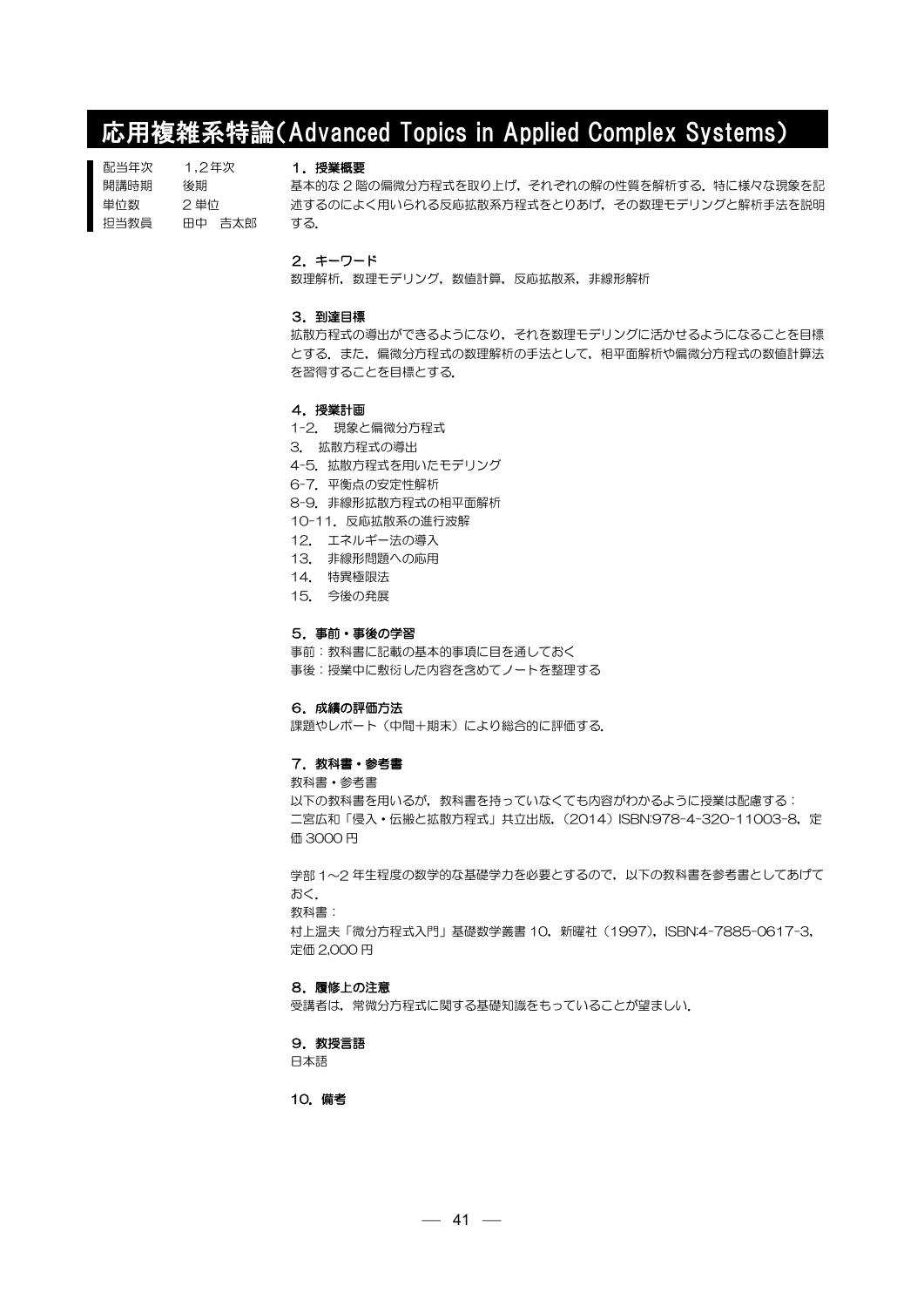# 複雑系システム特論(Advanced Topics in Complex Systems)

| 配当年次 | 1.2年次 |
|------|-------|
| 開講時期 | 前期    |
| 単位数  | 2 単位  |
| 担当教員 | 櫻沢 慜  |

### 1.授業概要

多数の要素が相互に作用し合う複雑な系を"情報システム"(構成要素間の相互作用の中から新し い系全体の性質が創発される)として構築する中で,新しい情報処理法を追求する. このような 視点から,講義では特に「生命」に関わる現象について具体的な例を挙げて論述する.

### 2.キーワード

複雑系,生物システム,非平衡熱力学,自己組織化,自律性

#### 3.到達目標

複雑系情報科学のキーワードである,「現象の情報表現」,「構成論的アプローチ(複雑系の構 築)」,「計算パラダイム(情報システム化)」に関して,専門的なトピックを題材に講述する.

- 4.授業計画
- 1. 総論
- ・現象の情報表現とその問題
- ・構成論的アプローチとその問題
- ・計算パラダイムとその問題
- 2. 生命システムと情報
- ・創発するシステム
- ・システムの自律性
- ・自発性の物理(熱力学の基礎)
- ・非平衡熱力学の概念とエントロピー
- ・自己組織化
- ・モータータンパク質
- ・生命の起源
- 3. 内部観測
- ・内部観測と自律性
- ・感覚の理論
- ・知覚と行為の生態心理学(アフォーダンス)との関係
- ・物質の運動と生物の運動
- ・選択とつじつまあわせ

# 5.事前・事後の学習

必要に応じて関連トピックスの調査

6.成績の評価方法

レポートで評価する.

# 7. 教科書・参考書

なし.

# 8.履修上の注意

なし.

#### 9. 教授言語

基本的に日本語で実施するが,必要に応じて英語で補足する.

10.備考

なし.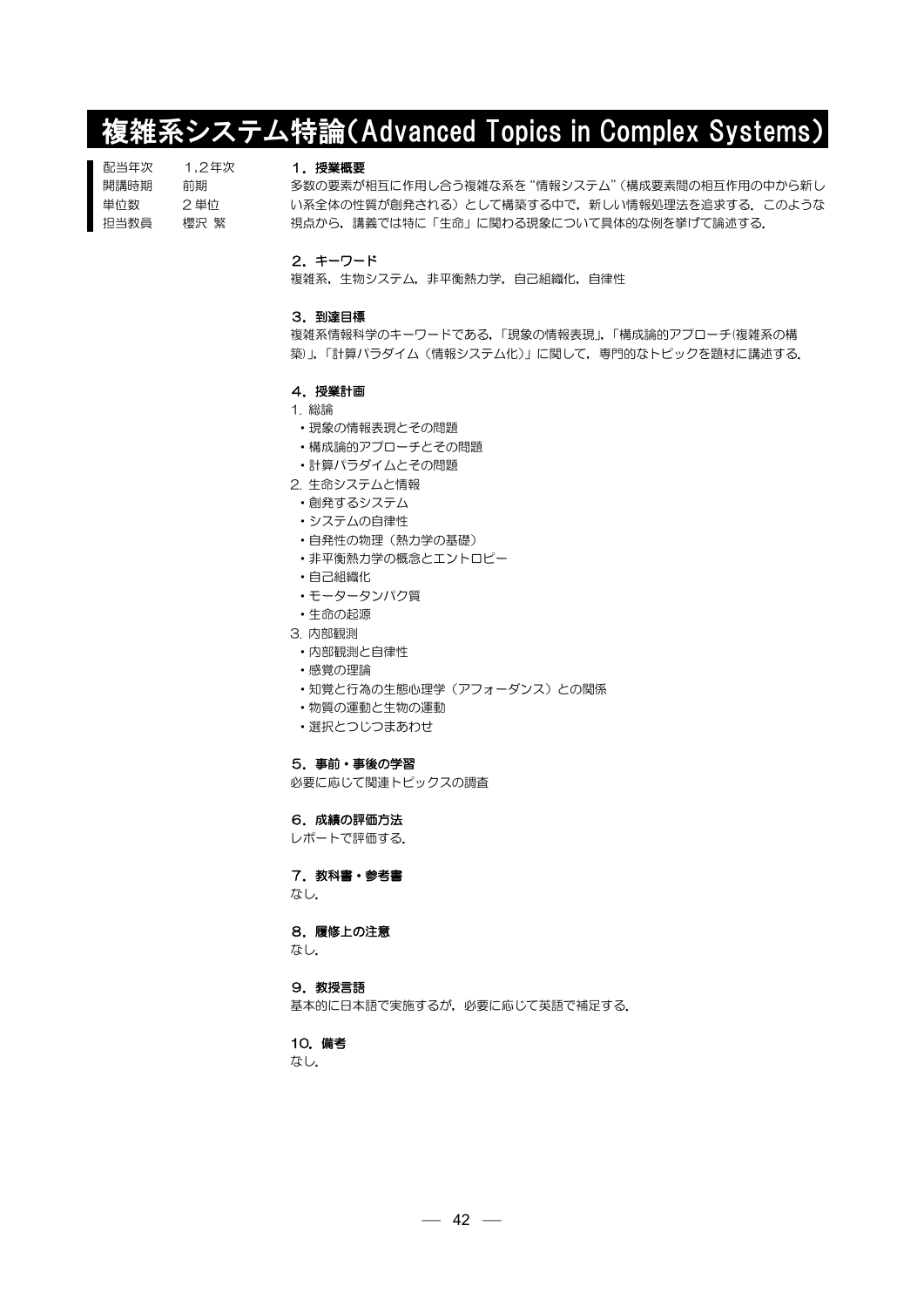# 知能情報科学通論(An Introduction to Intelligent Information Science)

| 配当年次 | 1.2年次 |        |
|------|-------|--------|
| 開講時期 | 前期    |        |
| 単位数  | 2 単位  |        |
| 抇当教員 |       | 寺井 あすか |
|      | 村井    | 狼      |

#### 1.授業概要

本講義では最新の知能情報科学の基礎となっている概念について学ぶ.記号処理による古典的人 工知能から,情報の部分性,身体性,リアルタイム性などの概念が出てきた背景について概説す る,知能情報科学の基礎概念を用いた具体的な応用例を与えることによって実世界の問題への適 用の方法を示す.

本講義は人工知能領域の研究者である教員が,その知見を基に実際の研究や開発における利用や 応用についても解説を行う.

#### 2.キーワード

Artificial intelligence, behavior-based intelligence, frame problem, symbol grounding problem

#### 3.到達目標

知能情報科学の基本的な概念について学び,人工知能分野の研究論文を理解して説明できるよう になる.

# 4.授業計画

知能情報科学の基礎となる概念を講義を通じて学ぶ. 知能情報科学の最先端に触れるために具体 的な例を用い概説するとともに,関連研究の発表・討論を行う.

- 1 人工知能研究の基礎
- 2 人工知能研究の歴史
- 3 知識表現
- 4 脳と人工知能
- 5 自然言語
- 6 身体性に基づく知能
- 7 創造性
- 8 今後の人工知能の発展
- 9-15 研究論文紹介と討論

#### 5.事前・事後の学習

事前 関連する研究論文の調査と読解 事後 Web 等で指示された課題を行う

#### 6.成績の評価方法

受講態度,課題の結果を総合的に判断する.比率は受講態度 20%・課題(レポート+口頭発 表)80%の割合とする.

# 7. 教科書・参考書

講義の中で指定する.

#### 8.履修上の注意

本学学部開講科目である「人工知能基礎」、「人工知能続論」(あるいはそれに相当する科目)を 受講していることが望ましいが,必須ではない.

#### 9. 教授言語

日本語,配布資料は英語併記

# 10.備考

なし.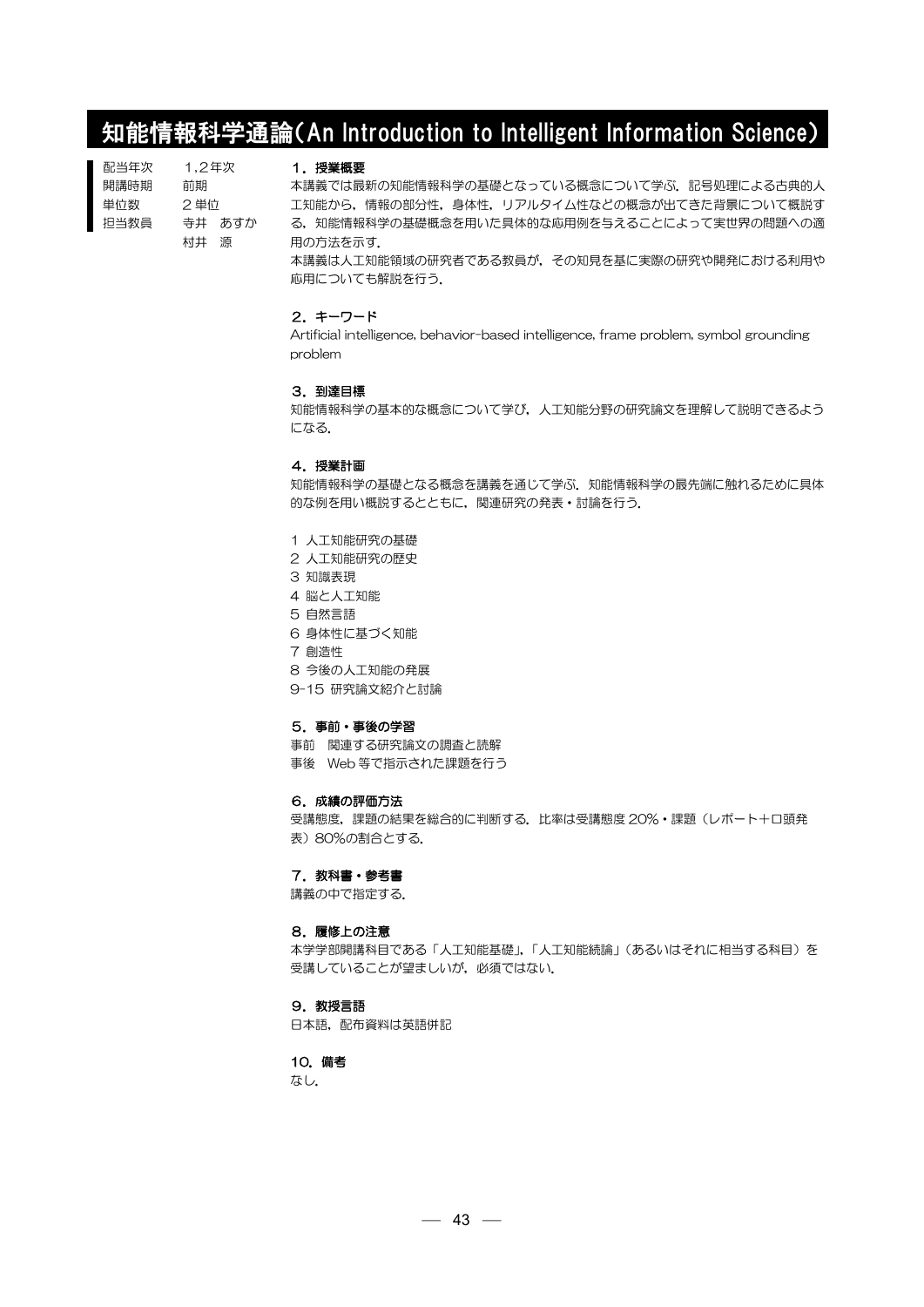# 知能システムの歴史と未来(History and Future of Intelligent Systems)

| 配当年次 | 1.2年次   |
|------|---------|
| 開講時期 | 後期      |
| 単位数  | 2単位     |
| 担当教員 | 1. フランク |

## 1.授業概要

The scope of the course is potentially vast, including for example Ancient Greek theories on the philosophy of mind, philosophical debates about the nature of the universe (eg, the watchmaker argument), intelligent systems in literature, the history of pscyhometric testing and of multiple intelligences and IQ, as well as predictions about the future of artificial intelligence (the possibility of a 'singularity').

The speed of progress in "intelligent systems" means that tracking "news" is a major part of this course, including issues such as morals and ethics. Each year, we try to find and work on the questions and subjects in which the students have an interest, so students are encouraged to express their opinions.

## 2.キーワード

Stories, algorithms, philosophy, awareness

# 3.到達目標

Students will be expected to:

- gain a perspective on historical development of ideas
- gain knowledge of important figures in past and present
- improve the granularity of their understanding of the current speed of technological progress
- consider ethical and moral issues
- participate in a forward-thinking class project

## 4.授業計画

This course will have significant video content, both original and "curated". Students watch videos

and share their reviews within the class. Communication is promoted with "Popup" comments that encourage students to share their ideas on each week's themes. There is usually one class in the form of a fully asynchronous review, and some weeks will be conducted online. The delivery method for "live" online classes is based on using OBS to create a dynamic and interactive "streaming" experience.

The relatively small numbers of a graduate school class gives us a chance to try new approaches. Students are encouraged to track, share and comment on current  $\degree$ news $\degree$  and trends in intelligent systems. The  $\degree$ online $\degree$  experience of this course was very positive, and students are encouraged

to join in finding yet more ways to participate together creatively. Students will be challenged to

think for themselves, and to use and develop their own critical faculties (itself a meta-theme on intelligence).

Richard Saul Wurman calls teaching a "binary choice": teach about what you already know or teach about what you would like to learn. I prefer, as him, the latter. So, this class will try to have the lecturer run his "mind parallel to the mind of a student, rather than acting as a director of traffic".

# 5.事前・事後の学習

Prepare by reading and watching videos about research in intelligent systems, and becoming attuned to future trends. Follow-up by reading and watching videos about research in intelligent systems, and becoming attuned to future trends.

次ページに続く

 $- 44 -$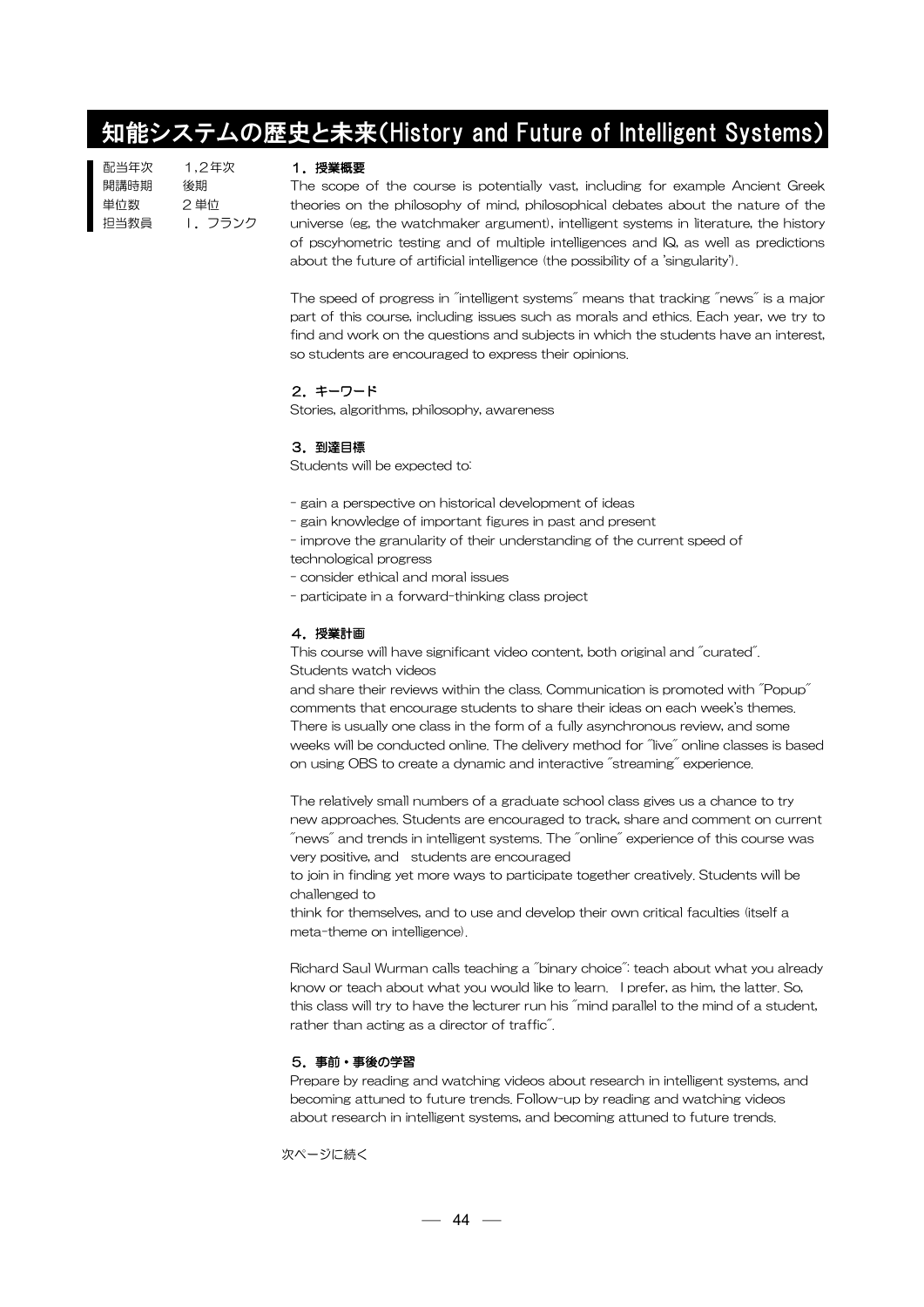# 6.成績の評価方法

Individual homeworks, such as writing reviews of specific videos, and submitting at least one news article each month. There is also a final project related to video creation (probably, making Japanese subtitles for an existing video). To get attendance credit, students need to submit Popup and Feedback Form each class. There is no exam (one question we sometimes examine in the course is 'Can intelligence be measured by a test?')

# 7. 教科書・参考書

There are no particular course textbooks. There may be reading assignments modified to meet the interests of the students.

## 8.履修上の注意

なし

# 9. 教授言語

Japanese. Student comments in live chat are expected to be in English. Other written student feedback can be in English or Japanese.

# 10.備考

なし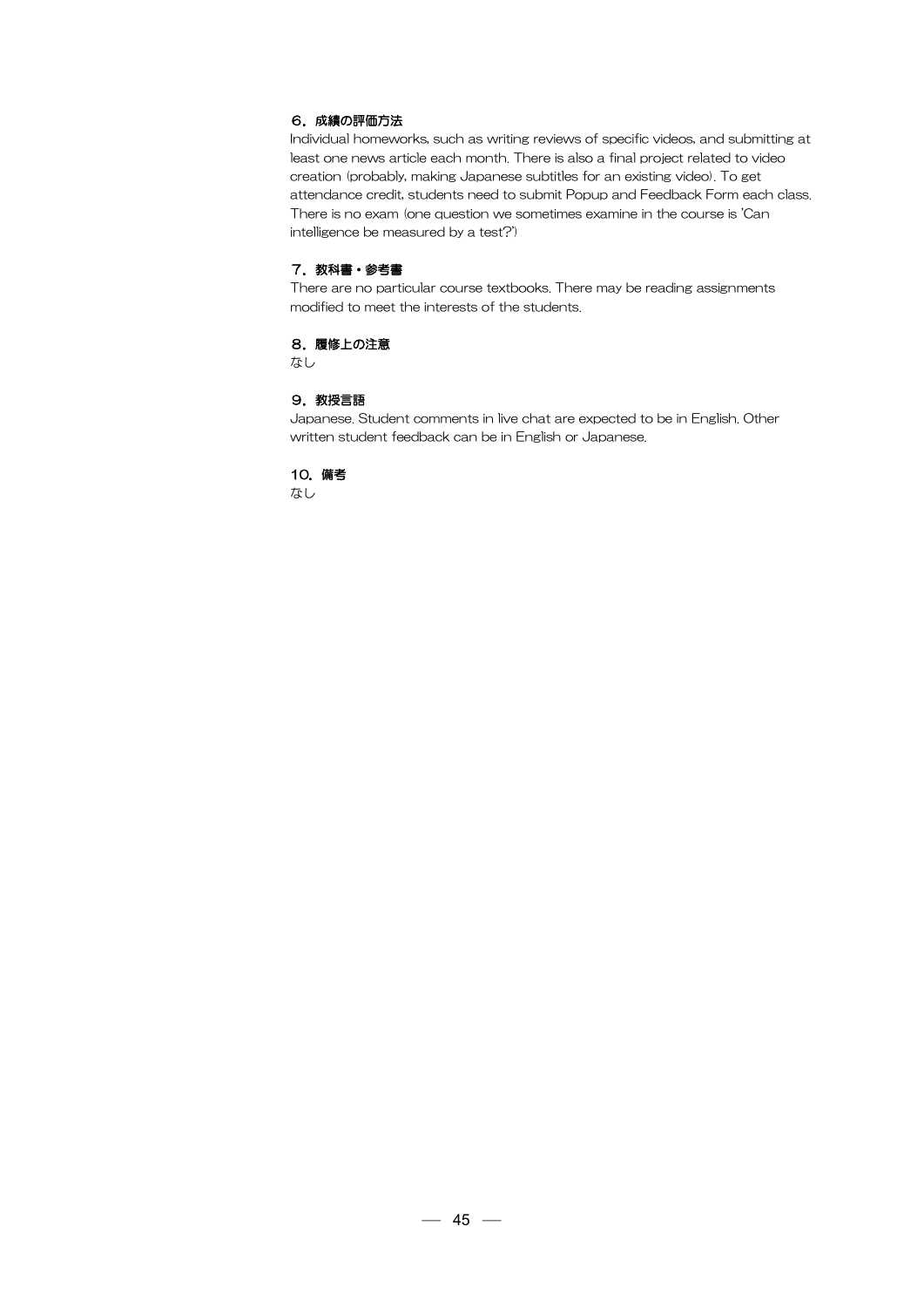# 知能システムプログラミング通論(An Introduction to Intelligent Systems Programming)

| 配当年次 | 1.2年次   |  |
|------|---------|--|
| 開講時期 | 前期      |  |
| 単位数  | 2 単位    |  |
| 担当教員 | 加藤の浩仁   |  |
|      | 山内<br>现 |  |

### 1.授業概要

研究においては、理論の学習のみでは、検証を行ったり、実験を行うことは困難である. 実際に,その理論をプログラミングすることにより,挙動を確認したり,その中身を把 握することが容易になることがある.そこで,本講義では,研究で用いられる数種類の 基礎的な機械学習をプログラミングし,その学習方法の違いや応用分野の違いなどを検 証する.

# 2.キーワード

人工知能,学習,プログラミング

## 3.到達目標

実際に研究などで用いられる機械学習の基本的理解と利用したプログラミング技術 の習得を目指す

#### 4.授業計画

基本的な流れとしては,学習方法に関する簡単な講義とプログラミングの演習を行い, 講義の最終回にプレゼンテーションを行う形で進行する.

本講義で学習する学習方法としては,

1. サポートベクターマシン

2. IoT 機器, または深層学習

などを用いる予定である.但し,受講人数などの状況に応じて,取り上げる課題に関 しては、変更することがある。また、これらを利用した応用課題として、グループを 編成し,共同で作業を行う場合もある.

#### 5.事前・事後の学習

事前学習は必要ではないが,事後には,講義中に学んだ学習内容について,関連する論文を読ん だり、実現方法を考える.

#### 6.成績の評価方法

出席,プログラミングに関するレポート,プレゼンテーションを総合的に評価する.

### 7. 教科書・参考書

特になし

#### 8.履修上の注意

作成するプログラムに用いる言語は特に指定はしないが,最低限,C 言語や Java 言語の基礎的 な部分を習得している必要がある.

#### 9.教授言語

基本的に,日本語を使用.一部,資料に英語を用いることがある.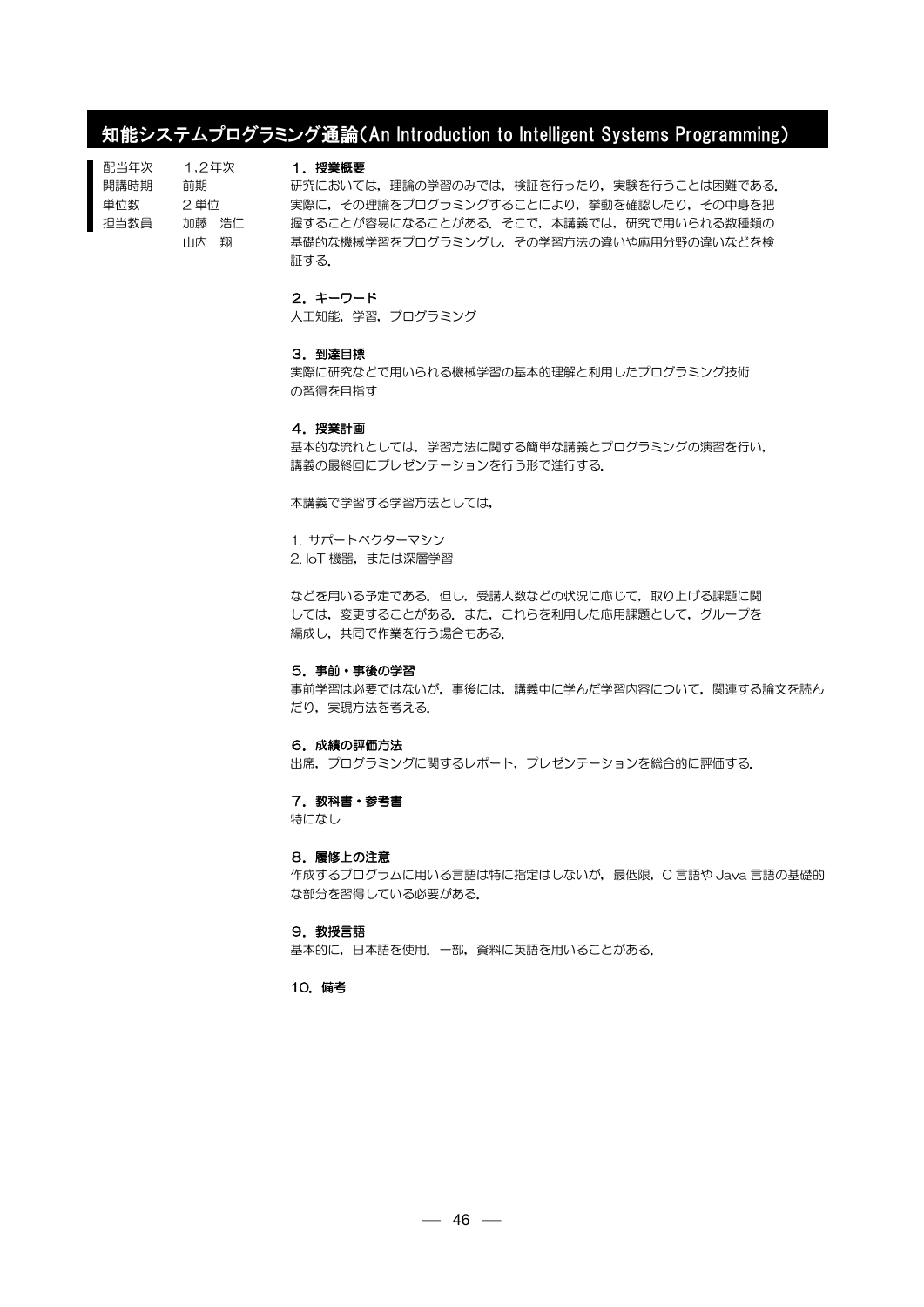# 適応システム特論(Advanced Topics in Adaptive Systems)

| 配当年次 | 1.2年次 |
|------|-------|
| 開講時期 | 後期    |
| 単位数  | 2 単位  |
| 抇当教員 | 三上の貞芳 |
|      | 高木 清二 |

#### 1.授業概要

環境への適応能力の原理をアルゴリズムに実現して、複雑で変化する対象に対して早くよい解を 与えるような適応システムについて論じる.講義では生物規範型計算( Bio-Inspired Computing)という新しい考え方,および適応システムの基本として重要な制御理論の考え方に ついて,その原理と特徴,適用法について理解してもらう.授業は第一部(群の適応能力の実現, 生物規範型計算,高木担当)と第二部(適応システムの基礎としての現代制御の考え方,三上担 当)から構成される.

# 2.キーワード

人工知能,生物規範型計算,最適化問題,制御工学,現代制御

#### 3.到達目標

- ·生物規範型計算(Bio-Inspired Computing)について、その原理と特徴、適用の仕方がわか る(第一部).
- ・適応システムの基礎としての現代制御の考え方を説明できるようになり,磁気浮上系とモータ 制御を例として,実問題に対して具体的な制御系を設計できるようになる.(第二部).
- ・複雑・不確実な実問題に対して,それに適した適応・制御手法を選べるようになる(共通)

# 4.授業計画

- 1: 講義の内容紹介
- (第一部)
- 2: システムダイナミクスと微分方程式
- 3: 微生物の環境適応システム
- 4: 集合体や群れの同期, 同調, 運動
- 5: BOID, PSO 粒子群最適化法
- 6: 粘菌ネットワーク最適化
- 7: 蟻コロニー最適化(前半レポート課題あり)
- (第二部)
- 8-9. 古典制御理論によるフィードバック制御系
- 10-11. 現代制御理論の考え方と線形制御の基礎
- 12-13. 状態フィードバック
- 14-15. 最適制御の考え方

# 5.事前・事後の学習

事前:HOPE サイトに事前に掲載する講義資料を読んでおくこと. 事後:講義資料を振り返り理解を深めておくこと.

### 6.成績の評価方法

課題(レポート)(第一部の課題 50%,第二部の課題 50%)によって評価する.

#### 7. 教科書・参考書

参考書: (第 1 部) Biologically Inspired Optimization Methods, Mattias Wahde(著) 参考書:(第 2 部)「はじめての現代制御理論」,佐藤,下本,熊澤著

#### 8.履修上の注意

対面およびオンライン授業では HOPE システムを利用する.推奨機の仕様を満たす PC で動作 する制御系設計シミュレーションソフト(Scilab)を,各自の PC にインストールし利用してもら うことを検討している.

#### 9. 教授言語

講義資料は日英併記,口頭説明は日本語で行う

#### 10.備考

 $-47 -$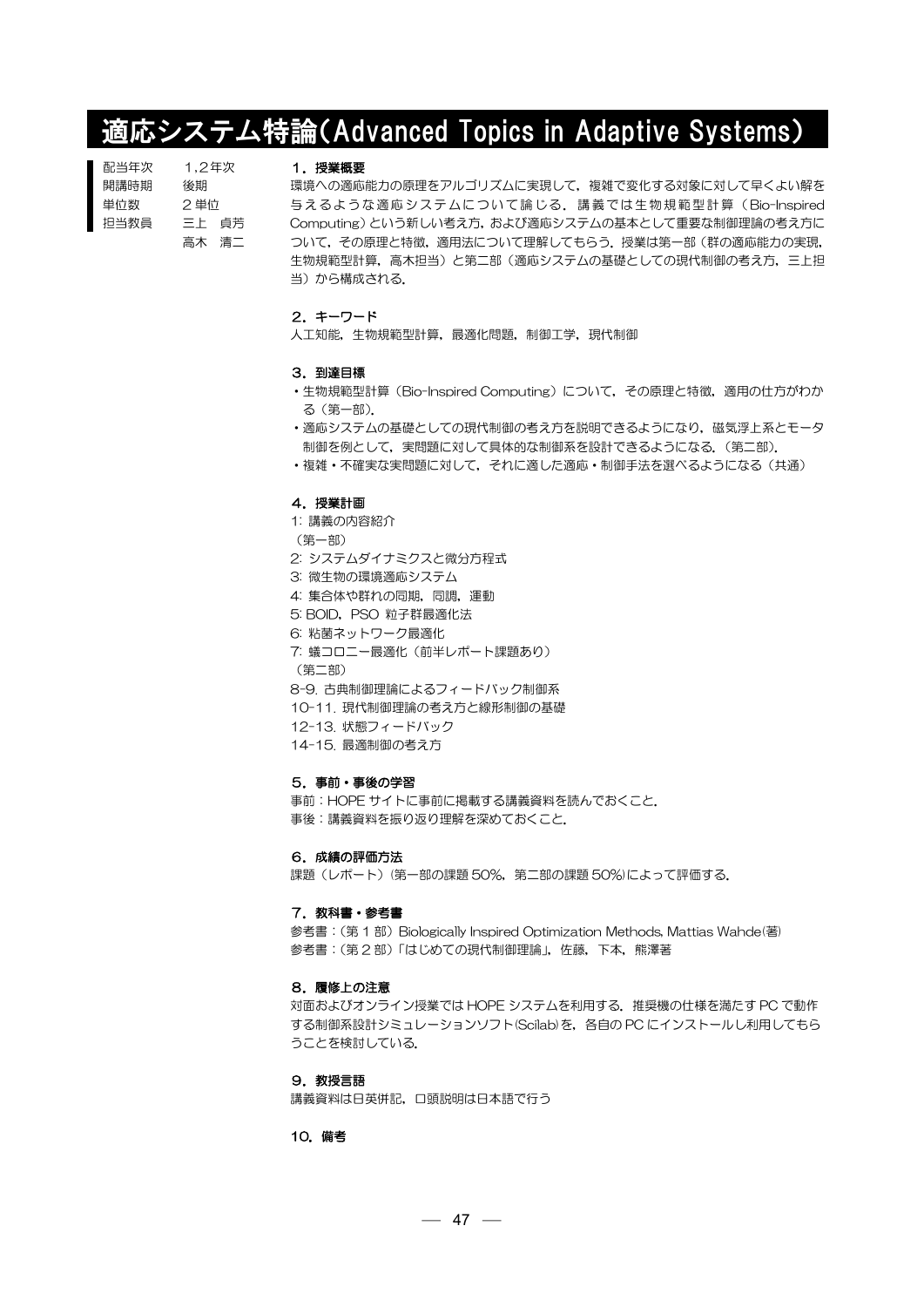# 自律システム特論Ⅰ(Advanced Topics in Autonomous System 1)

| 配当年次 | 1.2年次 |
|------|-------|
| 開講時期 | 前期    |
| 単位数  | 2 単位  |
| 担当教員 | 大澤 英一 |

#### 1.授業概要

環境と相互作用しながら合理的に意志決定を行い,自律的に行動する知的主体であるエージェン トとエージェント間の相互作用に関する理論,実装方法,そして応用について講義する.ます, 合理的エージェントの特性について述べ,次に合理的な意志決定を行うための理論的枠組につい て述べる.さらに,マルチエージェント環境において,合理性をもとにエージェント間の協調を 達成するためのメカニズムとスキーマ,交渉の手法,さらにエージェント組織による問題解決の 手法とその特性について述べる. 各話題に関して, その応用的側面を理解するために, エージェ ントの実装方法と実際のエージェントシステムについて考察する.

#### 2.キーワード

白律エージェント,実践推論,即応システム,ハイブリッドシステム,マルチエージェントシス テム,合意形成,通信,共同

#### 3.到達目標

自律エージェントおよびマルチエージェントシステムの基礎理論に基づき、応用システムの概念 設計および理論的検討ができるようになる.

### 4.授業計画

- 1. イントロダクション
	- 2. 知的エージェント
	- 3. エージェント指向プログラミング
	- 4. 実践的推論エージェント
	- 5. 即応的ハイブリッドエージェント
	- 6. マルチエージェント相互作用
	- 7. 合意形成
	- 8. 通信(コミュニケーション)
	- 9. 共同
	- 10. 方法論
	- 11. 応用

#### 5.事前・事後の学習

事前:講義の Web サイトにおいて各回の講義の要点を事前公開するので,各自,そのサイトを 利用して予習を行う. 事後:講義で扱う重要項目に関する課題が課せられるので,各自,その課題に取り組むことで講

義内容の復習と確認,さらに発展的な学習を行う.

# 6.成績の評価方法

課題(レポートとプログラム)により評価する.

#### 7. 教科書・参考書

参考書: Michael Wooldridge, "An Introduction to MultiAgent Systems", Wiley.

#### 8.履修上の注意

アルゴリズムとデータ構造などの情報科学の基礎と実際の 情報システムに関する知識や経験があると好ましい.

## 9. 教授言語

日本語・英語

#### 10.備考

受講人数や受講者の主たる興味に応じて,講義,輪講,またはディスカッションなどを柔軟に とりいれる.

 $-48 -$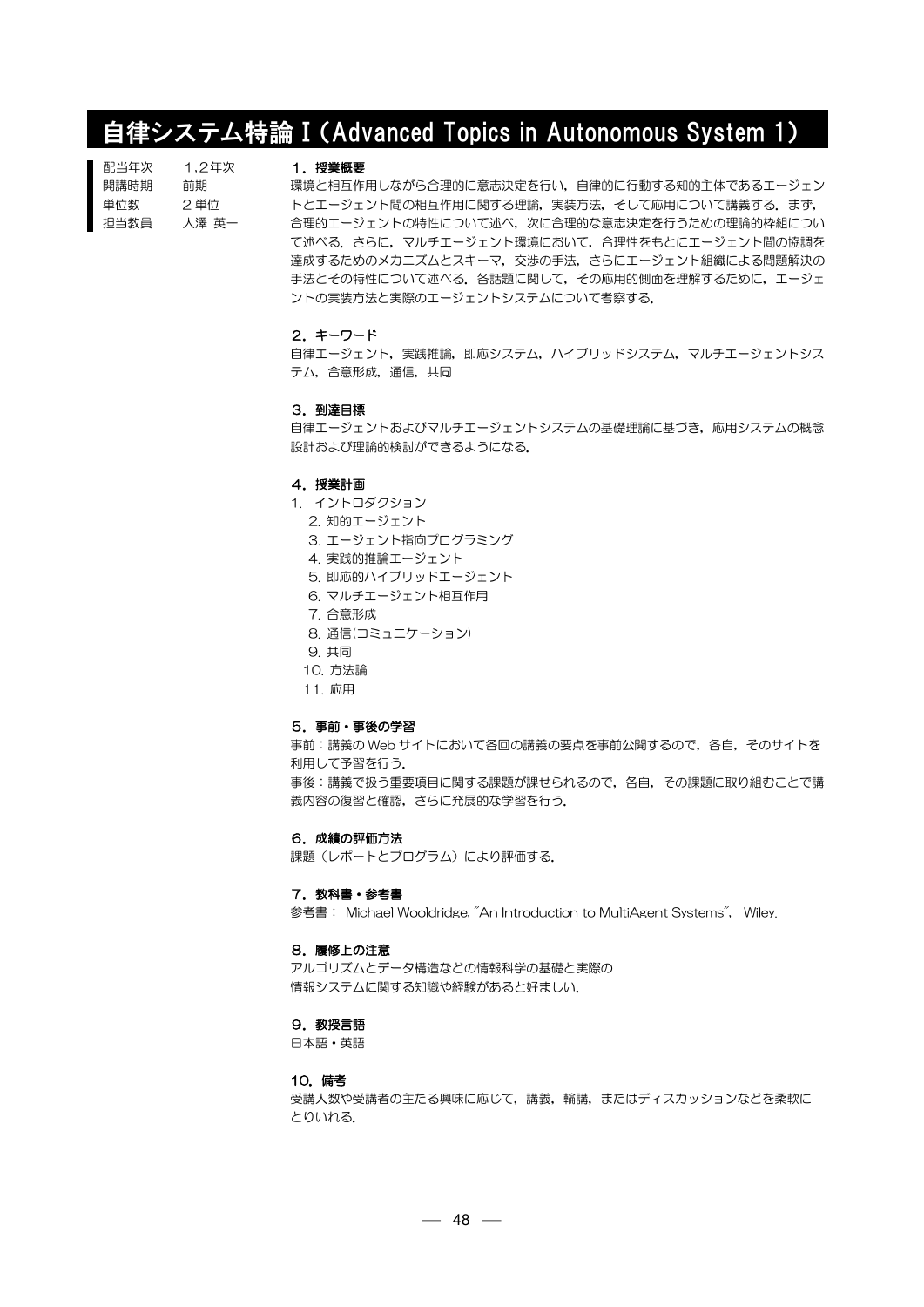# 自律システム特論Ⅱ(Advanced Topics in Autonomous System 2)

| 配当年次 | 1.2年次 |
|------|-------|
| 開講時期 | 後期    |
| 単位数  | 2 単位  |
| 担当教員 | 鈴木 昭二 |
|      | 角 康之  |

### 1.授業概要

本授業は,自律システムの制御において重要となる観測して得られるデータの解釈に基づいた推 定について学ぶ.そのような推定の代表例としてロボットの位置推定と人間の行動推定を対象と し,時系列のデータに基づく推定手法について理解を深める.

- 1) ロボットにとって位置推定は,現在位置から目的位置までの安全で効率的な移動を実現する ために欠かせない.本講義では,位置や環境観測の時系列データを確率的に取り扱い位置推定 を行う手法に関する基本概念や応用について講義する.
- 2) 身近かつ究極の自律システムである人間の社会的行動やその意図を,外から観測できるデー タから解釈する試みについて解説し,演習を行う.具体的には,複数人の会話インタラクショ ンを計測したデータを利用し,発話交代,ジェスチャ,視線,立ち位置の変化といった時系列 データの変化パターンから,会話参加者の意図や興味の推定を試みる.

#### 2.キーワード

ロボット,位置推定,カルマンフィルタ,マルチモーダルデータ,状況理解

# 3.到達目標

自律システムを制御するための理論と応用

### 4.授業計画

1. イントロダクション

2-8. ロボットの位置推定

- ・ナビゲーションの基礎技術
- ・センサを利用した位置同定
- ・カルマンフィルタ
- 9-15. 人間行動の解釈
	- ・時系列センサデータからの人間行動推定
	- ・社会的インタラクションの計測と状況・意図推定
	- ・非言語情報に着目した会話分析

#### 5.事前・事後の学習

事前: 授業中に指示された内容を予習してくること

事後: 授業内容を復習すること

# 6.成績の評価方法

課題(レポート及び演習)により評価する

### 7. 教科書・参考書

教科書は指定しない.講義の中で参考書を紹介する.

## 8.履修上の注意

### 9.教授言語

講義資料は日英併記,口頭説明は日本語と英語を交えて行う.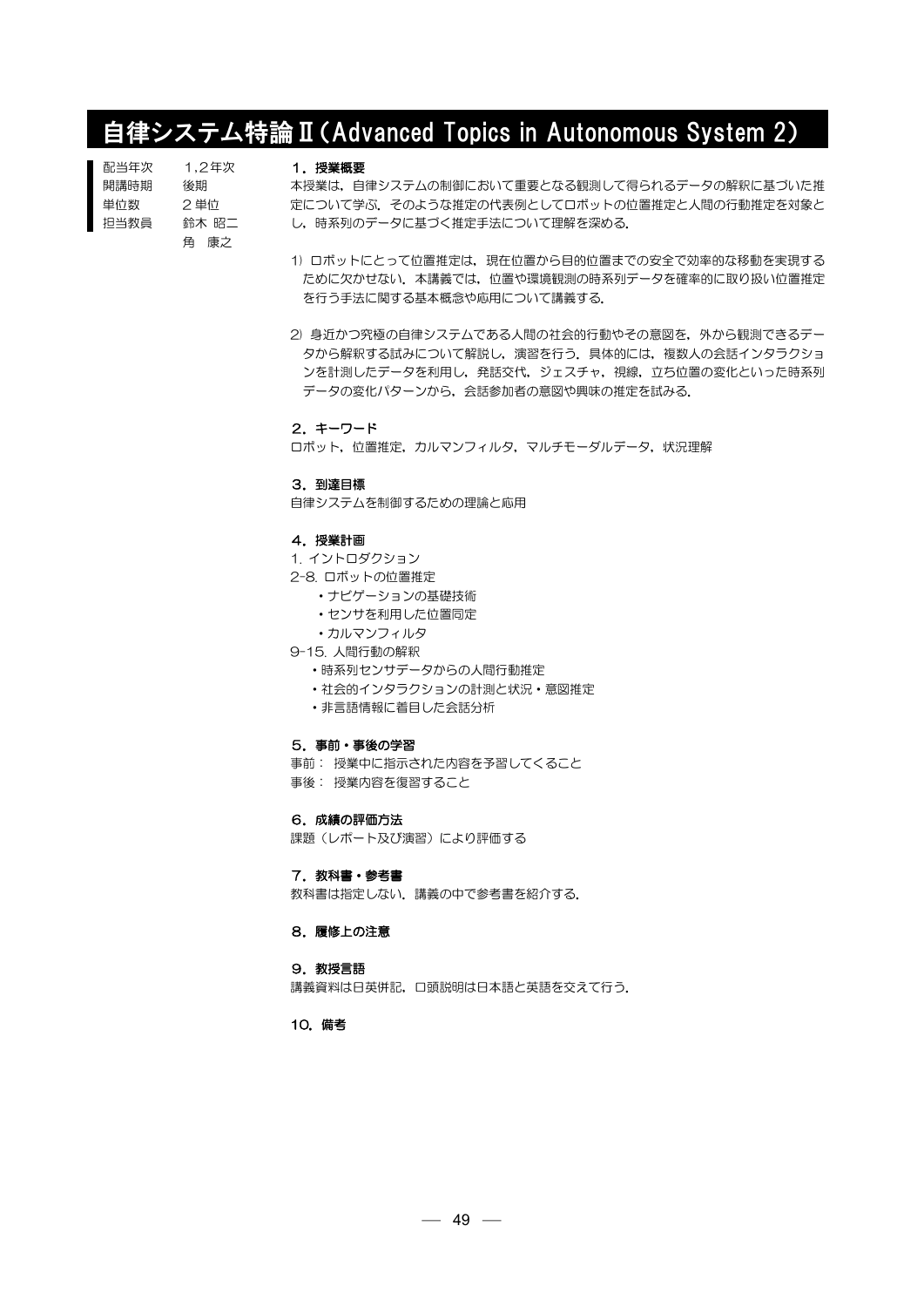# 知能メディア特論(Advanced Topics in Intelligent Media)

| 配当年次 | 1.2年次 |
|------|-------|
| 開講時期 | 後期    |
| 単位数  | 2 単位  |
| 担当教員 | 平田 丰二 |

#### 1.授業概要

音楽情報学における主たる研究テーマは,人間が行っている聴取,作曲,演奏に関する認知的メ カニズムの解明,計算論的モデル構築,応用システムの実現である.音楽情報学を探求するには, 計算機科学,人工知能,音楽学に関する知識を身につける必要がある.本講義では主に,一般的 な講義では扱われることが少ないが,音楽情報学の理解にとって重要なトピックを扱う. 本講義は 3 部構成であり,ます第 1 部では,音楽情報学を学ぶための基礎的な知識として,記号 論,モデル論など科学哲学的なトピックを扱う.第 2 部では,計算論的アプローチへの準備とし て認知科学的な音楽理論を紹介する.第 3 部では,演習課題として深層学習による作曲を行い, 機械の創造性について議論する.

本講義は企業での実務経験者が講義計画を立て実施している.

# 2.キーワード

音楽情報学,深層ニューラルネットワークによる楽曲生成,認知的音楽理論

#### 3.到達目標

・音楽の構造や意味論に関する理論や知識および音楽における人の認知に関する科学的知見を学 ぶ.

・深層ニューラルネットワークによる楽曲合成のプログラミングを理解する.

・音楽以外の非言語メディア(例えば,パラ言語,身体動作,映像など)の処理にも応用可能な技 術を学び,メディア処理をメタ視点から俯瞰する能力を学ぶ.

### 4.授業計画

- 第 1 部
- 1. 記号論
- 2. モデル論
- 3. 音楽の意味論
- 4. 音楽に現れるゲシュタルト
- 5. 音楽と科学哲学小史
- 第 2 部
- 6. 音楽の予備知識
- 7. Generative Theory of Tonal Music (Grouping and Metrical Analyses)
- 8. Generative Theory of Tonal Music (Time-Span and Prolongational Reduction)
- 9. Tonal Pitch Space
- 10. 暗意-実現モデル

# 第 3 部

- 11. 音楽情報処理における機械学習(DNN,ベイズ推論など)
- 12. AI による楽曲創作に関連した論文紹介
- 13. 深層ニューラルネットワークによる楽曲合成:予備知識, ツール習得
- 14. 深層ニューラルネットワークによる楽曲合成:演習1
- 15. 深層ニューラルネットワークによる楽曲合成:演習2

# 5.事前・事後の学習

事前:事前公開する講義スライドを確認しておく.課題論文を通読しておく. 事後:講義中に理解できなかった用語,概念などを調査し疑問点を解決しておく.演習課題(プ ログラミング)を解く.

# 6.成績の評価方法

講義の受講態度,演習課題(プログラミング)の提出状況とその内容に基づいて総合的に評価す る.これらの比率は講義内で周知する.

次ページに続く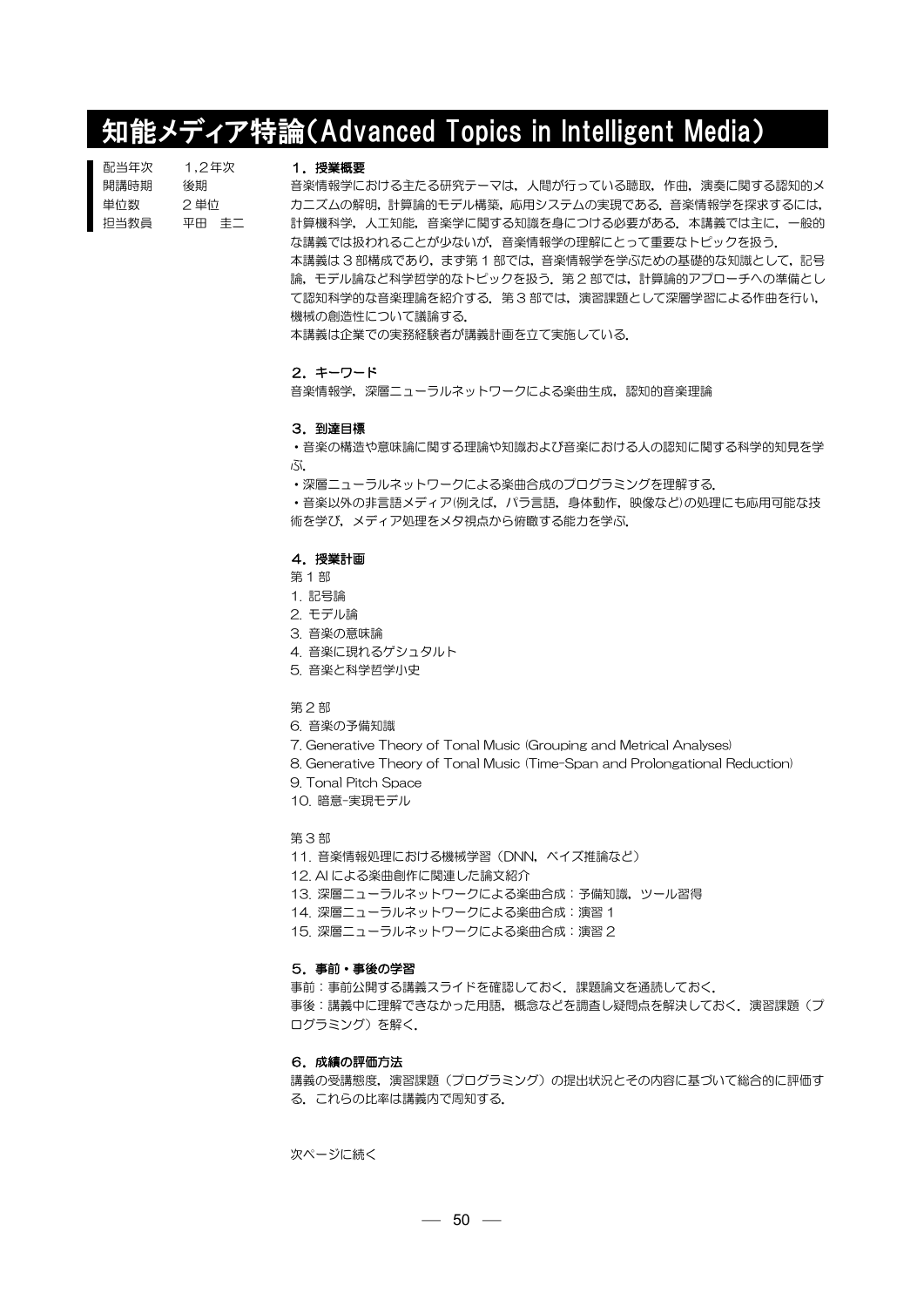# 7. 教科書・参考書

東条, 平田, 音楽・数学・言語 - 情報科学が拓く音楽の地平-, 近代科学社 (2017) 及び、その都度指定する. 講義にて資料を配布したり Web 上に掲載する.

# 8.履修上の注意

なし.

# 9. 教授言語

講義資料は日英併記,口頭説明は日本語で行う.

### 10.備考

講義では HOPE システムを利用するので,本学ネットワークへの接続が可能なノート PC を毎 回必ず持参すること.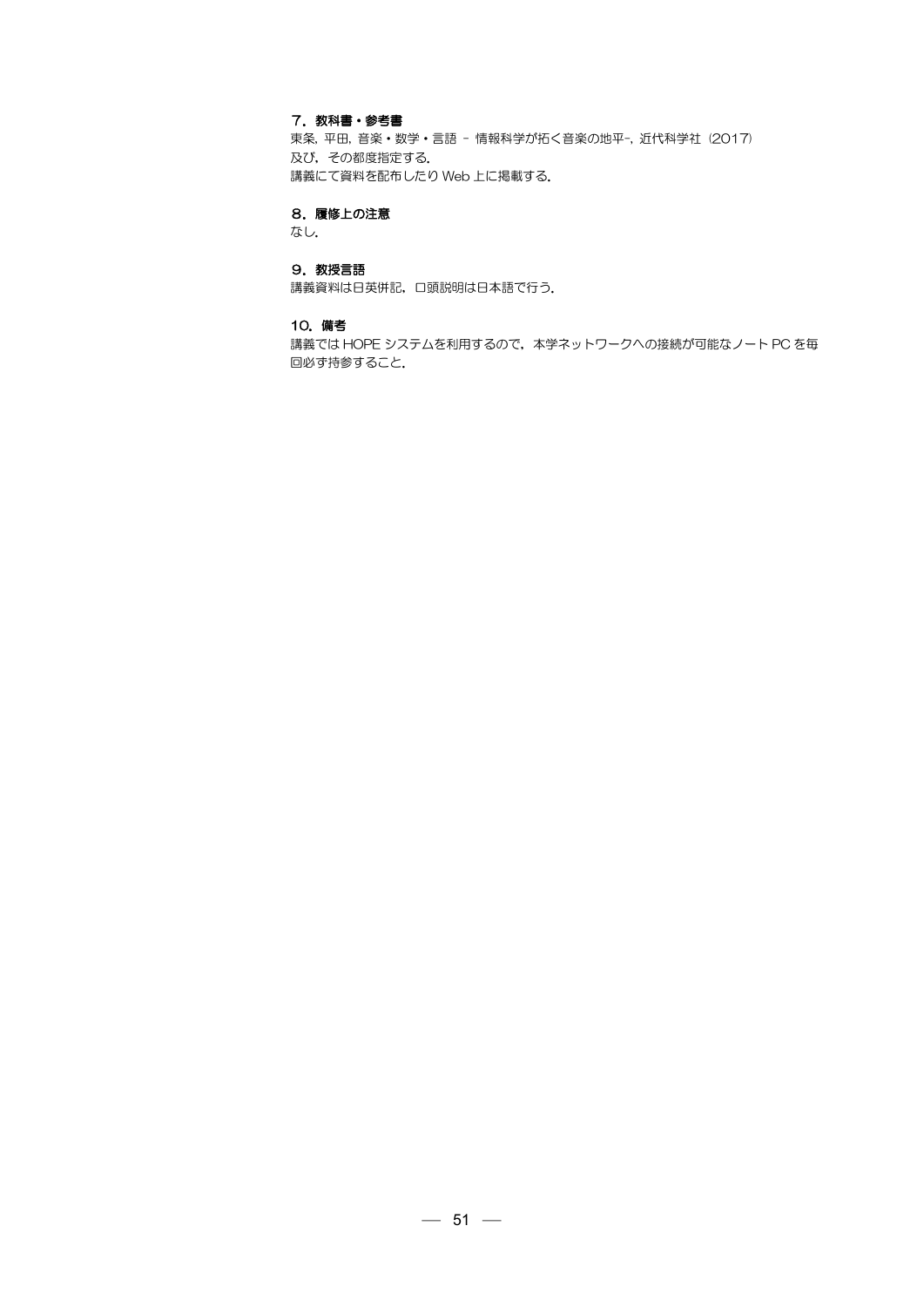# 課題研究Ⅰ(Project Study 1)

| 1年次  |
|------|
| 前期   |
| 2 単位 |
| 指導教員 |
|      |

#### 1.授業概要

課題研究では、学生が主体的に実践的研究推進プロセスや研究方法論·研究手法を修得し、あわ せて修論の研究遂行に必要とされる基礎理論や技能等を学習することを目的とする. 課題研究 | では、基礎理論や技能等の修得を目的とする. まず半期を通して学習する内容と目標 を設定し,適切な学習資料・題材を選定する.学習した内容は,適宜講義の時間に発表を行い, 学期末に学習内容に関する総合的な報告書を作成し,公開の場で報告を行う.

# 2.キーワード

情報アーキテクチャ,メディアデザイン,複雑系科学,知能科学,文献調査,事例研究

# 3.到達目標

実践的研究推進プロセス,研究方法論・研究手法,基礎理論・技能の修得

4.授業計画

指導教員と相談の上,学習・研究計画を立案すること.

## 5.事前・事後の学習

事前:関連領域に関する文献調査を行う. 事後:学習課題を設定する.

# 6.成績の評価方法

活動状況および発表,報告書で評価する.

7. 教科書・参考書 指導教員と相談のこと.

8.履修上の注意

9. 教授言語 教員によって異なる.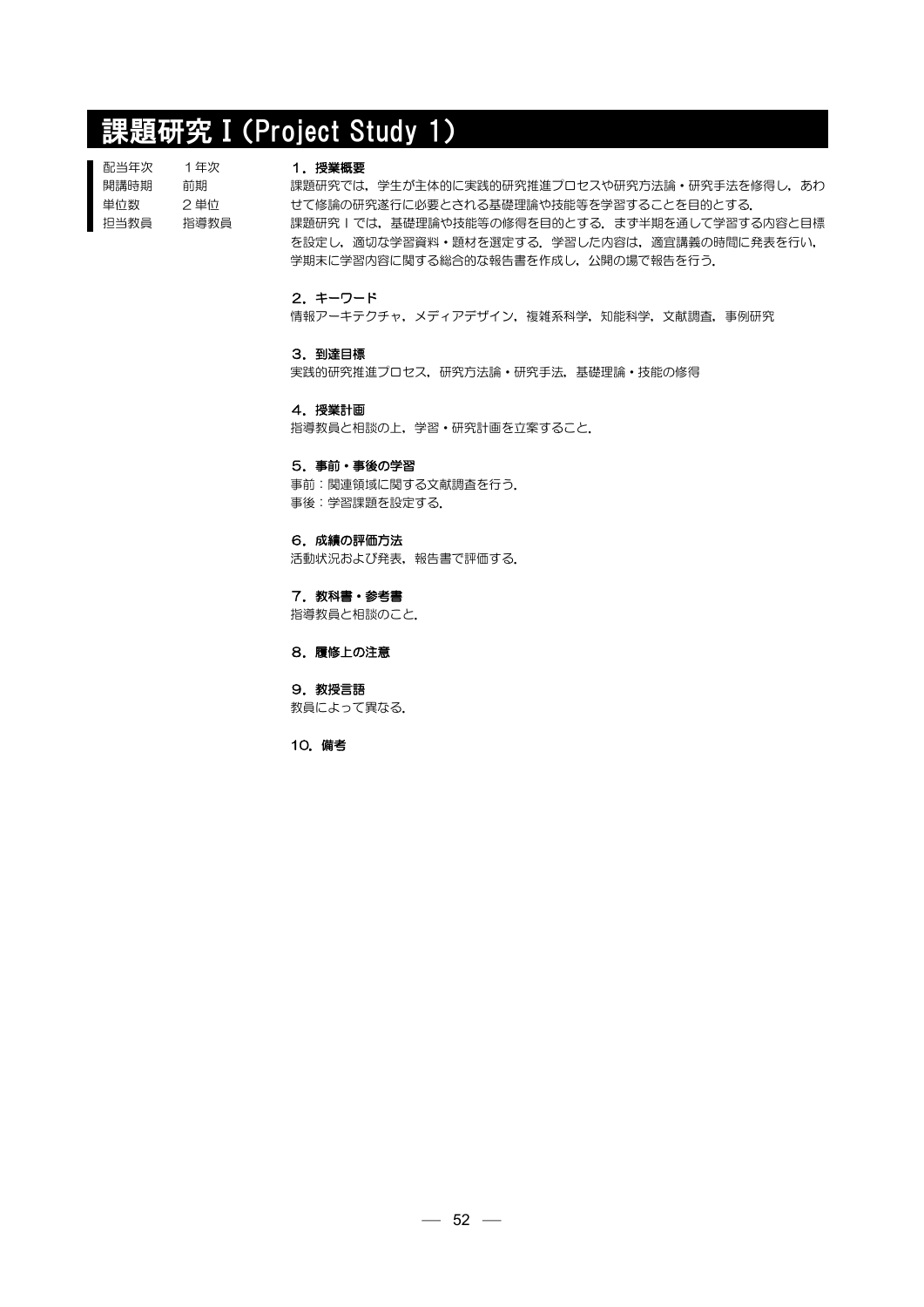# 課題研究Ⅱ(Project Study 2)

| 1年次  |
|------|
| 後期   |
| 2 単位 |
| 指導教員 |
|      |

### 1.授業概要

課題研究 II では,課題研究 I の内容を発展させると伴に,より修論研究に密接な学習課題を設定 し,対象とする研究領域の調査を行い,あわせて事例研究を行って当該課題に対する研究推進の 手順などを調査する.学期末には学習内容に関する報告書を作成し,さらに,学習内容を公開発 表の場で報告する.

# 2.キーワード

情報アーキテクチャ,メディアデザイン,複雑系科学,知能科学,文献調査,事例研究

### 3.到達目標

実践的研究推進プロセス,研究方法論・研究手法,基礎理論・技能の修得

#### 4.授業計画

指導教員と相談の上,学習・研究計画を立案すること.

#### 5.事前・事後の学習

事前:関連領域に関する文献調査と合わせて事例研究の調査も行う. 事後:研究推進の手順を計画する.

# 6.成績の評価方法

活動状況および発表,報告書で評価する.

## 7. 教科書・参考書

指導教員と相談のこと.

## 8.履修上の注意

9. 教授言語 教員によって異なる.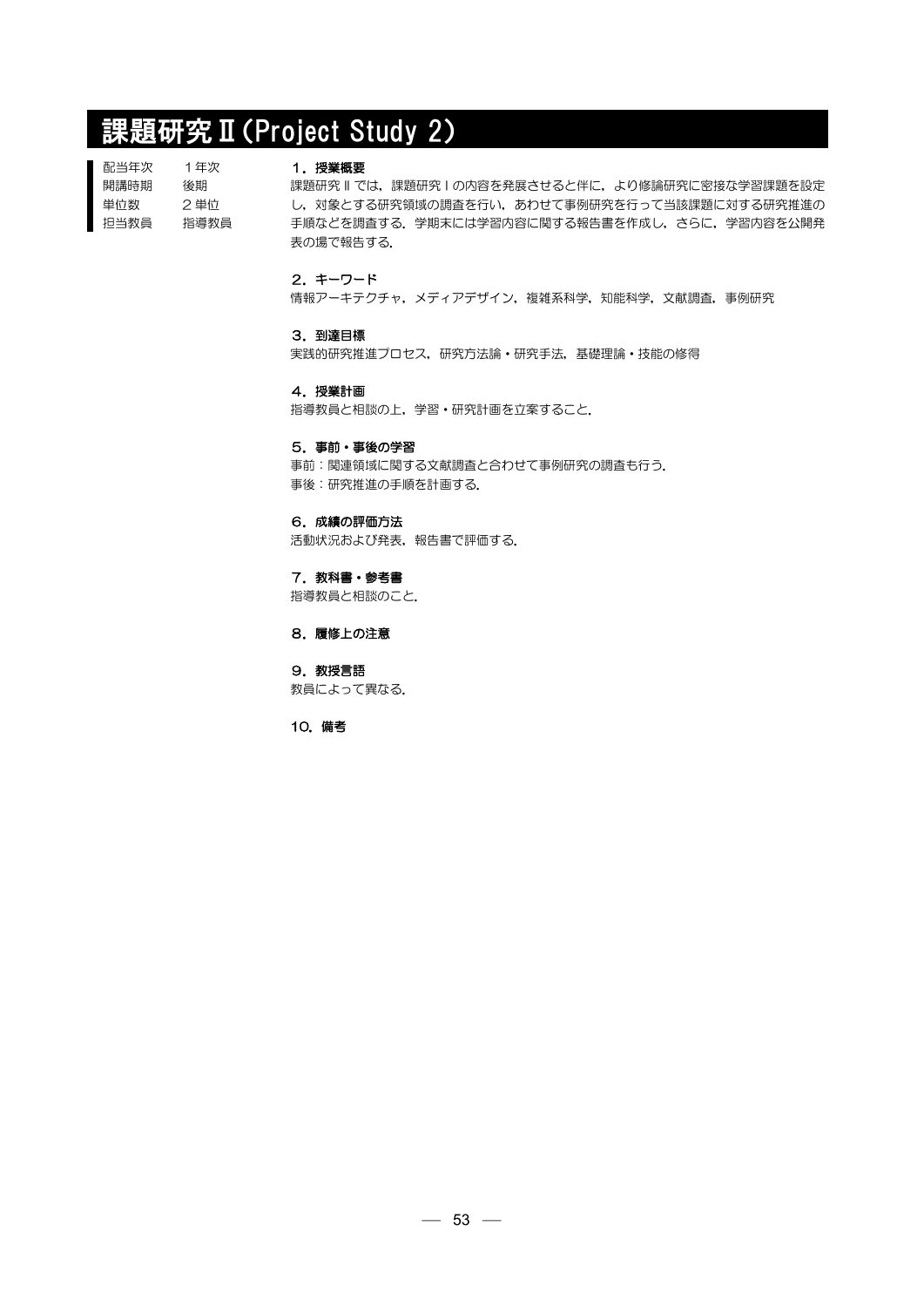# 課題研究Ⅲ(Project Study 3)

配当年次 開講時期 単位数 担当教員 2 年次 前期 2 単位 指導教員

#### 1.授業概要

課題研究 II に引き続き,研究課題の調査,開発,構築などを行い,研究テーマに関する報告書を 作成する.さらに,研究成果を公開発表の場で報告する.

### 2.キーワード

情報アーキテクチャ,メディアデザイン,複雑系科学,知能科学,文献調査,事例研究

## 3.到達目標

実践的研究推進プロセス,研究方法論・研究手法,基礎理論・技能の修得

## 4.授業計画

指導教員と相談の上,学習・研究計画を立案すること.

### 5.事前・事後の学習

事前:研究テーマに関する報告書の準備をする. 事後:研究成果について考察する.

# 6.成績の評価方法

活動状況および発表,報告書で評価する.

# 7. 教科書・参考書

指導教員と相談のこと.

# 8.履修上の注意

9.教授言語 教員によって異なる.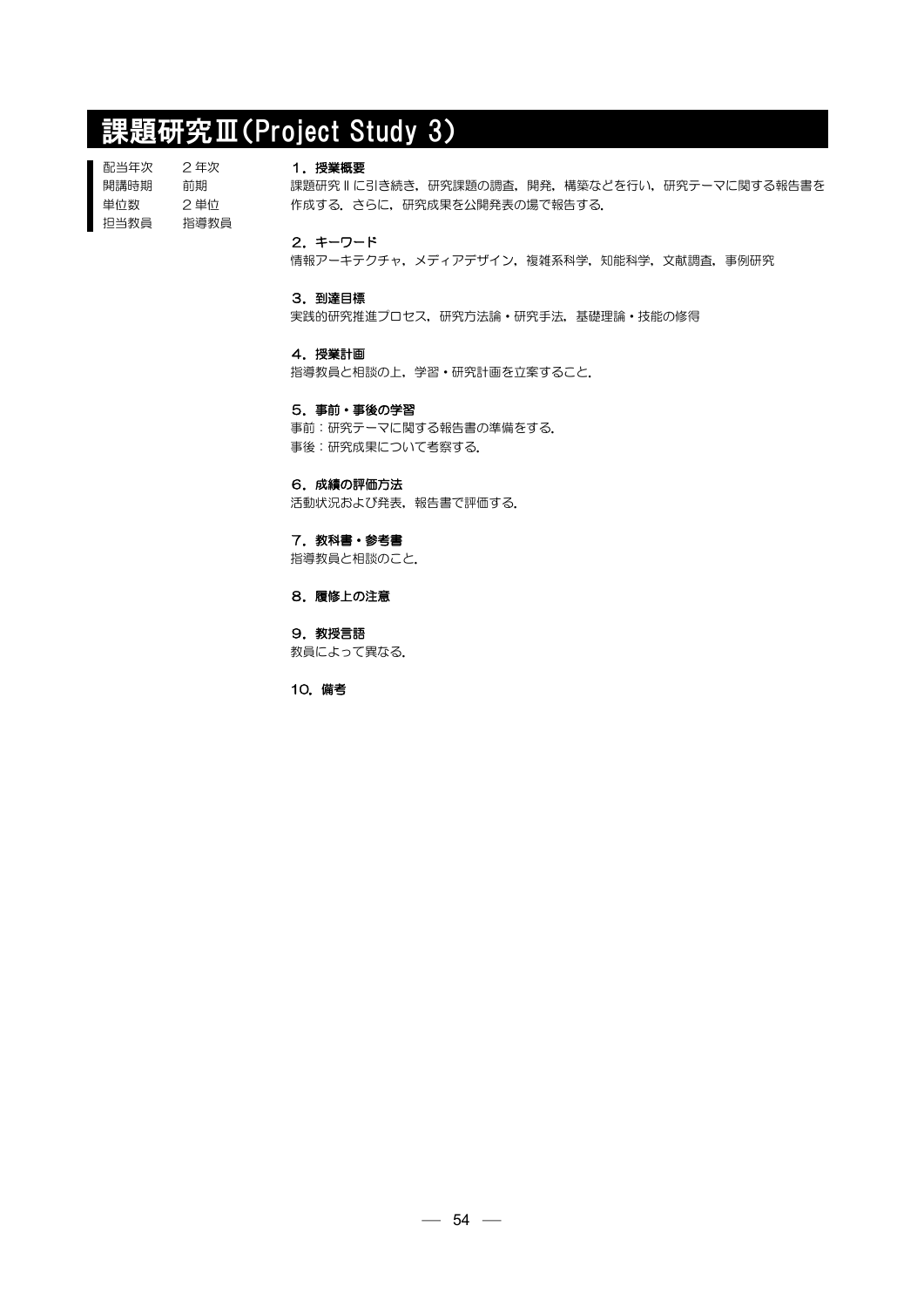# システム情報科学研究(System Information Science Research)

| 配当年次 | 1〜2年次 |
|------|-------|
| 開講時期 | 诵年    |
| 単位数  | 4 単位  |
| 担当教員 | 指導教員  |

# 1.授業概要

広範囲にわたるシステム情報科学の分野の中から研究テーマを設定し,指導教員の指導を受けて 研究を行い,修士論文を作成し,公開発表を行う.この研究体験を通して,研究すべき問題点の 抽出,研究プロセス,成果の文章化および発表方法などを習得する.

### 2.キーワード

複雑系科学,情報科学,デザイン学,認知科学

#### 3.到達目標

・現実の社会システムを直視し,そこから問題を発見し,解決し,更に新たなシステムを設計で きる.

# 4.授業計画

指導教員と相談の上,研究計画を策定すること. また,研究計画書の提出,中間発表会への参加,修士論文の提出を必須とする.

### 5.事前・事後の学習

事前:指導教員の指示のもと,セミナーや研究打ち合わせでの研究説明の準備をすること 事後:セミナーや研究打ち合わせで出た意見や指示を整理すること

## 6.成績の評価方法

修士論文または学則に基づく特定課題についての審査による.

7. 教科書・参考書

# 8.履修上の注意

9. 教授言語 指導教員の指示する言語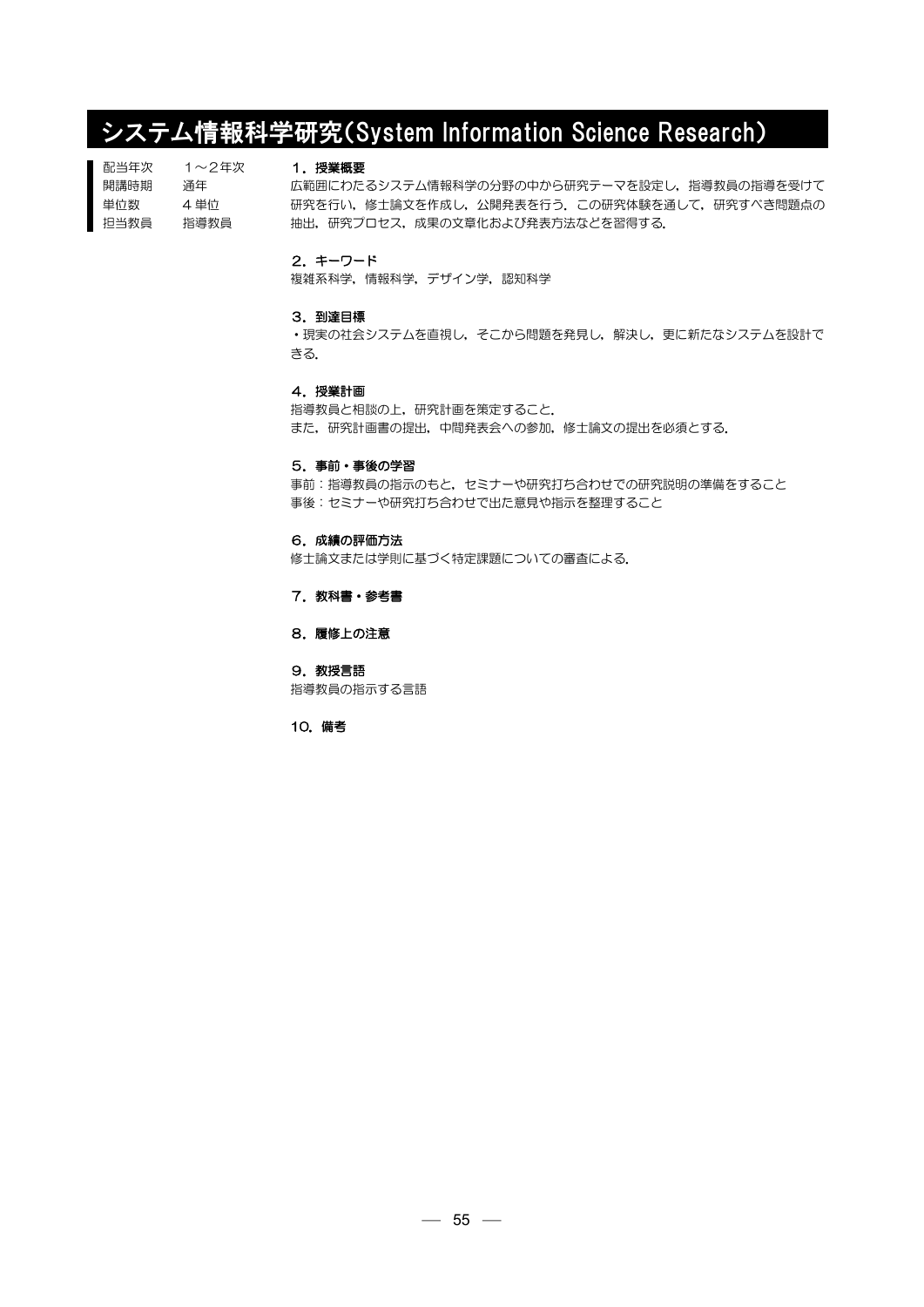# 特別ゼミナール(System Information Science Research)

配当年次 開講時期 単位数 担当教員 1~3 年次 通年 -単位 指導教員

# 1.授業概要

システム情報科学研究を円滑に進めるために,関連研究の調査,関連分野における研究の方法論 の取得、現実世界からの問題発見や解決を通しての自己啓発などにより、専門的知識や研究方法 論を深めていくことを目的とする.

#### 2.キーワード

システム情報科学, 新規成果創出, 博士論文

#### 3.到達目標

1. システム情報科学における新原理や新たな問題解決手法の探求を行える能力を得る. 2. システム情報科学の分野を体系的に理解し,その学際性を十分に意識して作成され,広い視 野に立った高度な学術的内容を含み,当該の研究分野ないしは関連する産業界の今後の発展に寄 与する新たな内容を含んでいると判断されるような,博士学位論文を完成させる.

#### 4.授業計画

第1回-第15回: 指導教員との研究打ち合わせを行う. 回数は指導教員の指示によるものとす る.

# 5.事前・事後の学習

事前:研究進捗の報告資料,関連研究の調査結果,実験等の結果など,指導教員との打ち合わせ に必要な事前準備を行う. 事後:指導教員から受けた指導内容に基づいて,調査・考察・実験などを行い,博士論文に向け て研究を進める.

#### 6.成績の評価方法

該当せず

7. 教科書・参考書

指導教員からの指示に従う

8.履修上の注意

#### 9.教授言語

指導教員の指示する言語

#### 10.備考

特別ゼミナールの成果として、博士研究の中間報告(学内公開)を各セメスター末に行う.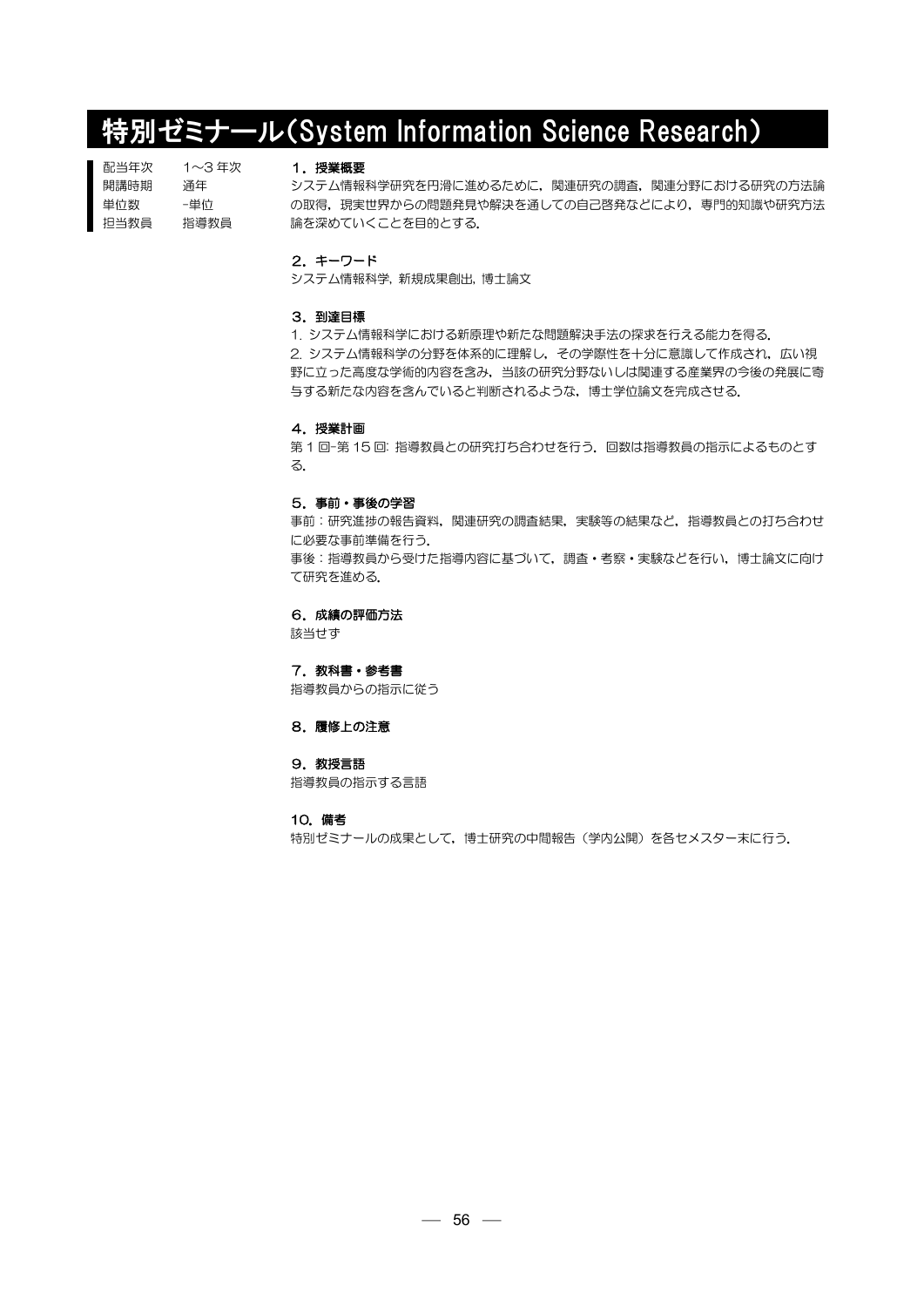# システム情報科学特別研究

配当年次 開講時期 単位数 担当教員 1~3 年次 通年 -単位 指導教員

# 1.授業概要

指導教員の綿密な研究指導のもとに,新原理や新手法などの探究を目指し,研究テーマの設定, 研究計画,研究評価,学会等での研究発表,論文の作成などの研究プロセスを通して博士論文を 作成するとともに,高度な技術者・研究者としての能力を涵養する.

### 2.キーワード

受講生により異なる.

# 3.到達目標

指導教員の指導のもとに,学生が主体的に研究を進め,博士論文を作成することにより,自立し た研究能力を習得する.

## 4.授業計画

指導教員と相談の上,研究計画を立案すること.

#### 5.事前・事後の学習

研究計画に従った学習を行う.

# 6.成績の評価方法

中間発表会,および博士論文予備審査,最終審査によって評価する.

# 7. 教科書・参考書

なし

### 8.履修上の注意

なし

9. 教授言語 指導教員の指示する言語

# 10.備考

なし